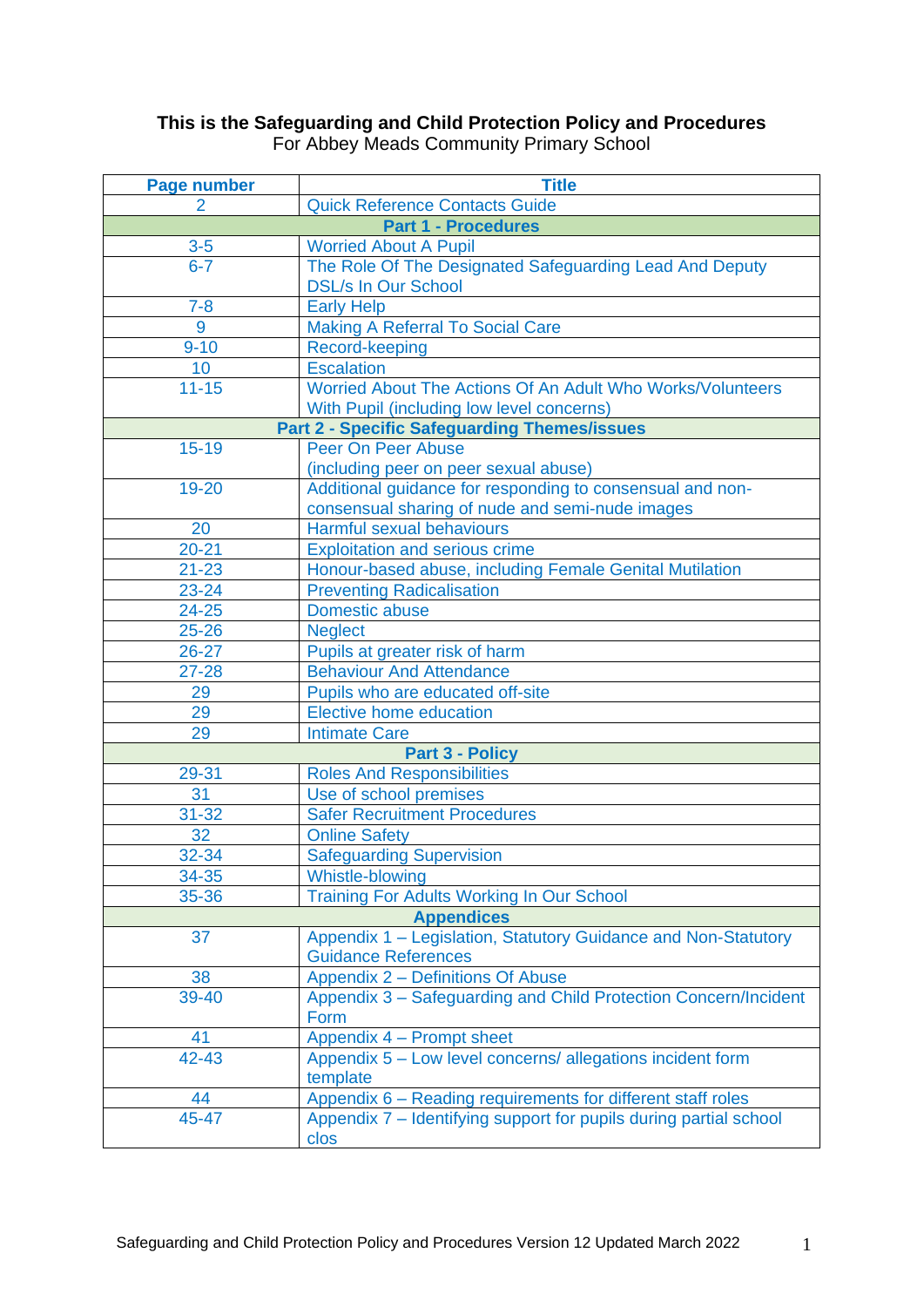# **Quick Reference Contacts Guide**

|                                                               | <b>Name</b>        | <b>Contact phone number</b> |  |
|---------------------------------------------------------------|--------------------|-----------------------------|--|
| <b>Designated Safeguarding Lead</b>                           | <b>Bob Buckley</b> | 01793 723239                |  |
| <b>Deputy DSL</b>                                             | Mici Cunningham    | 01793 723239                |  |
| <b>Deputy DSL</b>                                             | Donna Wright       | 01793 723239                |  |
| <b>Head teacher/ Principal</b>                                | <b>Bob Buckley</b> | 01793 723239                |  |
| <b>Designated Teacher For</b><br><b>Children Looked After</b> | Mici Cunningham    | 01793 723239                |  |

| Early Help/ CAF Team /Hub | <b>Contact phone number</b> |
|---------------------------|-----------------------------|
|                           | 01793 466903                |
|                           |                             |

| <b>Children's Social Care</b>           | <b>Contact phone number</b> |
|-----------------------------------------|-----------------------------|
| <b>Emergency Duty Service</b>           | 01793 466903                |
| Adult's Social Care (if 18+ students on |                             |
| site)                                   |                             |
| <b>Emergency Duty Service</b>           |                             |

|                                | <b>Name</b>        | <b>Contact phone number</b>         |
|--------------------------------|--------------------|-------------------------------------|
| <b>Head teacher/ Principal</b> | <b>Bob Buckley</b> | 01793 723239                        |
| <b>Chair of Governors</b>      | Lisa Hume          | 01793 723239                        |
| <b>Safeguarding Link</b>       | Lisa Hume          | 01793 723239                        |
| <b>Governor</b>                |                    | lisa.hume@abbeymeads.swindon.sch.uk |
| <b>Chief Executive Officer</b> | <b>Gary Evans</b>  | 01793 332425                        |
| (if part of a                  |                    |                                     |
| <b>Trust/Federation)</b>       |                    |                                     |
| <b>Local Authority</b>         | <b>MASH</b>        | 01793 466903                        |
| <b>Designated Officer /</b>    |                    |                                     |
| <b>Designated Officer For</b>  |                    |                                     |
| <b>Allegations</b>             |                    |                                     |

| <b>Police</b>                         | 101/999       |
|---------------------------------------|---------------|
| <b>NSPCC Whistle-blowing Helpline</b> | 0800 028 0285 |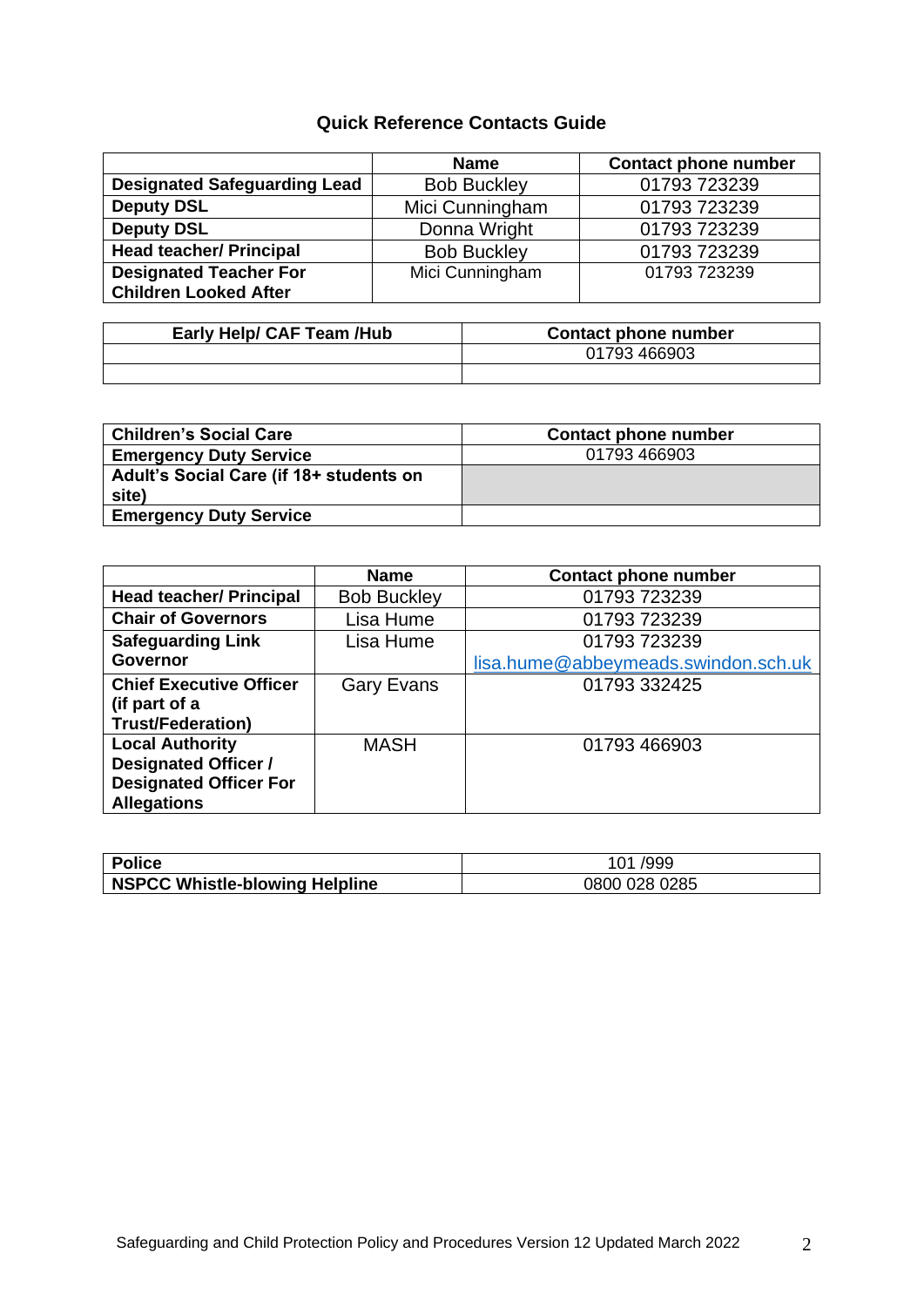## **Abbey Meads School's Commitment To Safeguarding**

This school takes seriously its responsibility to protect, safeguard and promote the welfare of the children and young people in its care.

"The welfare of the pupil is paramount." (Children Act 1989.)

Our staff and governors are committed to safeguarding the pupils at this school and contribute to multi-agency working to keep pupils and students safe.

Safeguarding and promoting the welfare of children is defined for the purposes of this policy as:

- protecting children from maltreatment:
- preventing impairment of children's **mental and physical** health or development;
- ensuring that children grow up in circumstances consistent with the provision of safe and effective care; and
- taking action to enable all children to have the best outcomes.

All adults working in our school maintain an attitude of ' it could happen here'. We recognise that staff, because of their contact with and knowledge of children in their care, are well placed to identify abuse, neglect and exploitation and offer support to children in need.

This policy and set of procedures work in line with the relevant legislation, statutory guidance and take account of non- statutory guidance, all of which are listed in Appendix 1

#### **Part 1 - Procedures Worried About A Pupil** See also ['What To Do If Worried About A Pupil' -](https://www.gov.uk/government/publications/what-to-do-if-youre-worried-a-child-is-being-abused--2) DfE March 2015

You may be worried about a pupil because you have seen or heard something. You may have noticed a change in their behaviour.

Where a pupil comes to speak to you directly and tells you information which may suggest they are at risk of abuse, neglect or exploitation, this is known as a disclosure. If a pupil discloses to you, you should:

- **Reassure** the pupil that they are being taken seriously and that they will be supported and kept safe
- **Listen** to what the pupil is saying, without displaying any signs of shock or disbelief
- **Allow** the pupil to talk freely without interrupting
- **Reassure** the pupil but do not make promises about keeping the information a secret
- **Reassure** the pupil that this is not their fault
- **Ask** questions only if you need to clarify, take care not to put words in their mouth by asking leading questions
- **Explain** to the pupil that they have done the right thing by telling you and explain what you will do next, in line with the procedures outlined below.

You may not have received a direct disclosure, but you may have over-heard a conversation which worries you. You may have seen a mark on a pupil which worries you or noticed a change in behaviour. You may be concerned about the safety or welfare of a pupil who is not in school. You have a responsibility to follow the steps below:-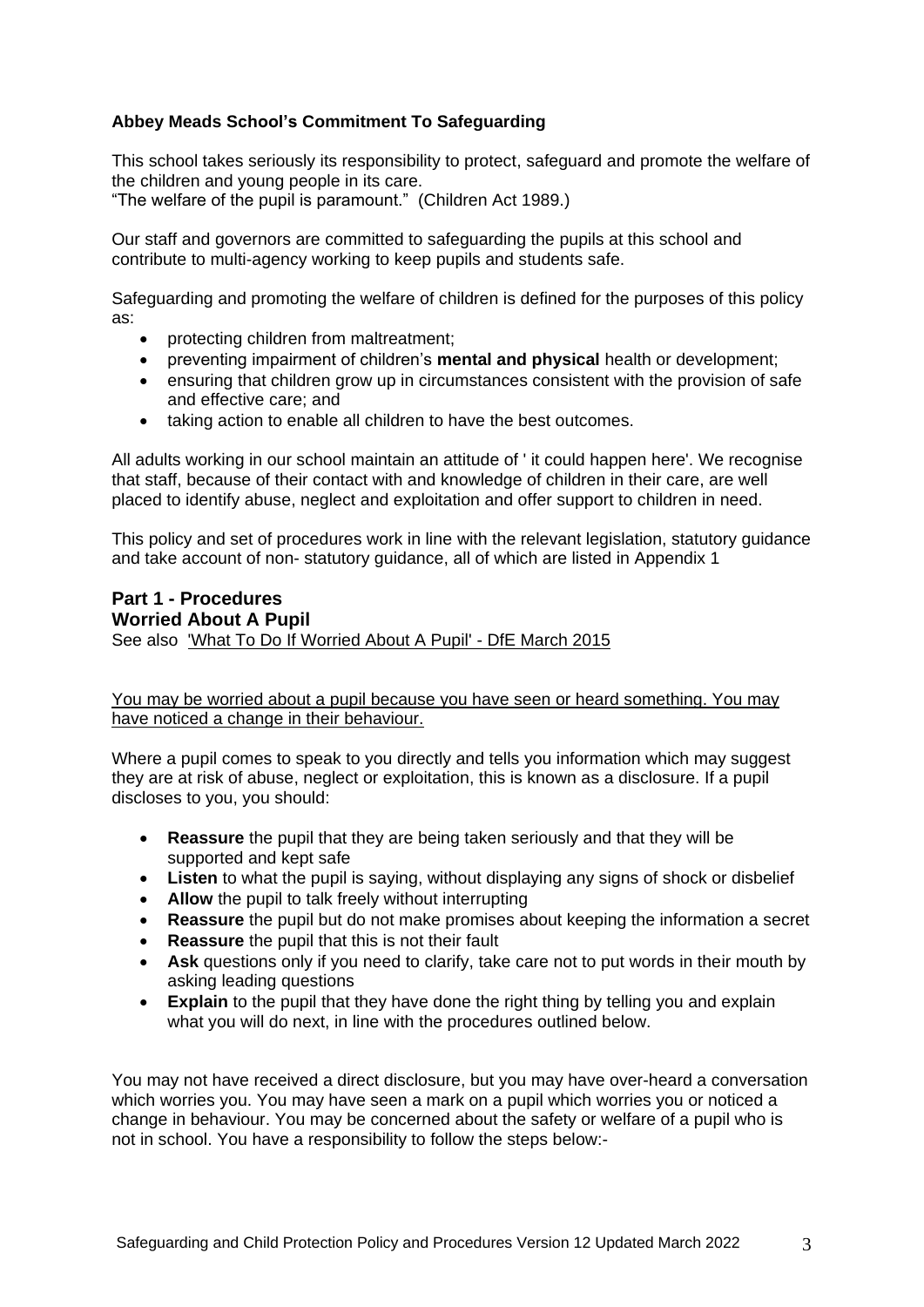## Step 1

- If you are concerned that a pupil might be in immediate danger or at risk of significant harm you must act immediately. Do you need to take immediate action to secure the safety of the pupil?
- Report your concerns directly to a member of the safeguarding team, as soon as possible. Where possible, this should be done 'face to face'. In the first instance our Designated Safeguarding Lead **Bob Buckley** If the DSL is unavailable, please report to our deputy DSL/s **Mici Cunningham and**

## **Donna Wright.**

- If no-one from your safeguarding team is available, speak to the most senior member of staff on site who can refer to **Gary Evans (Blue Kite CEO)** or one of the Lighthouse Managers. **Tanya Parkinson / Siobhan Chase.** If this is you, please refer to 'Role of DSL'.
- If your concern relates to peer on peer abuse, refer also to Part 2 of this document and see also Part 5 of KCSIE.

## Step 2

- Record your concerns using CPOMS as soon as possible.
- If you cannot access this please use the school's safeguarding/child protection concern/incident form as soon as possible. A copy of this can be found at the back of this policy and also in the StaffShared Server. Both systems run in tandem to avoid either being a barrier to reporting.*.*

## Guidance on recording your concern

- Record the full date and time, location, your name and role and keep your record as factual as possible.
- Use full names, not initials as we need to be able to identify who individuals are.
- Use the pupil's own words where applicable and enclose any direct quotes in quotation marks.
- Include what is it that you have seen/heard/noticed which concerns you? Has the pupil communicated that something is wrong? Verbally? Behaviour?
- Ensure your record is clear and factual. If you have included your opinion in your report, have you made it clear that this is your opinion?
- Include why what you have seen/heard/noticed concerns you? What are you worried will happen if this concern/incident is not responded to?
- Is there any context you may be aware of? Is this concern the first or have you had other concerns?
- Include any actions you have already taken.
- If marks or injuries have been observed, record these on a body map. (Do not take photographs)
- If a safeguarding/child protection concern/incident form is unavailable, handwritten notes can be made on a piece of paper. (This must be retained, even if the notes are subsequently written up / typed up onto a form).

## **Remember that records can be accessed by parents/carers and may also be used in multi-agency meetings and in criminal proceedings. Records should be clear, comprehensive and professionally written.**

## Step 3

 Include whether you have spoken to parents/carers about the concern/incident. Remember, you may need to seek advice from a member of the safeguarding team if you are unsure about whether speaking to the parent may increase the risk to the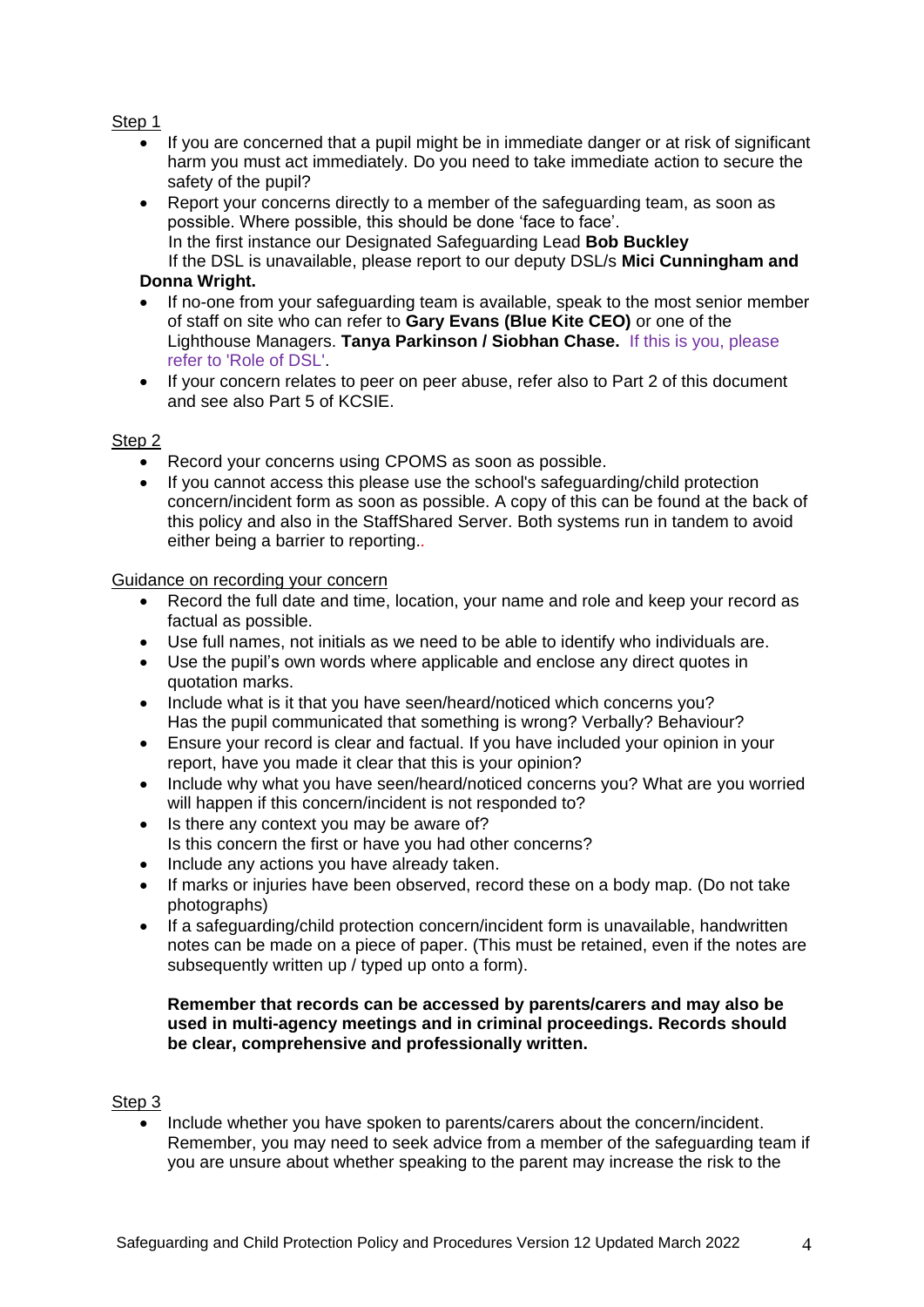child. If the parent is the alleged perpetrator you must always seek advice from the safeguarding team before speaking to the parent/carer.

- The original concern form should be passed, in person, to the DSL/Deputy DSL.
- Information should always be kept secure and confidential.
- Copies should not be retained by you.

#### Step 4

- You should receive feedback about what action, if any is being taken in response to your concern. A recommended timescale for this is within 24 hours. If you do not receive feedback or you feel that the situation is not improving for the pupil, you have a duty to follow up your concern with the DSL / deputy DSL.
- See section on Whistle-blowing also.

Additional consideration needs to be given to pupils with communication difficulties and for those whose preferred language is not English. It is important to communicate with them in a way that is appropriate to their age, understanding and preference.

#### **When Are Parents/Carers Contacted?**

Concerns about the welfare or safety of pupils will be discussed with the parent/carer, unless, having reviewed the information of concern, it is the view of the safeguarding team that this may increase the risk to the pupil. Following consultation with the school's safeguarding team, it may be the pupil's class teacher who makes contact with the parents/carers or it may be a member of the safeguarding team themselves. Our first priority is the pupil's welfare and therefore there may be occasions when concerns about a pupil means that we have to consult other agencies before we contact the parent/carer.

If a referral is to be made to Children's Social Care, the parent/carer will be contacted by a member of the school's safeguarding team and the information within the referral will be shared. There are some occasions when the school will be advised not to share the content of the referral with the parent/ carer as to do so may increase the risk of harm to the pupil.

Where reports are written about pupils as part of the child protection process, the school will provide opportunity prior to the conference to share the content with parents and carers.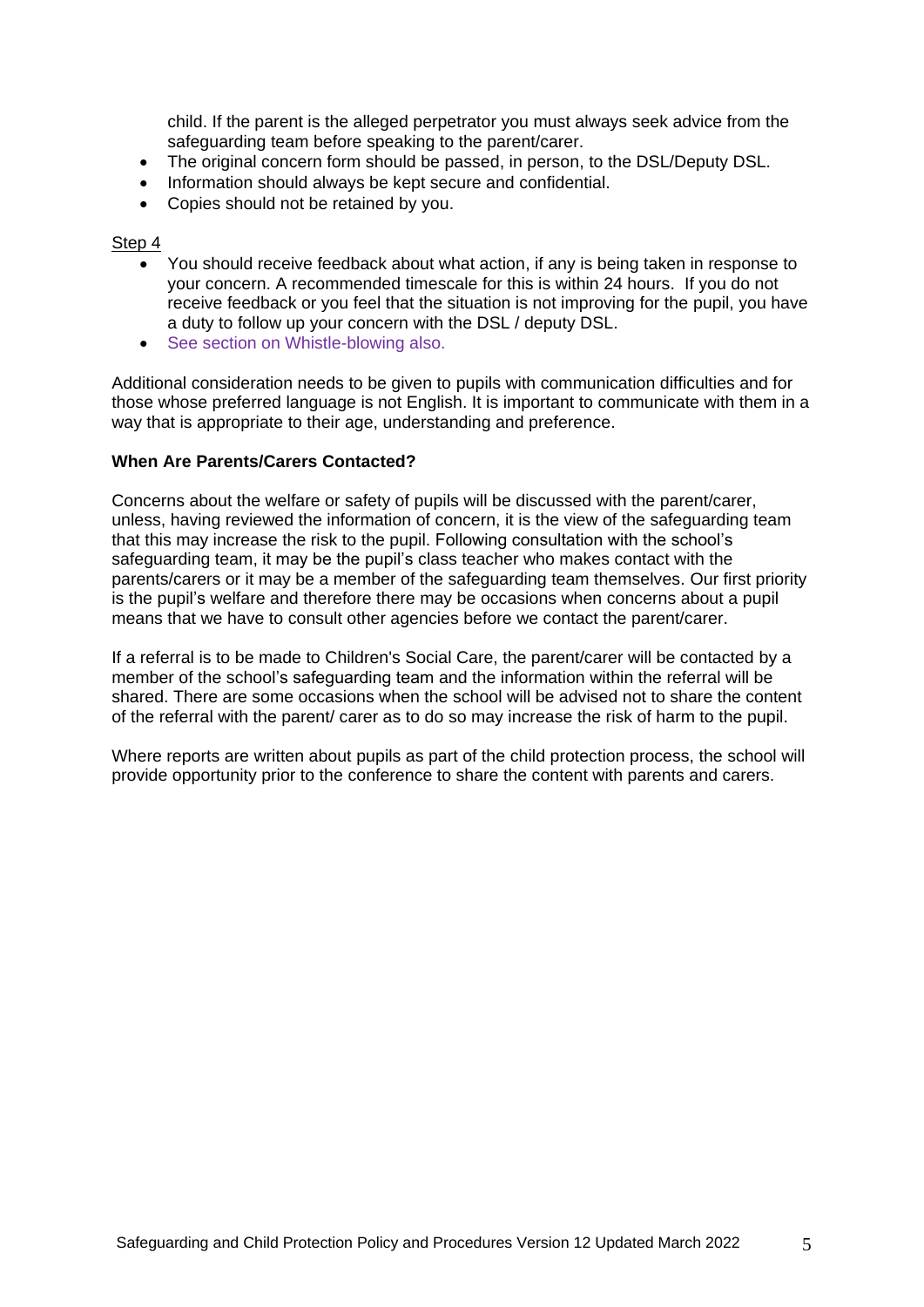# **The Role Of The Designated Safeguarding Lead And Deputy DSL/s In Our School**

Our Designated Safeguarding Lead is **Bob Buckley**, who works in line with the requirements of the role, as set out in Annex C of Keeping Children Safe In Education Sept 2021.

Our deputy DSLs are **Mici Cunningham and Donna Wright** and they are available in the absence of the DSL.

The members of our safeguarding team work in partnership with a range of other agencies, including Local Partners, to keep pupils safe. This includes information-sharing, provision of reports and attendance at multi-agency meetings including child protection conferences and core groups

## What happens once a concern /disclosure has been reported to a member of the safeguarding team?

The DSL or deputy DSL will follow the steps below to respond appropriately to the concern and safeguard the pupil:-

## Step 1

 If there is concern that the pupil is in immediate danger contact Children's Social Care *-* **MASH Children's Social Care 01793 466903***.* You may also consider contacting the police on 999. **Go to section 'Making a referral to Social Care' (page 9)**

## Step<sub>2</sub>

- Contact the parent/s or carer/s of the pupil concerned, if this has not already been done. You may wish to take advice from Children's Social Care before contacting the parent/carer. If, having sought advice, you believe that sharing this information may increase the risk of harm to the pupil do not share with parents at this stage. You must document your decision-making here if the decision is made not to share information with parents/carers. In the majority of cases informing the parents/carers of the concern / disclosure which has been reported will not increase risk. Ask for any additional information from the parent/carer if applicable.
- Ensure that the parent/carer understands that a record will be kept by the school.

## Step 3

- Refer to the local authority threshold document to support decision-making about what action is now required. [https://safeguardingpartnership.swindon.gov.uk/downloads/file/672/threshold\\_frame](https://safeguardingpartnership.swindon.gov.uk/downloads/file/672/threshold_framework) [work](https://safeguardingpartnership.swindon.gov.uk/downloads/file/672/threshold_framework)
- What are the risks to the child? Are they familial; posed by someone in the child's family? Are they extra-familial; posed by adults or peers outside of the home? (See Part 1 of KCSIE for further information)
- If the concern does not require immediate contact with Children's Social Care consider this latest concern within the context of any wider concerns / disclosures. This may mean further discussion with the pupil's class teacher and /or referring back to safeguarding or child protection records if they exist.

## Step 4

 Ensure that the member of staff reporting the initial concern has received feedback about actions and outcomes (if applicable).

Step 5

 Update record-keeping with information about identified actions, completed actions, decision-making (where applicable) and outcomes (as appropriate).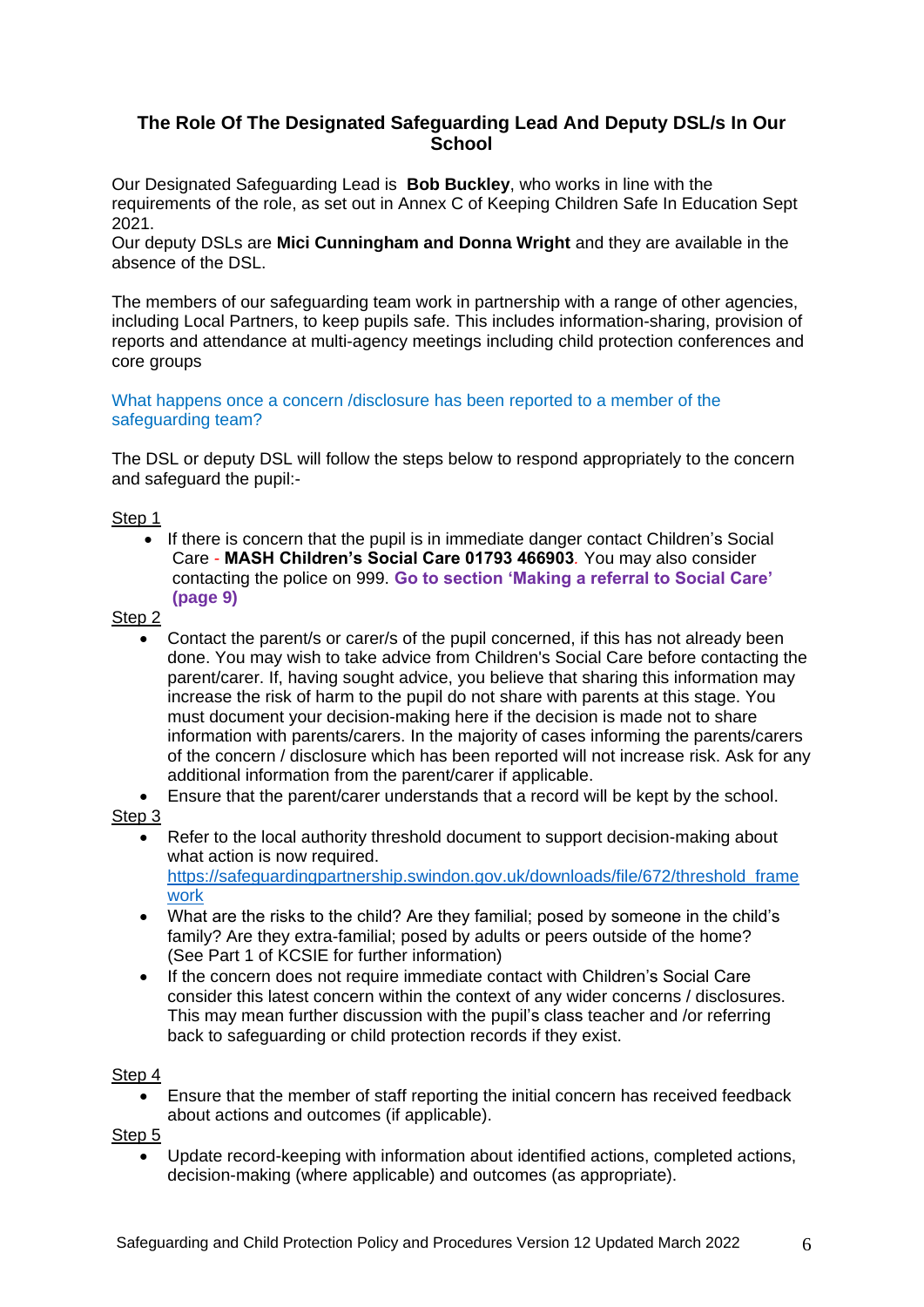## Actions where there are concerns about a child



*Flowchart taken from 'Keeping Children Safe In Education' Sept 21*

#### **Early Help**

*See also pages 17-19 KCSIE Sept 21*

#### What do we mean by Early Help?

Working Together To Safeguard Children (July 2018) explains that:-

'Providing early help is more effective in promoting the welfare of children than reacting later. Early help means providing support as soon as a problem emerges, at any point in a child's life, from the foundation years through to the teenage years. Early help can also prevent further problems arising, for example, if it is provided as part of a support plan where a child has returned home to their family from care, or in families where there are emerging parental mental health issues or drug and alcohol misuse.' (Chapter 1)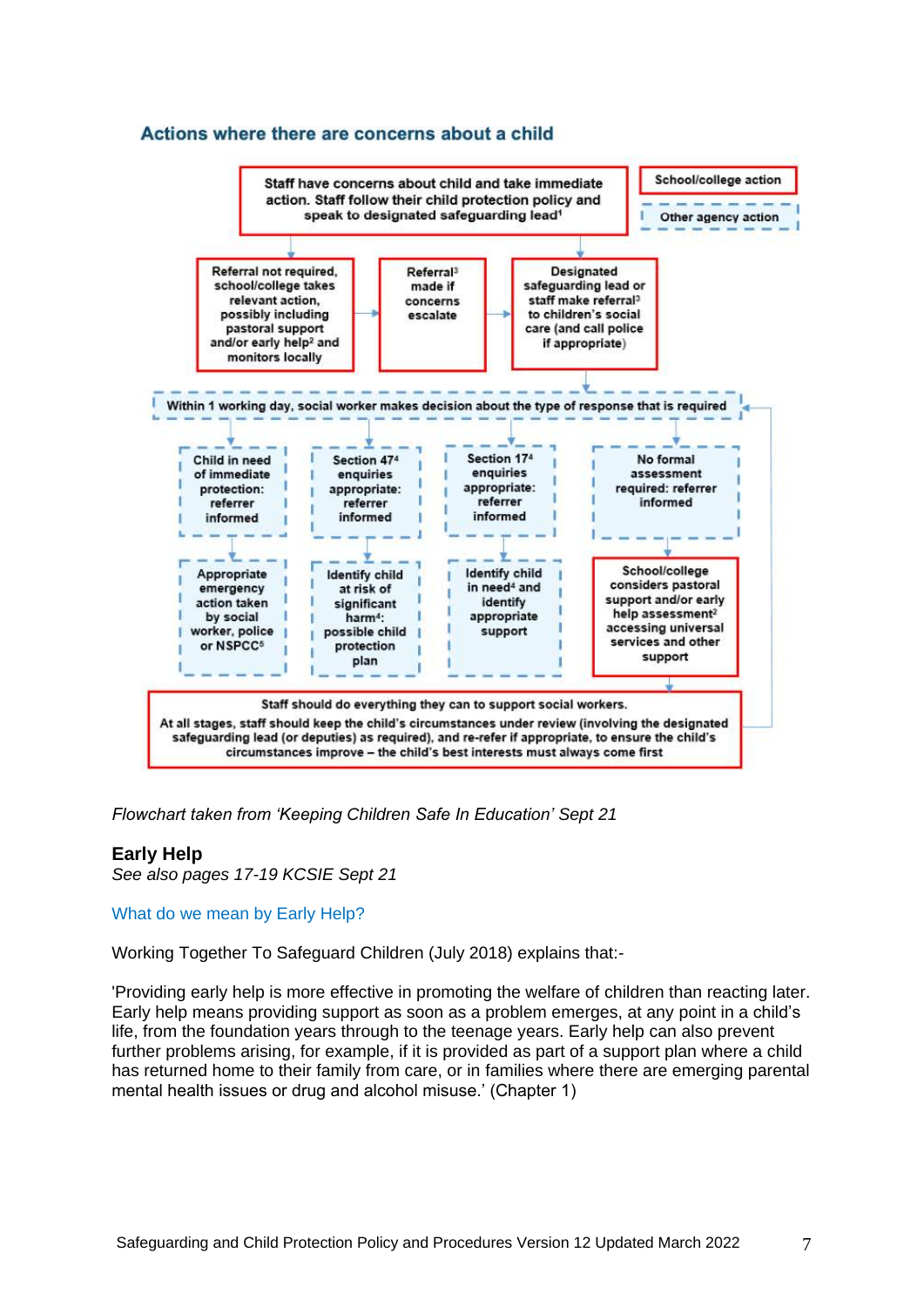Effective early help relies upon local agencies, including education working together to:

- identify children and families who would benefit from early help;
- undertake an assessment of the need for early help; and
- provide targeted early help services to address the assessed needs of a pupil and their family which focuses on activity to significantly improve the outcomes for the pupil.

## **How are children and families identified for Early Help?**

In our school staff are alert to the fact that early signs of abuse and/or neglect can be indicators that support is needed. Any child may benefit from early help, but staff should be particularly alert to a child who:-

- is disabled or has certain health conditions and has specific additional needs;
- has special educational needs
- has mental health needs
- is a young carer
- shows signs of being drawn into anti-social or criminal behaviour, including gang involvement and association with organised crime groups or county lines
- is frequently missing from care or home
- is at risk of modern slavery, trafficking, sexual or criminal exploitation
- is at risk of being radicalised
- has a family member in prison or is affected by a parent offending
- is in a family circumstance presenting challenges for the child, such as drug and alcohol misuse, adult mental health issues and domestic abuse
- is mis-using drugs or alcohol themselves
- has returned to family home from care
- is at risk of honour-based violence such as female genital mutilation or forced marriage
- is a privately fostered child
- is persistently absent from education

## **What support is provided as part of the school's Early Help offer?**

At Abbey Meads Community Primary School (AMCPS) we employ a Pastoral Support TA 4 days a week and access to this skilled resource is offered as soon as possible. We also invest in PSA hours through the Blue Kite Trust Lighthouse Service, aimed at families at the threshold of Early Help / social care.

Meetings will be held to establish those who are considered safe and reliable sources of support, from the family and school, to ensure the child has a voice and feels safe. On a need to know basis key staff will be made aware of the need to support and be understanding of any behavioural changes with regard to the child concerned**.**

## **How does the Early Help process work?**

*.*

**[https://safeguardingpartnership.swindon.gov.uk/downloads/file/672/threshold\\_frame](https://safeguardingpartnership.swindon.gov.uk/downloads/file/672/threshold_framework) [work](https://safeguardingpartnership.swindon.gov.uk/downloads/file/672/threshold_framework)**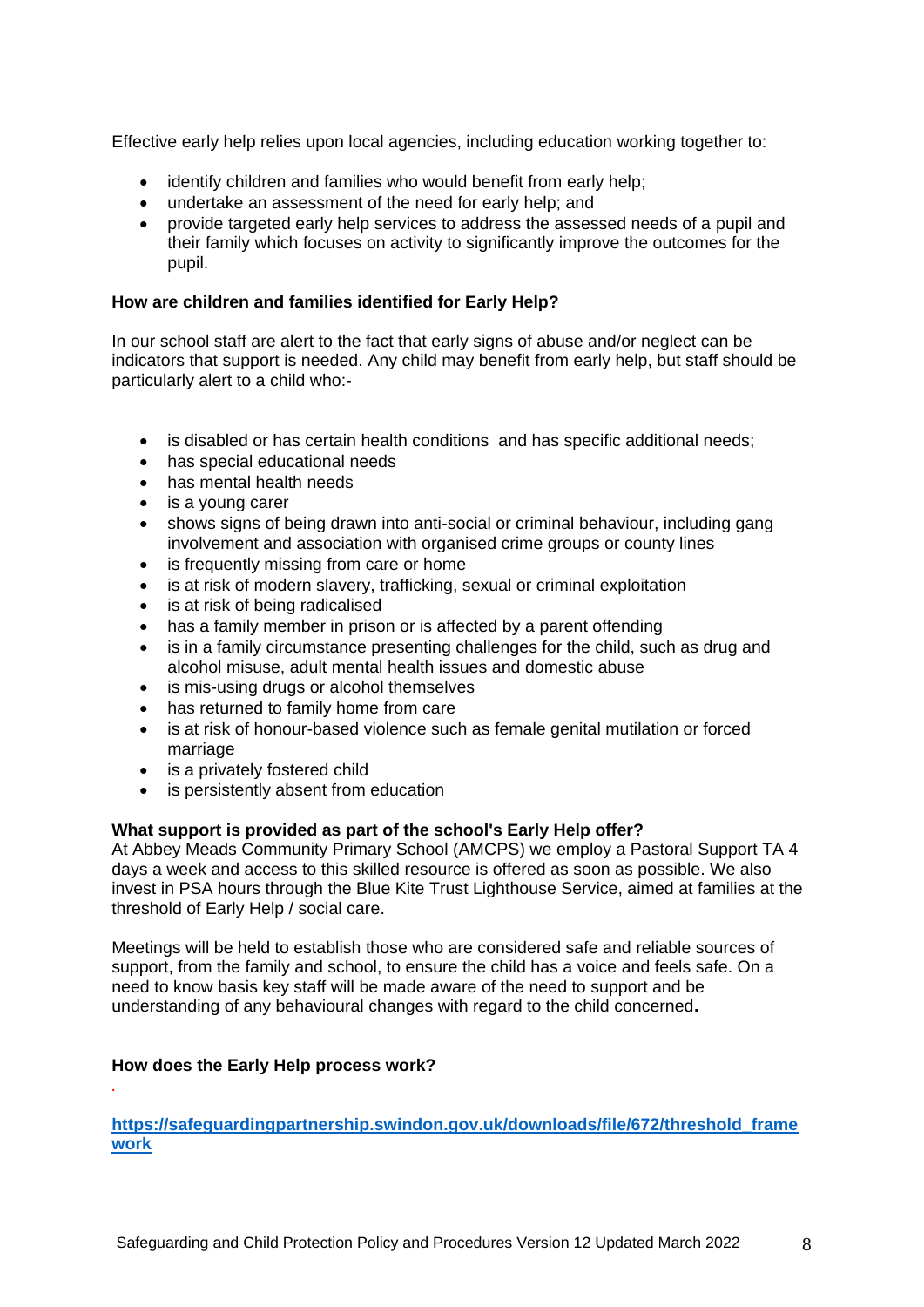# **Making A Referral To Children's Social Care**

*See also pages 18-19 KCSIE Sept 21* 

School safeguarding teams should refer to the local authority threshold guidance when making a decision to refer to social care. There are a number of additional 'frameworks' which can also be considered at this stage e.g. The Brook Tool, Neglect Framework

A referral may be required because:-

- Early Help support has been offered but there is little or no evidence that this is having any impact for the pupil and their 'lived experience' is not improving
- a pupil is suffering or is likely to suffer from harm

In the first instance this should be made by telephone **MASH 01793 466903. (Emergency duty service 01793 436699)** It is useful to have any safeguarding / child protection records to hand. Following a telephone referral, you will be required to submit a written referral within 24 hours.

Points to consider when completing a referral:-

- Where possible include the 'voice' of the pupil, including any behaviours displayed which may indicate an unmet need.
- Provide a picture of what life is like for the pupil. What is their 'lived experience'?
- Is the risk posed familial or extra-familial? Have you included what else you know about the wider family, environment and context the pupil lives in?
- From the school's perspective, what are your worries for this pupil?
- Are there any safety factors? Are there any times when the school is less worried?

The completed referral will be shared with parents/carers, who will be asked to provide consent to the information being shared with social care. If consent is not given, or the referrer deems that it would place the pupil at risk to share the referral prior to reporting to social care, the information can still be shared where there is good reason to do so.

## **Support For The Pupil**

Staff are in a position to identify concerns early, provide help for pupils, promote pupils' welfare and prevent concerns from escalating. To promote pupils' welfare we provide the following support:-

We will give the child a trusted adult to talk to so that they feel they have a voice. They will also have access to our Pastoral Support TA who can support them.

## **Record-keeping**

Any member of staff, visitor or volunteer who has a concern about a pupil's welfare or receives a disclosure of abuse will make an accurate record, as soon as possible, noting what was said or seen, putting the event into context and giving the full date, time and location. Where possible this will be noted on the school's safeguarding and child protection concern/incident form/ the electronic system.

If injuries or marks have been observed which cause concern, these should be recorded on a body map outline, giving an indication of size and whether there is a defined shape to the mark or injury.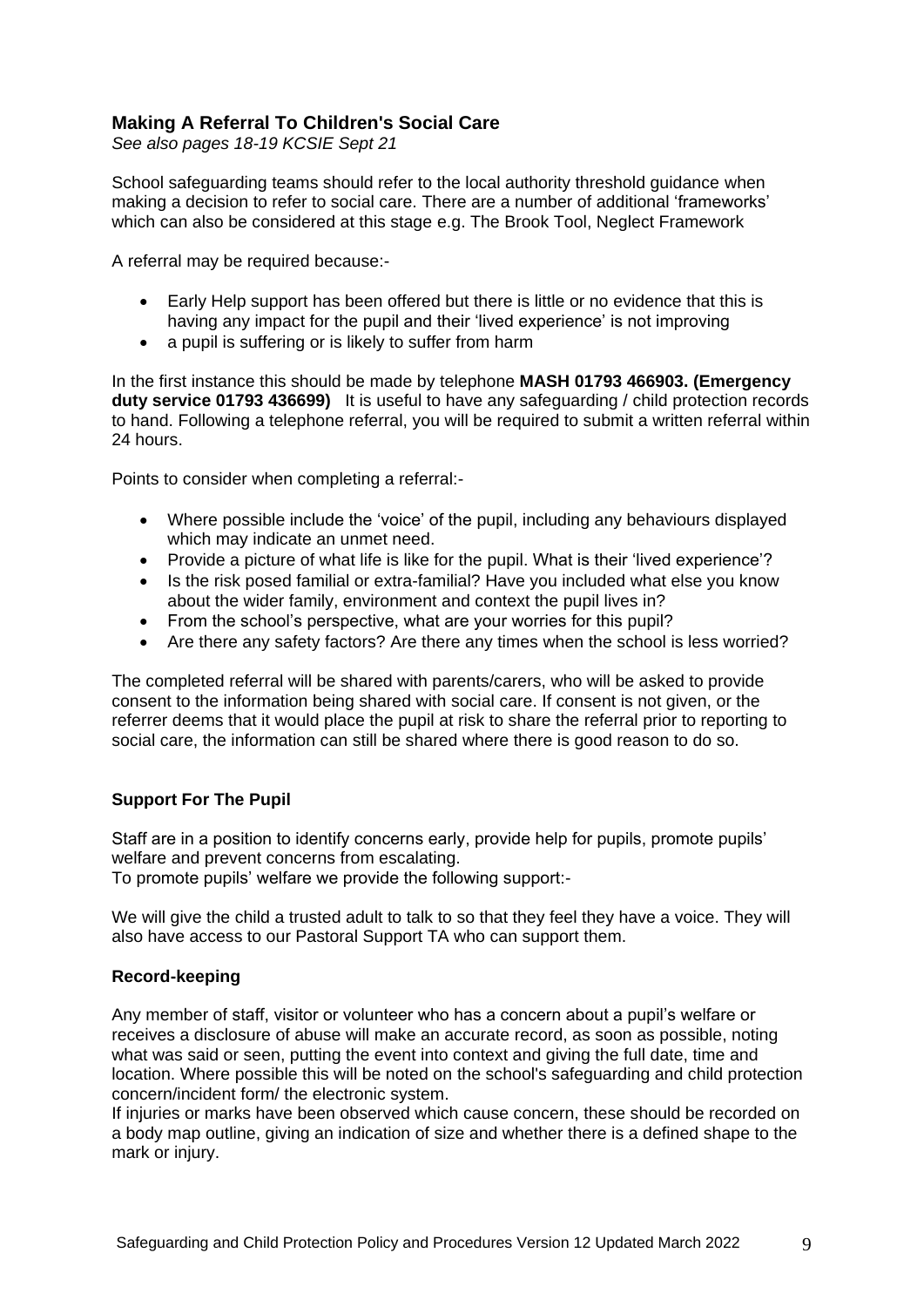Photographs should not be taken.

Any handwritten notes (not captured on the safeguarding and child protection concern/incident form) will be retained, even if they are subsequently written up.

## **Chronologies**

Individual pupil chronologies will be kept up to date and reviewed at regular intervals. All 'significant events' are captured on this chronology, including attendance at meetings, phone calls and emails in relation to safeguarding and /or child protection matters. This chronology also captures headline information about what action has been taken and the outcome of this action. The outcome should focus, where possible, on the pupil and indicate whether the situation is improving.

## **Case file review**

Safeguarding and child protection files for individual pupils should be re-visited regularly to ensure any risk is being reduced and appropriate taken. It is good practice for this review to take place on a termly basis.

To ensure that all files are reviewed an overview of all pupils (where there are safeguarding / child protection concerns) is kept up to date. This is a 'live' document and reflects the numbers of pupil's subject to child protection, child in need or receiving early help support.

## **Transfer of records when a pupil moves to a new school**

When a pupil moves school/college, safeguarding / child protection original documentation will be passed as soon as possible and confidentially to the receiving school, separate from academic records. Where possible, the DSL will arrange to meet the DSL of the new school to discuss the documentation. The receiving school is asked to sign to confirm receipt of the information and this confirmation is stored on file.

## **Record Retention**

The school will retain records for pupils:-

- who have been withdrawn to be home-schooled, if there is an existing safeguarding /child protection file.
- Where they are the last educational provider for the pupil

All records are stored in line with the school's Records Management Policy Further guidance on the retention of records can also be found at <https://irms.org.uk/page/SchoolsToolkit>

## **Escalation**

- If a member of staff does not see any improvement having reported a concern about a pupil, they have a duty to re-report to a member of the safeguarding team.
- If it is felt that the safeguarding team is not taking their concern seriously then this must be escalated to the Head teacher or the Chair of Governors (if the Head teacher is a member of the safeguarding team). See also section 'Whistle-blowing'.
- If a member of the safeguarding team feels a decision made by another professional in another agency is not in the pupil's best interests, they must discuss this further. In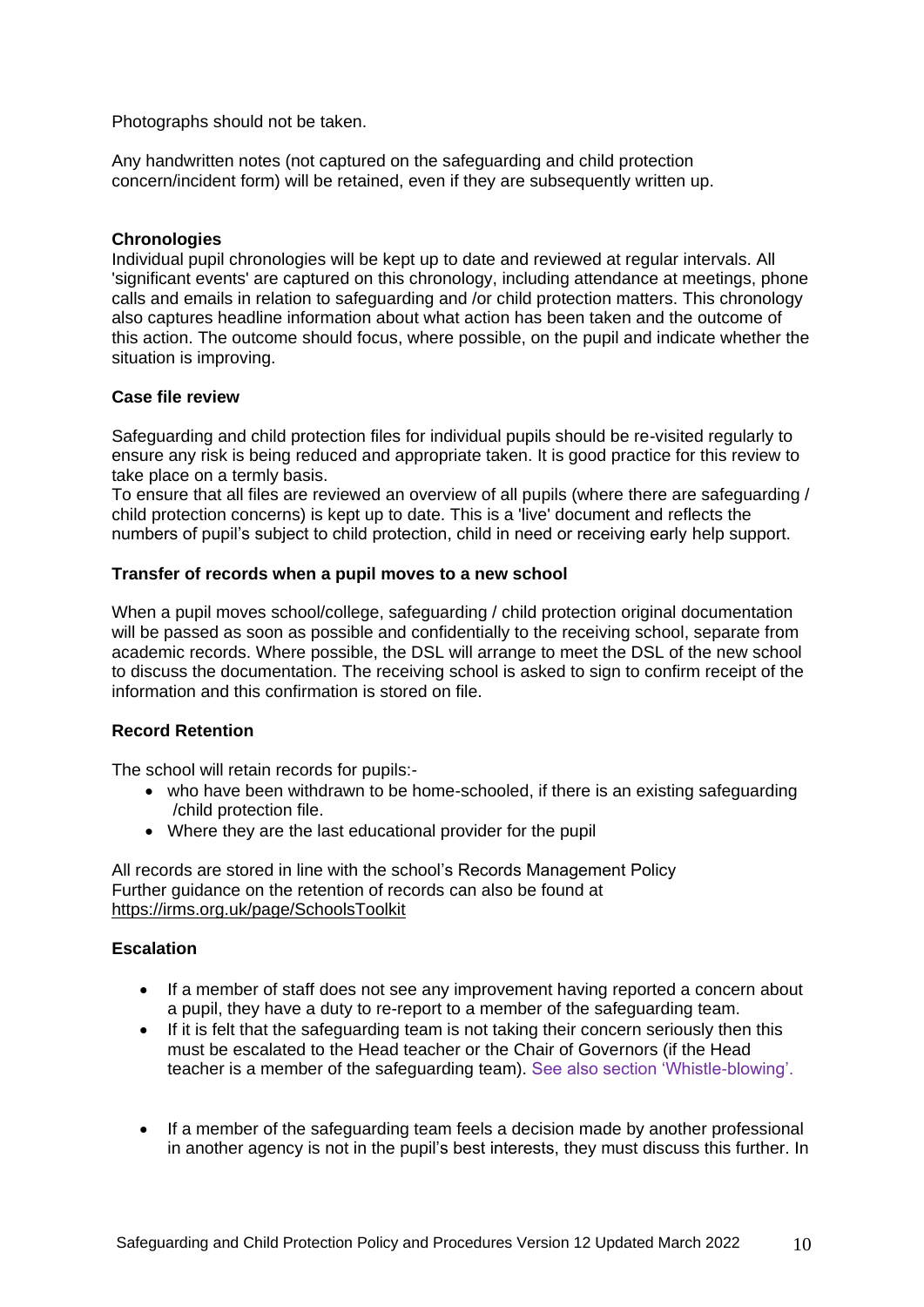the first instance, this takes place directly with the professional involved to allow opportunity for decision-making to be discussed and clarified. (Pre-escalation)

- If pre-escalation fails to resolve the issues identified, the member of the safeguarding team should escalate within their own organisation (to the Head teacher if they are not in this role). The issue is then escalated to the professional's line-manager. (Escalation/Case Resolution)
- At all stages records should be kept.
- The Head teacher will ensure that the intention to instigate escalation procedures is made explicit and in writing.

## **Worried About The Actions Of An Adult Who Works/Volunteers With Children** *See also Part 4 KCSIE*

You may be worried about the actions of an adult who is working/volunteering with children. The adult may be :-

- an employee of the school
- a supply teacher
- an adult working with the school, employed by a third party (including staff working in alternative and enhanced provision and contractors)
- a volunteer

You may have seen or heard something which makes you feel uncomfortable.

You may be concerned that the adult's actions are contravening the school's staff code of conduct. *N:\POLICIES FOLDER\00 CURRENT POLICIES\APPROVED CURRENT POLICIES 2012 onwards – pdf = code of conduct*

You may be aware of a situation the adult is involved in, outside of school, which suggests they may not be safe to work/volunteer with children and young people.

All concerns must be reported following the steps below:-

## Step<sub>1</sub>

- If you are concerned that a child might be in immediate danger or at risk of significant harm you must act immediately. Do you need to take immediate action to secure the safety of the pupil?
- Report your concerns directly to the Head teacher as soon as possible. **Bob Buckley 01793 723239**
- If the Head teacher is not contactable, report to the most senior member of staff on site.
- If your concerns are about the Head teacher report to the **CEO of The Blue Kite Academy Trust** directly. **Gary Evans 01793 332425. If the CEO is less accessible, the Chair of Governors may be contacted, but s/he is required to take no other action than to inform the CEO- Lisa Hume 01793 723239 [lisa.hume@abbeymeads.swindon.sch.uk](mailto:lisa.hume@abbeymeads.swindon.sch.uk)**

## Step 2

- Record your concerns using the Adult Allegation Form (see Appendix 5), as soon as possible.
- Staff should NOT record allegations or concerns about adults working or volunteering with pupils on electronic pupil record systems.
- Remember to record the full date and time, your name and role and keep your record as factual as possible.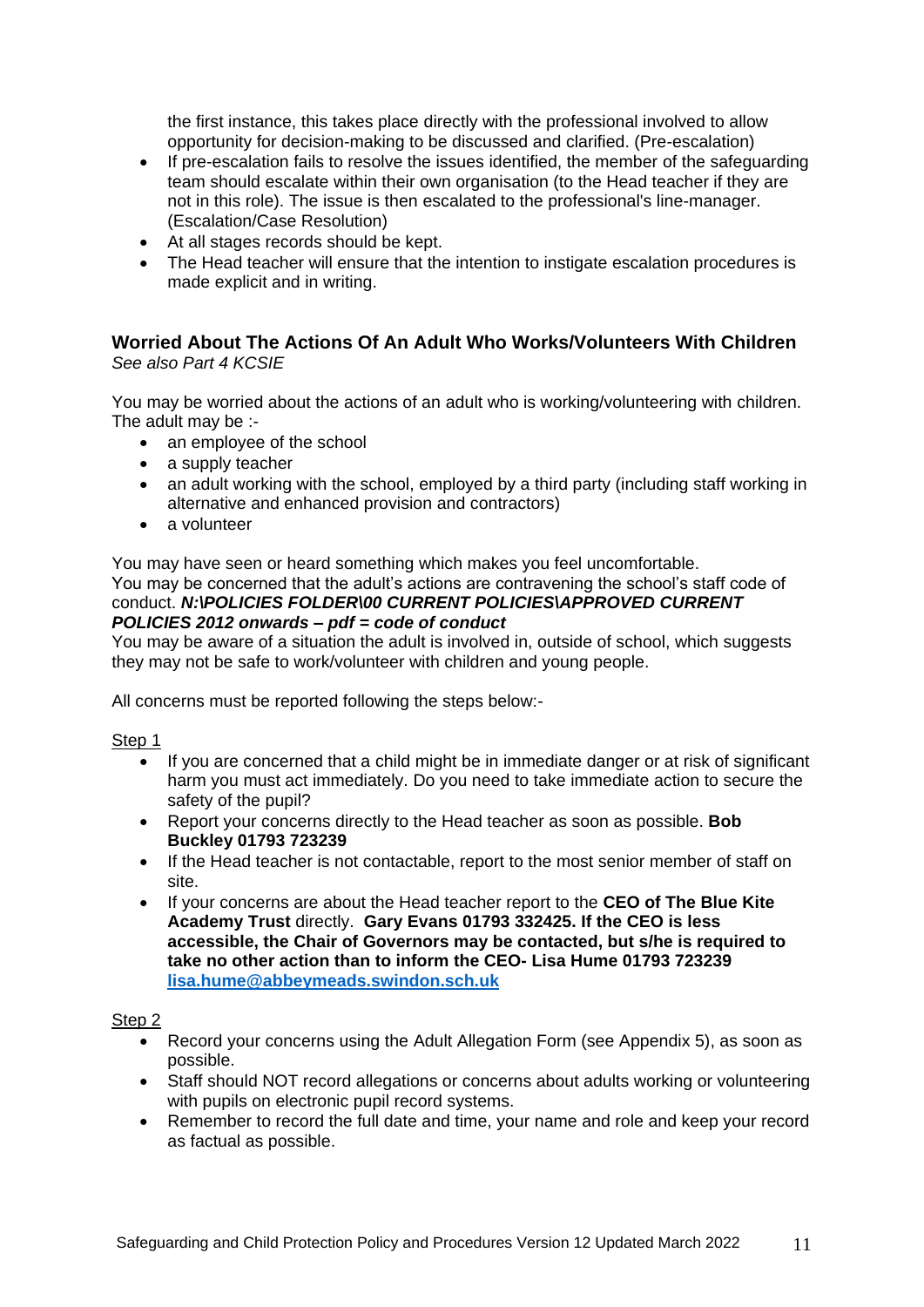If a concern/disclosure form is unavailable, handwritten notes can be made on a piece of paper. (This must be retained, even if the notes are subsequently written up onto a form).

Step 3

- Record what action you are taking, for example record the name of the member of staff you have reported to.
- The original concern form should be passed to the Head teacher **or the CEO, if the concern/allegation involves the Head teacher**. Copies should not be retained by you.
- If the person you have reported the concern to does not take your concern seriously, you must escalate your concern to the Chair of Governors or CEO (if you are part of a Trust/Federation). Ultimately anyone can report a safeguarding concern about an adult working with children into the local authority, asking to speak to the Local Authority Designated Officer (LADO)/ Designated Officer For Allegations (DOFA). See Quick Reference Contact Guide on page 2.
- If your concerns are about the Head teacher report to the **CEO of The Blue Kite Academy Trust directly. Gary Evans 01793 332425**. If the CEO is less accessible, the Chair of Governors may be contacted, but she is required to take no other action than to inform the CEO- **Lisa Hume 01793 723239**

## **The Role of the Head teacher/ Chair of Governors / CEO when dealing with low level concerns or allegations involving adults who work/volunteer with children**

 The Head teacher/Principal/ Chair of Governors/CEO will consider the information in the report and initial consideration will be given as to whether this indicates that the person would pose a risk of harm if they continue to work in close or regular contact with children in their present position or in any capacity.

Is there evidence to suggest that the harms threshold has been met:-

- the person has behaved in a way that has harmed a child, or may have harmed a child;
- the person has possibly committed a criminal offence against or related to a child; or
- the person has behaved towards a child or children in a way that indicates that he/she **may** pose a risk of harm to children
- behaved or may have behaved in a way that indicates they may not be suitable to work with children.

*Criteria listed above taken from Part 4 of 'Keeping Children Safe In Education' Sept 2021*

## **Allegations that meet the harms threshold**

*See also further guidance in detail included in pages 81-95 KCSIE*

If initial information in the report suggests that the threshold has been met, the Head teacher/Chair of Governors/CEO will follow Section 1 of Part 4 of KCSIE (Sept 21)- 'Allegations that meet the harms threshold.

## Step 1

 The Head teacher / Chair of Governors / CEO will contact the LADO/DOFA immediately, before commencing any form of investigation. Schools are permitted to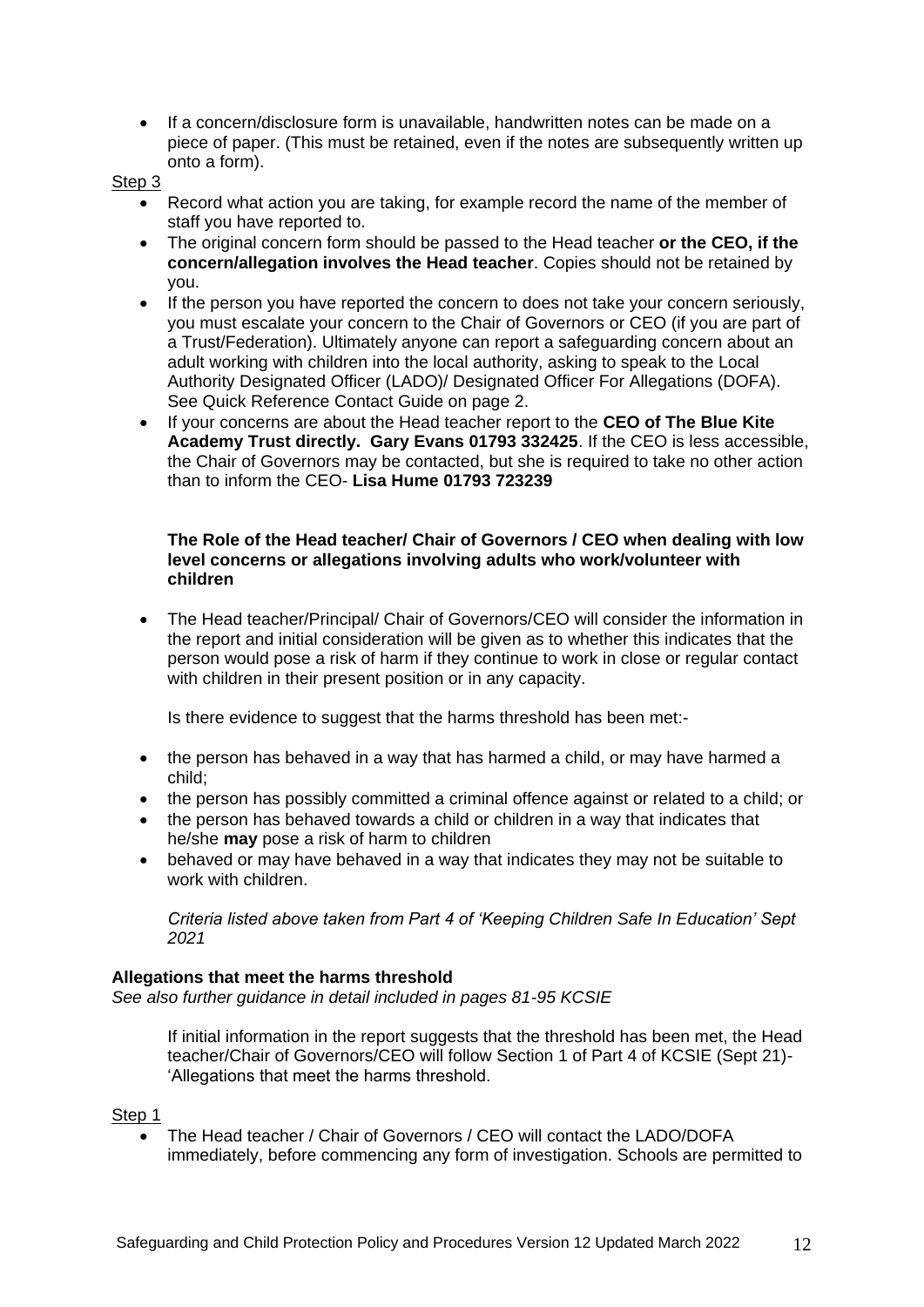conduct basic enquiries, (see page 83 of KCSIE) to establish the facts, however care should be taken not to jeopardise any future police investigation.

## Step 2

The LADO/DOFA will decide on further action:-

- strategy discussion/meeting, or
- advice and follow up from LADO/DOFA, or
- no further action by the LADO/DOFA after initial consideration and closure

If further action is agreed, the LADO/DOFA will agree with the police whether or not a strategy discussion/ meeting needs to take place. If it is agreed that the threshold has not been met for a strategy discussion/meeting, an allegations management meeting may be held. The main purpose of this is to ensure the safety of the children and ensure the process is concluded promptly, ensuring the accused staff member has adequate support.

At the conclusion of investigations, an outcome will be agreed by the LADO/DOFA:-

- Substantiated: there is sufficient evidence to prove the allegation
- Unsubstantiated: there is insufficient evidence to either prove or disprove the allegation
- Malicious: there is sufficient evidence to disprove the allegation and there has been a deliberate act to deceive or cause harm to the person subject of the allegation
- False: there is sufficient evidence to disprove the allegation
- Unfounded: to reflect cases where there is no evidence or proper basis which supports the allegation being made

A record of the outcome of all allegations involving the LADO/DOFA is held. All concerns raised about an adult working in the school, including allegations, are recorded and held confidentially. by the Headteacher Chairs of Governors involved with allegation management will need to consider how records of their involvement are stored securely.

All records are stored by the Headteacher Further guidance on the retention of records can also be found at <https://irms.org.uk/page/SchoolsToolkit>

At the end of the allegation process if a member of staff or volunteer is removed from their position for causing harm or posing a risk of harm or they leave whilst investigations are ongoing, the school has a duty to inform the Disclosure and Barring Service via a referral.

Where a decision is made to dismiss or cease to use **the services of a teacher** because of serious misconduct, or they might have been dismissed or their services ceased had they not left first, the school will consider whether to refer to the Teaching Regulations Agency.

We understand, as a school, that if we know or have reason to believe that an individual is barred, we are committing an offence if we allow the individual to carry out any form of regulated activity.

## **Concerns that do not meet the harm threshold**

*See also pages 95-99*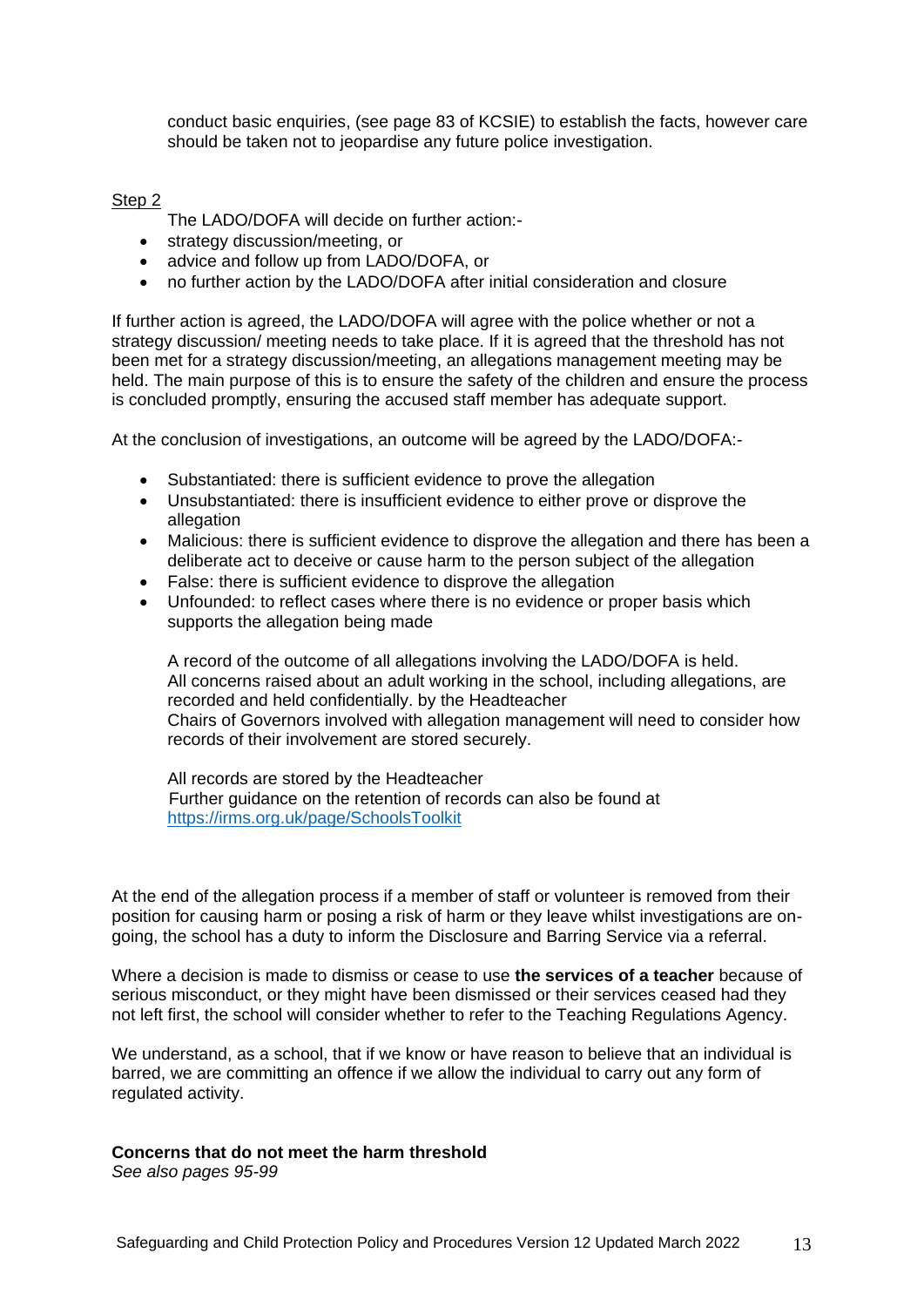Creating an environment with a strong culture of safeguarding , where pupils are kept safe involves ensuring that **all** concerns about adults who work/volunteer with children are shared responsibly, with the right person, recorded and dealt with appropriately.

A low-level concern may be a sense of unease, a nagging doubt, or noticing that an adult appears to be contravening the school's staff /visitor code of conduct. It may include 'overfriendliness with a pupil/pupils, having a favourite pupil, engaging with a pupil on a one to one basis in a secluded area of the school.

Staff, volunteers and external visitors must share **all concerns which arise**, even if they do not believe the harm threshold has been met. Just because a concern does not meet the harm threshold does **not** mean it is insignificant.

#### Possible actions

- The Head teacher may still consider contacting the LADO/DOFA for further guidance if required.
- The Head teacher will consider what action needs to be taken to address the low level concern/s, which may include additional staff training, mentoring and/or a verbal or written warning. Advice may be sought from the school's HR provider here.
- It is important that all low-level concerns are recorded, to identify whether a pattern of worrying behaviour is emerging. This chronology of concerns may trigger a referral into the LADO where a pattern emerges.

#### Code of conduct

Staff, volunteers and external visitors are provided with our school's code of conduct and sign to confirm that they have read and understand expectations about their behaviour. Ensuring that this process is followed robustly helps keep children safe.

Unprofessional behaviour which breaches our staff code of conduct is addressed at an early stage and the individual supported.

#### **Supporting the welfare of the child**

Where a child has been harmed, there is immediate risk of harm or the situation is an emergency contact will be made with Children's Social Care and as appropriate the Police.

As a school we will support pupils as outlined on Page 9.

#### **Supporting the welfare of the adult at the centre of the concern/allegation**

Employers have a duty of care for their employees. The Head teacher/Chair of Governors/CEO must put in place support for the adult at the centre of the concern/allegation.

KCSIE 21 contains comprehensive information under the section "Supporting those involved' *.*

#### **Record-keeping**

#### *See also Pages 93-94 KCSIE*

All low level concerns and allegations about adults who are working or volunteering with children should be recorded on the school's 'Concerns / Allegations Record For Adults working or volunteering with children/young people' (see Appendix 5). Records are stored confidentially and securely and comply with the data Protection Act 2018 and the UK GDPR Act.

#### **Allegations which meet the threshold**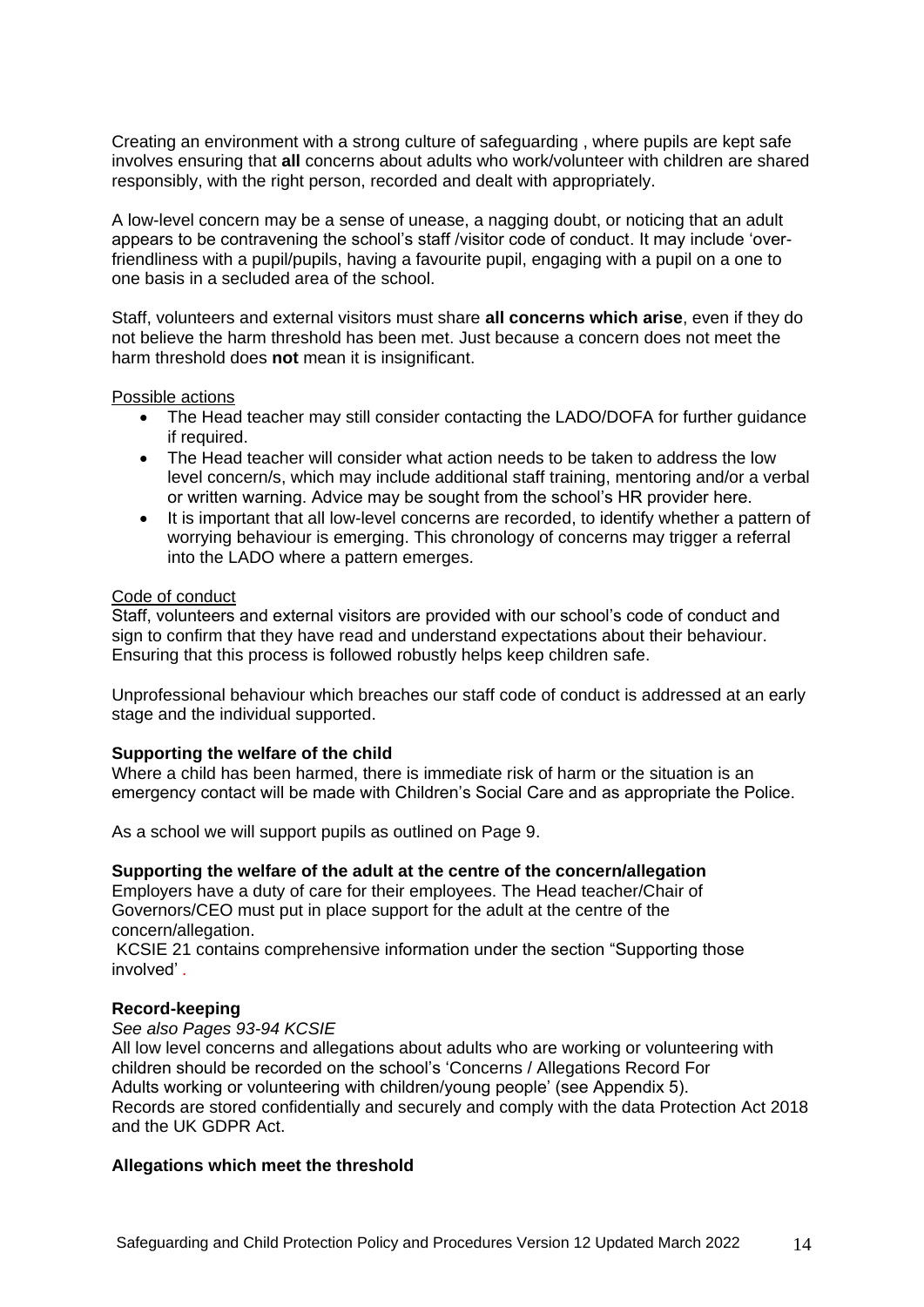The following information is kept on file:-

- A clear and comprehensive summary of the allegation
- Details of how the allegation was followed up
- Details of action taken, decisions reached and the final outcome
- A declaration on whether the information will be referred to in any future reference

Schools and colleges have an obligation to preserve records which contain information about allegations of sexual abuse for the Independent Inquiry Into Child Sexual Abuse (IICSA) for the term of the enquiry. All other records should be retained at least until the accused has reached normal pension age or a period of 10 years from the date of the allegation if that is longer.

Further information can be found on the [ICO website.](https://ico.org.uk/media/for-organisations/documents/1064/the_employment_practices_code.pdf)

## **Low level concerns**

The following information should be recorded:-

- Details of the concern and the context in which the concern arose
- Action taken
- If advice was taken as to whether the LADO/DOFA was contacted for guidance

This information is retained until the individual leaves employment/volunteering role with the school.

Where a pattern of concerns emerges, these are recorded on a chronology. These are reviewed to decide whether the pattern of behaviour moves to concern to meeting the harms threshold, in which case it will be referred to the LADO/DOFA.

## **Following an allegation or low level concern**

Consideration will be given as to whether there are areas of the schools safeguarding practice and procedure or wider cultural issues within the school which need addressing following an allegation or low level concern. Where appropriate, policies will be revised or additional training provided to minimise the risk of this happening again.

# **Part 2 - Specific Safeguarding Themes**

*See also Pages 9-16 and Annex B KCSIE*

Knowing what to look for is vital for the early identification of abuse, neglect and specific safeguarding issues such as exploitation.

If you are at all unsure you should **always** speak to the safeguarding team.

# **Peer On Peer Abuse**

*See also pages 15-15, 36-37, Part 5 KCSIE and Annex B*

We recognise that children are capable of abusing other children. This can happen both inside and outside of school and online. A child may not find it easy to report peer on peer abuse and we recognise that they might show signs or act in ways that they hope an adult will notice, including a change in behaviour. Even if there are no reported cases of peer on peer abuse, we recognise that abuse may still be taking place but not being reported. We understand that the pupil who is perpetrating the abuse may also be at risk of harm and we will make every effort to ensure that the perpetrator is supported appropriately.

## **Procedures in place to minimise the risk**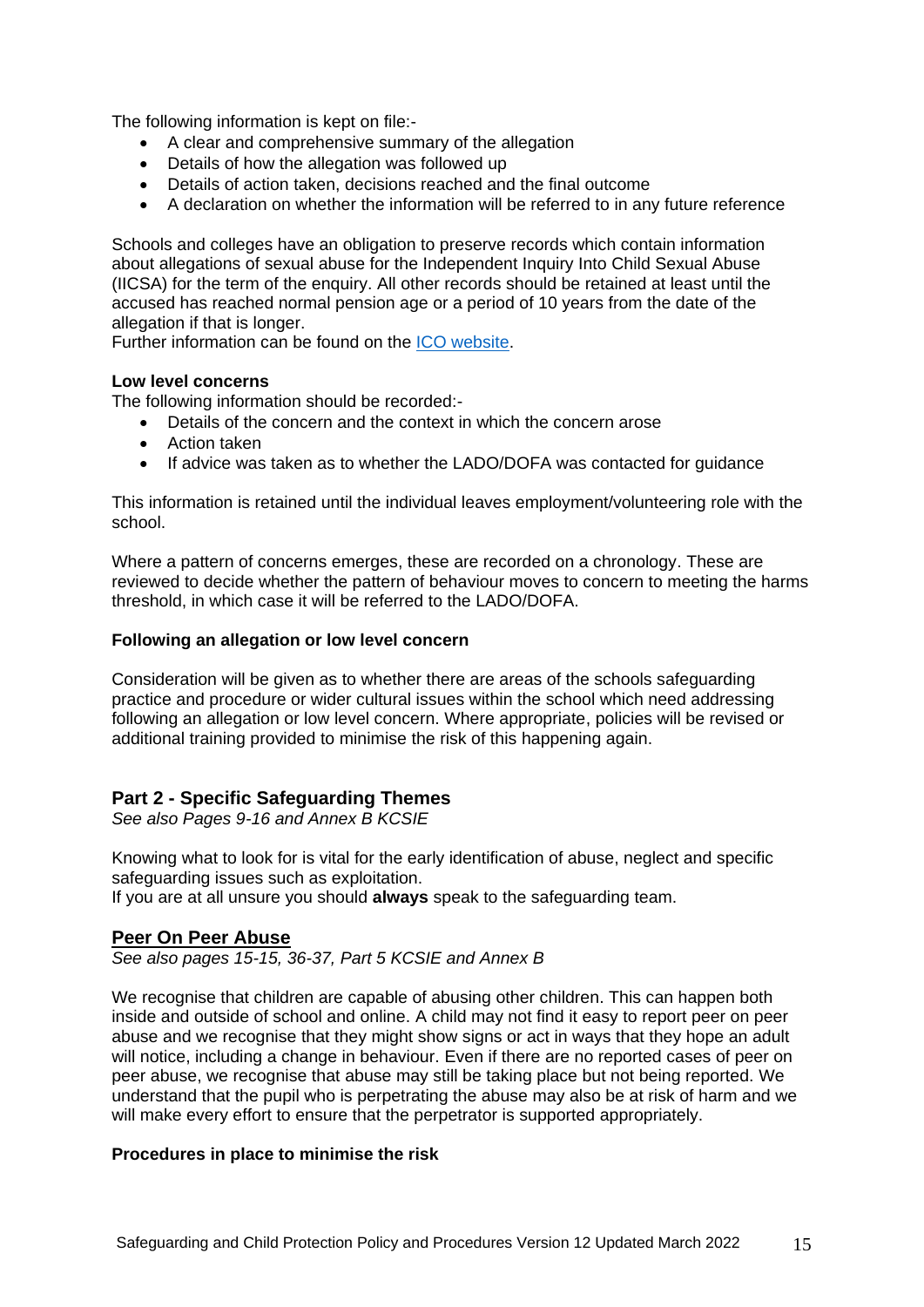- The school's ethos encourages pupils to raise concerns with staff, knowing that they will be listened to, believed and valued. There are reminders around school of other agencies that can support eg Childline.
- Systems are in place for pupils to confidently report abuse, knowing their concerns will be taken seriously. These messages are reinforced through assemblies and Jigsaw sessions.
- We deliver a Relationships Education and Health Education (Primary curriculum in line with the [DfE statutory guidance.](https://www.gov.uk/government/publications/relationships-education-relationships-and-sex-education-rse-and-health-education) This develops pupils' understanding of healthy relationships, acceptable behaviour and keeping themselves safe. This curriculum is broad, balanced and covers a range of safeguarding themes. It is progressive across the year groups. At AMCPS we follow the Jigsaw scheme – scheme on Staffshared.
- Staff receive regular training to ensure they know the signs and indicators which may suggest a pupil is at risk of peer on peer abuse and understand their role and responsibilities to report to the safeguarding team as soon as possible.
- Our school has a zero tolerance approach to abuse and regular staff training ensures that incidents of peer on peer abuse are never passed off as 'banter', part of growing up or 'boys being boys'. All incidents of peer on peer abuse are reported to the safeguarding team.
- The school has a behaviour policy in place which is regularly reviewed and sets out the expectations about appropriate behaviour. Our policy makes clear that peer on peer abuse is not acceptable, will never be tolerated and is not an inevitable part of growing up.
- Set out below are the different types of peer on peer abuse and the systems in place to respond to these.

## Peer on peer abuse can take the form of:-

# **1. Bullying (including Cyberbullying)**

There is no legal definition of bullying. However, it's usually defined as behaviour that is:

- repeated
- intended to hurt someone either physically or emotionally
- often aimed at certain groups, for example because of race, religion, gender or sexual orientation

## This can include:

- physical assault
- teasing
- making threats
- name calling
- Cyberbullying bullying via mobile phone or online (for example via email, social networks and chat rooms on gaming platforms)
- Racist and Religious Bullying: A range of hurtful behaviour, both physical and psychological, that makes a person feel unwelcome, marginalised, excluded, powerless or worthless because of their colour, ethnicity, culture, faith community, national origin or national status;
- Sexual, Sexist and Transphobic Bullying: includes any behaviour, whether physical or non- physical, where sexuality is used as a weapon by boys or girls;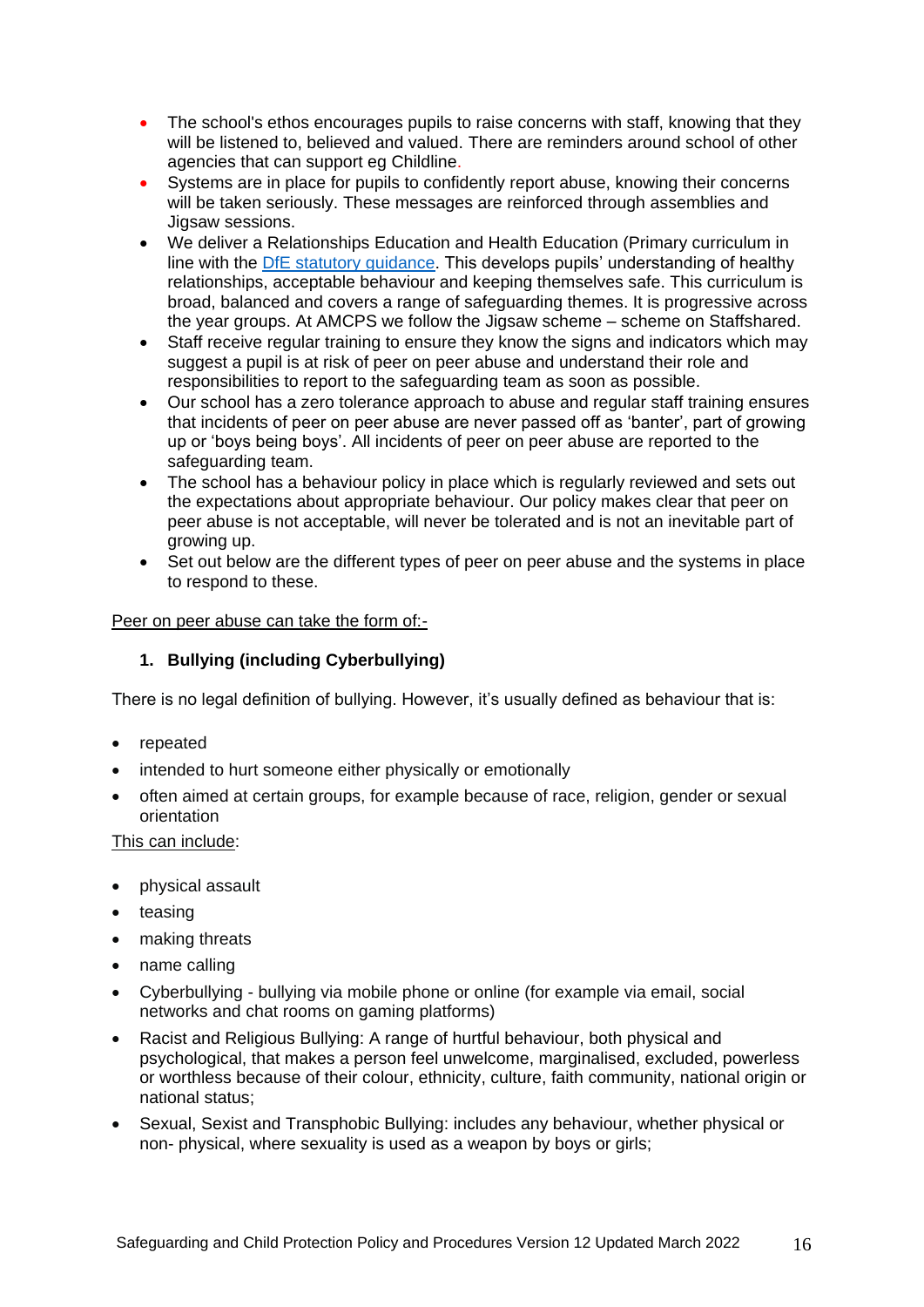- Homophobic Bullying: targets someone because of their sexual orientation (or perceived sexual orientation);
- Disablist Bullying: targets a young person based on their disability, special needs or health needs. This can include manipulative bullying where a perpetrator forces the victim to act in a certain way or exploiting a certain aspect of the victim's disability.

## **Responding to concerns about bullying**

Pupils who attend our school have the right to learn in safety. We do not tolerate bullying of any kind and will challenge derogatory language and behaviour towards others.

- Bullying forms an integral part of our Behaviour policy. Bullying or actions which could be considered bullying are not tolerated. There are sanctions which include internal exclusion as well as fixed term exclusions.
- The school also see Bullying as an opportunity to safeguard the perpetrator as well as the victim. Actions will respond to what best keeps ALL children safe and external exclusion may not always be the best sanction/solution with regard to the perpetrator's safety. Social grouping and training in appropriate behaviour work alongside sanctions
- Incidents that result in a formal action/sanction are recorded by the Head Teacher so that an analysis of incidents can be carried out in order to identify any trends.

## Peer on peer abuse can take the form of:-

## **2. Sexual abuse**

*See pages 138-142 and [Sexual violence and sexual harassment between children in](https://assets.publishing.service.gov.uk/government/uploads/system/uploads/attachment_data/file/999239/SVSH_2021.pdf)  [schools and colleges \(September 21\)](https://assets.publishing.service.gov.uk/government/uploads/system/uploads/attachment_data/file/999239/SVSH_2021.pdf)*

This can include:-

 Sexual violence and sexual harassment - Sexual violence and sexual harassment can occur between two pupils of **any age and sex,** from Primary, into Secondary and into College. **We recognise that 'it could happen here'.** It can occur through a group of pupils sexually assaulting or sexually harassing a single pupil or group of pupils. Sexual violence and sexual harassment exist on a continuum and may overlap; they can occur online and 'face to face' (both physically and verbally) and are never acceptable.

Sexual violence can include:-

- Rape
- Assault by penetration
- Sexual Assault

Sexual harassment can include:-

- Sexual comments, such as: telling sexual stories, making lewd comments, making sexual remarks about clothes and appearance, calling someone sexualised names
- Sexual 'jokes' or taunting
- Physical behaviour, such as: deliberately brushing against someone, interfering with someone's clothes and displaying pictures, photos or drawings of a sexual nature
- Inappropriate/unwanted touching
- Consensual and non-consensual sharing of nude and semi-nude images, videos and/or livestreams (also known as sexting or youth produced sexual imagery)
- Up-skirting

Peer on peer sexual abuse can also include:-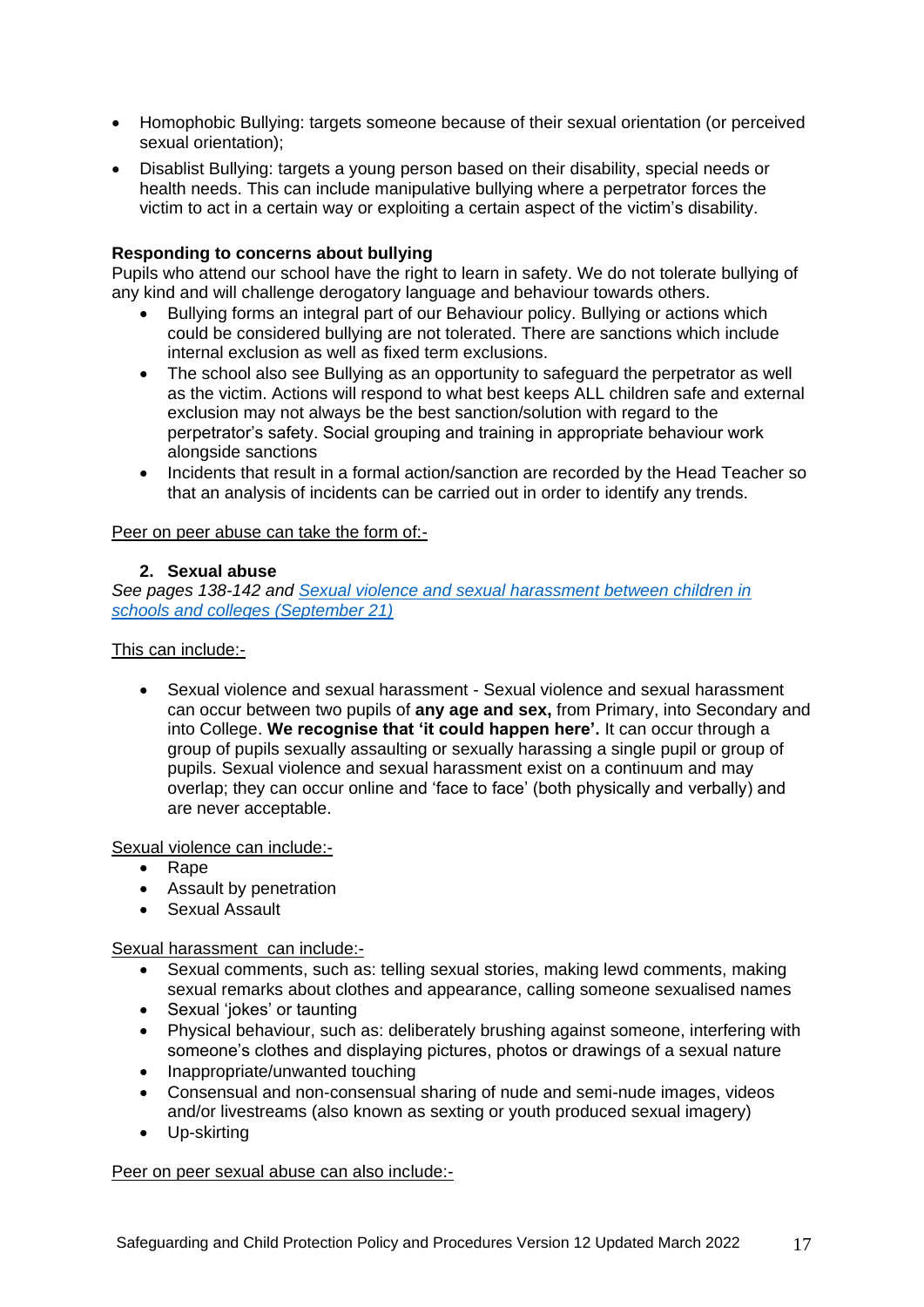- Causing someone to engage in sexual activity without consent, such as forcing someone to strip, touch themselves sexually, or to engage in sexual activity with a third party.
- Initiation/hazing refers to the practice of rituals, challenges, and other activities involving harassment, abuse or humiliation used as a way of initiating a person into a group

## **Responding to concerns about peer on peer sexual abuse**

Step 1

• Immediate consideration should be given as to how best to support and protect the victim and the alleged perpetrator(s) (and any other children involved/impacted upon).

## Step<sub>2</sub>

 **Record** the incident using the school's safeguarding recording procedures and **report** to the DSL / deputy in line with safeguarding and child protection procedures, as soon as possible. Is information about the incident first hand or do other individuals need to be spoken to, to confirm?

## Step 3

- The DSL will consider the following:-
- 1. The wishes of the victim in terms of how they want to proceed. Victims should be given as much control as is reasonably possible over decisions regarding how any investigation will be progressed and support they will be offered. This will however need to be balanced with the school's duty and responsibilities to protect other children.
- 2. Has a criminal offence been committed? If yes, contact the police (See also **['When](https://www.npcc.police.uk/documents/Children%20and%20Young%20people/When%20to%20call%20the%20police%20guidance%20for%20schools%20and%20colleges.pdf)  [To call the](https://www.npcc.police.uk/documents/Children%20and%20Young%20people/When%20to%20call%20the%20police%20guidance%20for%20schools%20and%20colleges.pdf) Police'** (NPCC) .
- 3. Ages of pupils / developmental stage.
- 4. Whether there is a power imbalance between the children.
- 5. Whether the alleged incident is a one off incident or there is a sustained pattern.
- 6. Any on-going risks to the victim, other children, or staff.
- 7. Other related issues and the wider context, including whether there is evidence of the victim/s being exploited, criminally and/or sexually.

#### Step 4

- If there is no evidence to suggest that a criminal offence has taken place the DSL will consider next steps, in discussion with parents/carers unless to do so would increase the risk to the pupils involved.
- If there is evidence to suggest that a criminal offence has taken place the DSL will follow the guidance on pages 109-111 of KCSIE. Any report to the police will be in parallel with a referral to children's social care
- This will typically involve:-
- 1. Considering support, including Early Help support for both the victim and perpetrator (does the perpetrator have unmet needs?)
- 2. Making a referral to children's/adult's social care if the victim has been harmed, or is at risk of harm.
- 3. Making a referral to children's/adult's social care if the perpetrator is at risk of harm / being harmed (under-lying welfare and safety concerns which may have triggered behaviours).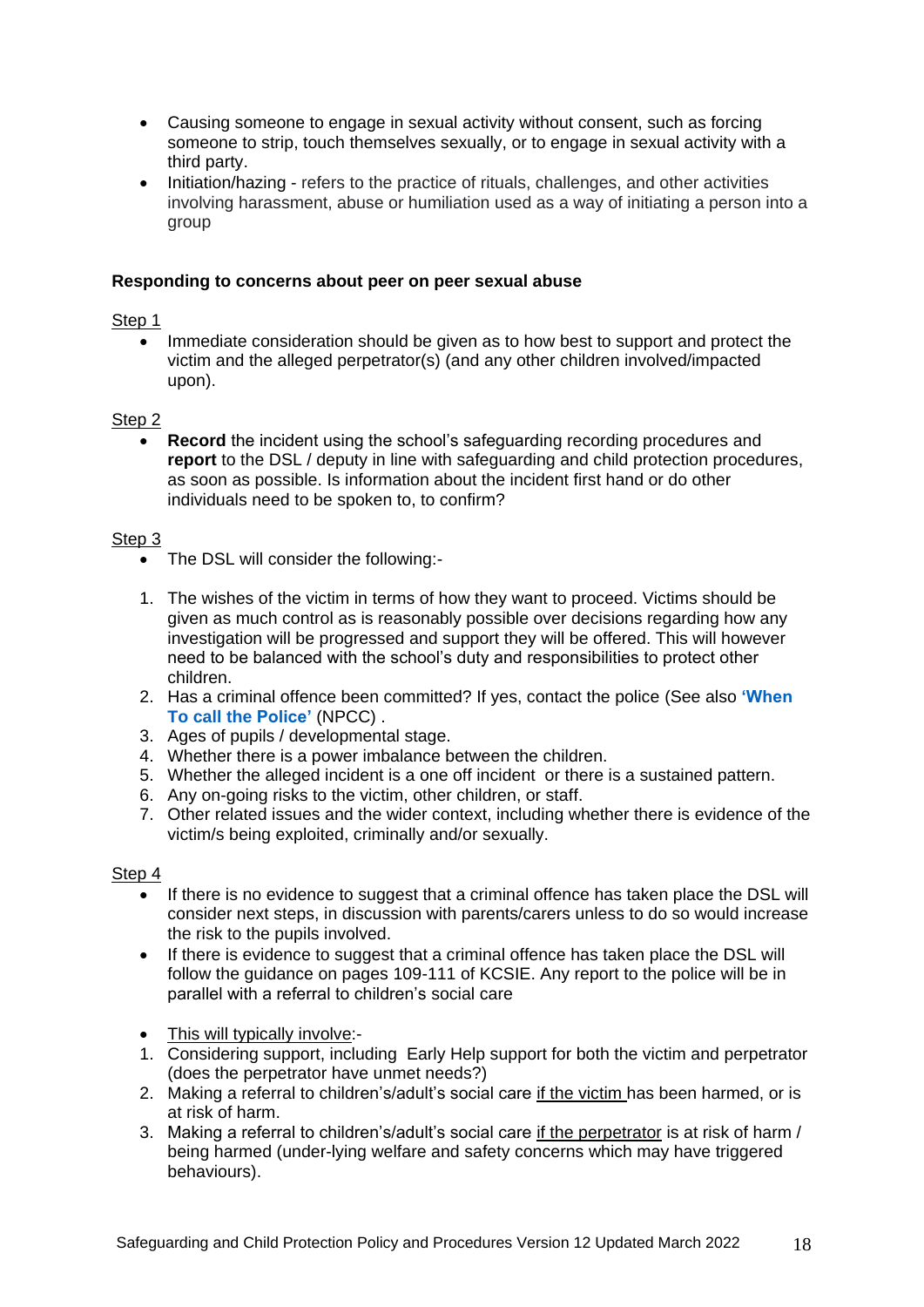- 4. Writing a risk assessment for pupils, who have been identified as being at increased risk of peer on peer abuse (considered for both the pupil perpetrating the abuse and the pupil who is the victim) to include protection and support.
- 5. Considering targeted education about healthy relations for the perpetrator and any additional sanctions under the school's behaviour policy.

## **Additional guidance for responding to consensual and non-consensual sharing of nude and semi-nude images, videos and/or livestreams**

Step 1

- Report to your DSL immediately.
- **Never** view, copy, print, share, store or save the imagery yourself, or ask a child to share or download – **this is illegal**.
- If you have already viewed the imagery by accident (e.g. if a young person has showed it to you before you could ask them not to), report this to the DSL (or equivalent) and seek support.
- **Do not** delete the imagery or ask the young person to delete it.
- **Do not** ask the child/children or young person(s) who are involved in the incident to disclose information regarding the imagery. This is the responsibility of the DSL (or equivalent).
- **Do not** share information about the incident with other members of staff, the young person(s) it involves or their, or other, parents and/or carers.
- **Do not** say or do anything to blame or shame any young people involved.
- **Do** explain to them that you need to report it and reassure them that they will receive support and help from the DSL (or equivalent).

*Taken from [UKCIS guidance](https://www.gov.uk/government/publications/sharing-nudes-and-semi-nudes-advice-for-education-settings-working-with-children-and-young-people)*

## Step 2

 The DSL will hold an initial review meeting with appropriate staff. This may include the staff member who was initially made aware of the incident/concern and the leadership team.

The following risk factors will be considered:-

- 1. Significant age difference between the sender/receiver involved
- 2. If staff recognise the pupil as more vulnerable than is usual (ie at risk)
- 3. If the image is of a severe or extreme nature
- 4. If the situation is not isolated and the image has been more widely distributed
- 5. If this is not the first time the pupil has been involved in a sexting act
- 6. If other knowledge of either the sender/recipient may add cause for concern (ie difficult home circumstances)

## Step 3

 A referral will be made to children's social care and/or the police immediately if there is a concern that a child or young person has been harmed or is at risk of immediate harm at any point in the process.

## Step 4

• Interviews will take place with those involved.

#### Step<sub>5</sub>

 Parents/carers should be informed at an early stage and involved in the process in order to best support the child or young person, unless there is good reason to believe that involving them would put the child or young person at risk.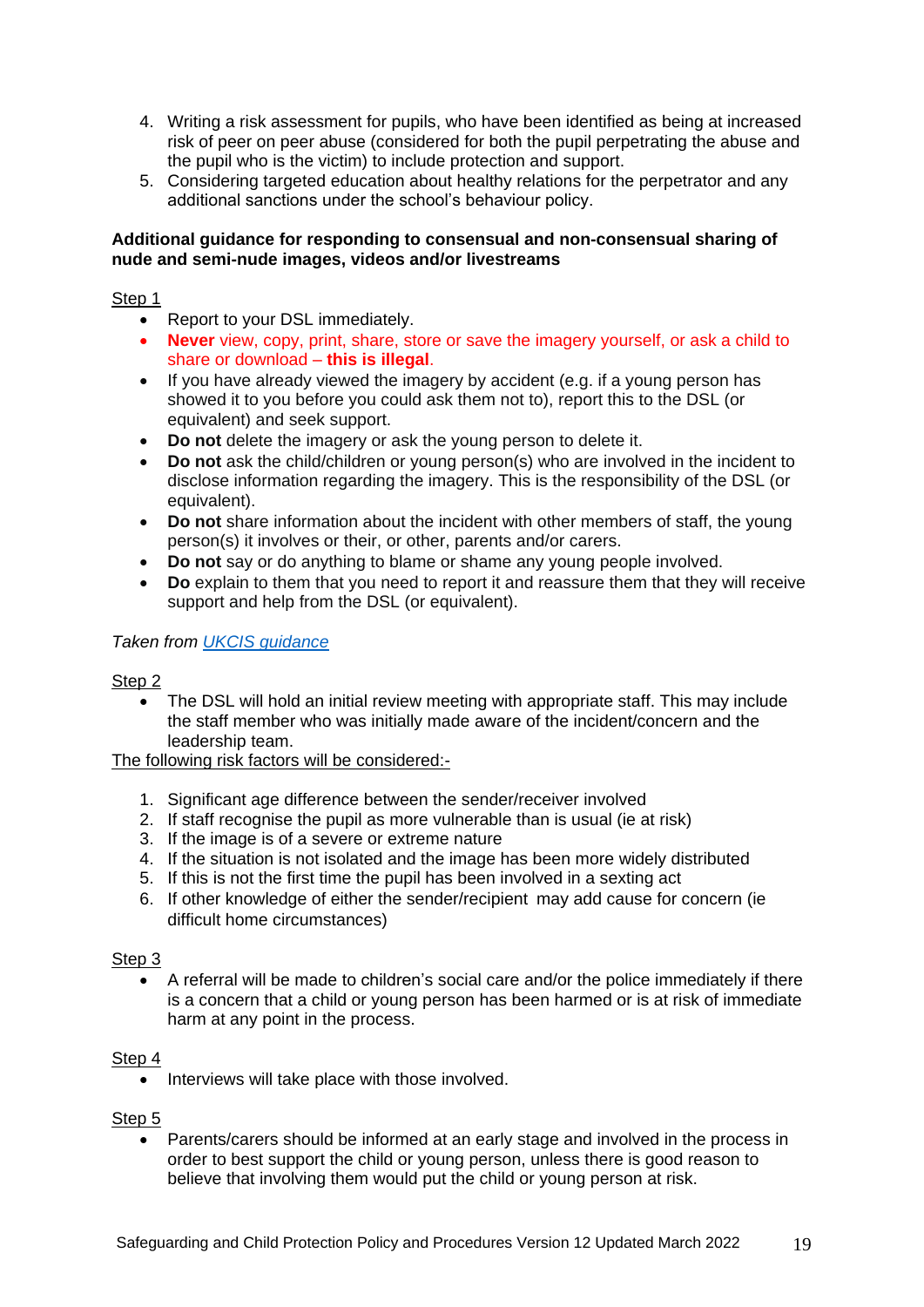## Step 6

 Safeguarding records will be updated using the school's safeguarding recording procedures, including actions taken / not taken and the justification for these decisions (linked to the points above).

## **Harmful Sexual Behaviour**

*Sexually harmful behaviour from children does not always occur with the intent to harm others. There may be many reasons why a child engages in sexually harmful behaviour and it may be just as distressing to the child who instigates it as well as the child it is intended towards. For this reason, consideration will always be given to how the child displaying the behaviour is supported, in addition to the 'victim' of the behaviour. This may include a referral to social care. Sexually harmful behaviour may range from inappropriate sexual language, inappropriate role play, to sexually touching another or sexual assault / abuse.*  Taken from Tri.X 'Peer on Peer Abuse' Briefing 198 (Feb 2017)

To support our judgements about sexualised behaviours we refer to the ['Brook Sexual](https://www.brook.org.uk/training/wider-professional-training/sexual-behaviours-traffic-light-tool/)  [Behaviours Traffic Light Tool'.](https://www.brook.org.uk/training/wider-professional-training/sexual-behaviours-traffic-light-tool/) Where a behaviour is identified as amber or red our safeguarding procedures will be followed here, and a referral made to social care as appropriate, for both the pupil displaying the behaviours and also any pupil who has been involved and may have been harmed.

## **Exploitation and Serious Violent Crime**

*See also Page 12 and Pages 127-129 Annex B KCSIE*

This school recognises that children can be exploited sexually (CSE) or criminally (CCE). CSE and CCE can affect children, both male and female and can involve children who have been trafficked. They may be at risk of or involved in serious violent crime.

## **Child Criminal Exploitation**

Child Criminal Exploitation is where an individual or group takes advantage of an imbalance of power to coerce, control, manipulate or deceive a child into any criminal activity (a) in exchange for something the victim needs or wants, and/or (b) for the financial or other advantage of the perpetrator or facilitator and/or (c) through violence or the threat of violence. The victim may have been criminally exploited even if the activity appears consensual. CCE does not always involve physical contact; it can also occur through the use of technology.

The following can be indicators of CCE:-

- Unexplained gifts or new possessions
- Children who associate with other young people involved in exploitation
- Changes in emotional well-being
- Misuse of drugs and alcohol
- Periods of time missing or regularly coming home late
- Children who regularly miss school or education or do not take part in education
- Carrying knives or weapons for a sense of protection from harm from others

CCE can include children being forced to shoplift or pickpocket, forced to threaten other young people, forced to work in cannabis factories, being coerced into moving drugs or money around the local area or across counties (County Lines).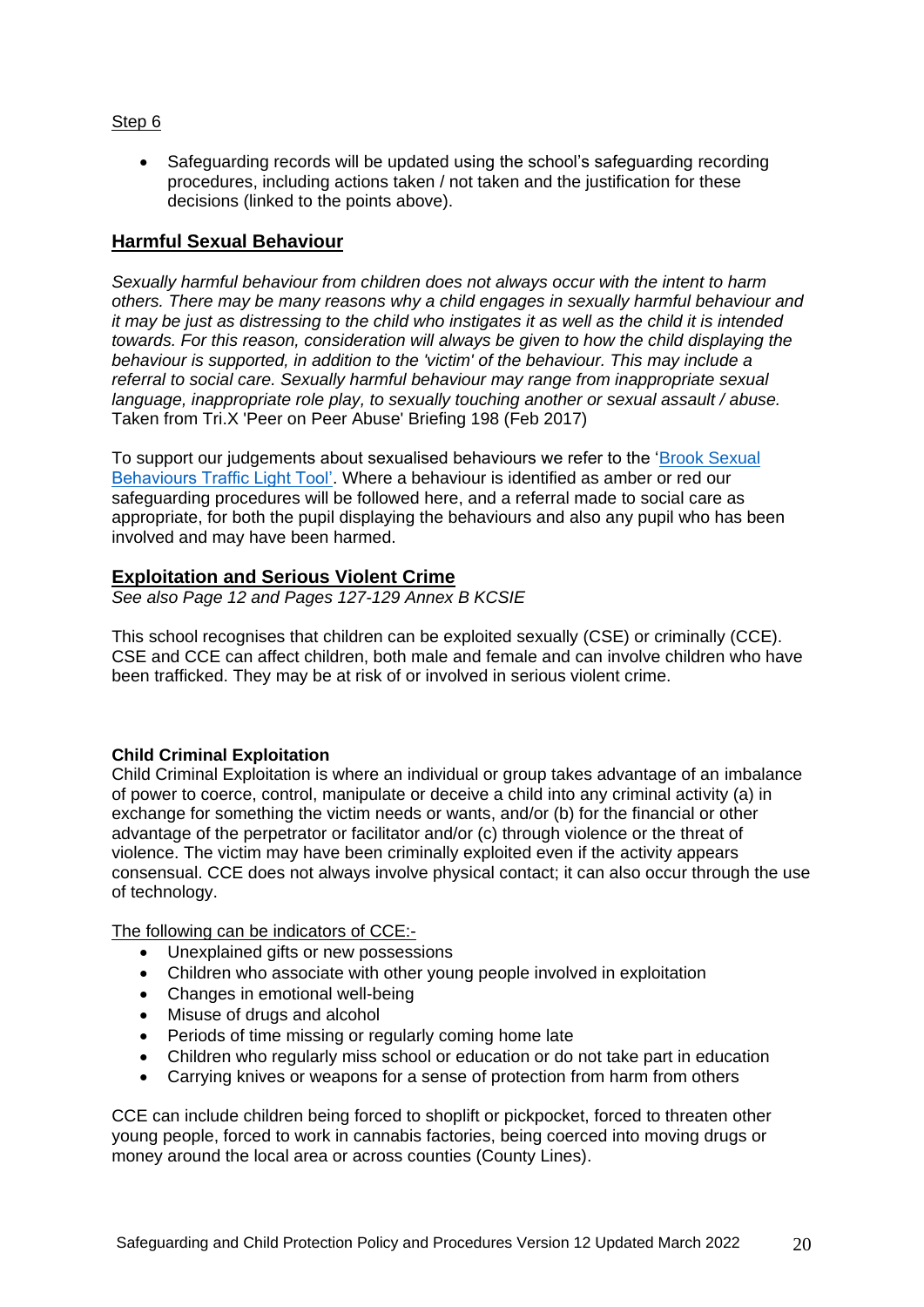Risk factors which increase the likelihood of involvement in serious violence, include:-

- Being male
- Having been frequently absent or permanently from school
- Having experienced child maltreatment
- Involvement in offending such as theft

## **Child Sexual Exploitation**

Child Sexual Exploitation occurs when an individual or group takes advantage of an imbalance of power to coerce, manipulate or deceive a child or young person under the age of 18 into sexual activity (a) in exchange for something the victim needs or wants, and/or (b) for the financial advantage or increased status of the perpetrator or facilitator. The victim may have been sexually exploited even if the sexual activity appears consensual. Child sexual exploitation does not always involve physical contact; it can also occur through the use of technology. CSE can affect any child or young person (male or female) under the age of 18 years, including 16 and 17 year olds who can legally consent to have sex. It can include both contact (penetrative and non-penetrative acts) and non-contact sexual activity and may occur without the child or young person's immediate knowledge (e.g. through others copying videos or images they have created and posted on social media).

The above CCE indicators can also be indicators of CSE, as can:

- Children who have older boyfriends or girlfriends
- Children who suffer from sexually transmitted infections or become pregnant

CSE can occur over time or be a one-off occurrence, and may happen without the child's immediate knowledge eg through others sharing videos or images of them on social media. CSE can affect any child, who has been coerced into engaging in sexual activities. This includes 16 and 17 year olds who can legally consent to have sex. Some children may not realise they are being exploited and believe they are in a genuine, romantic relationship.

#### **Responding to concerns that a pupil might be being exploited**

Our safeguarding procedures will be followed here, and a referral made to social care as appropriate (including support, if applicable, for the pupil who is deemed to be 'perpetrating' the abuse.)

See also section above on peer on peer abuse and ['When To call the Police'](https://www.npcc.police.uk/documents/Children%20and%20Young%20people/When%20to%20call%20the%20police%20guidance%20for%20schools%20and%20colleges.pdf) (NPCC)

#### **Honour-based abuse, including Female Genital Mutilation**

*See also Page 13 Part 1 and Annex B KCSIE and [https://www.gov.uk/guidance/forced](https://www.gov.uk/guidance/forced-marriage)[marriage](https://www.gov.uk/guidance/forced-marriage)*

Honour-based abuse encompasses incidents or crimes which have been committed to protect or defend the honour of the family and/or the community, including Female Genital Mutilation (FGM), forced marriage and practices such as breast-ironing.

#### **Responding to concerns about honour-based abuse**

Abuse committed in the context of preserving honour often involves a wider network of family or community pressure and can involve multiple perpetrators. It is important to be aware of this dynamic and additional risk factors when deciding what action to take.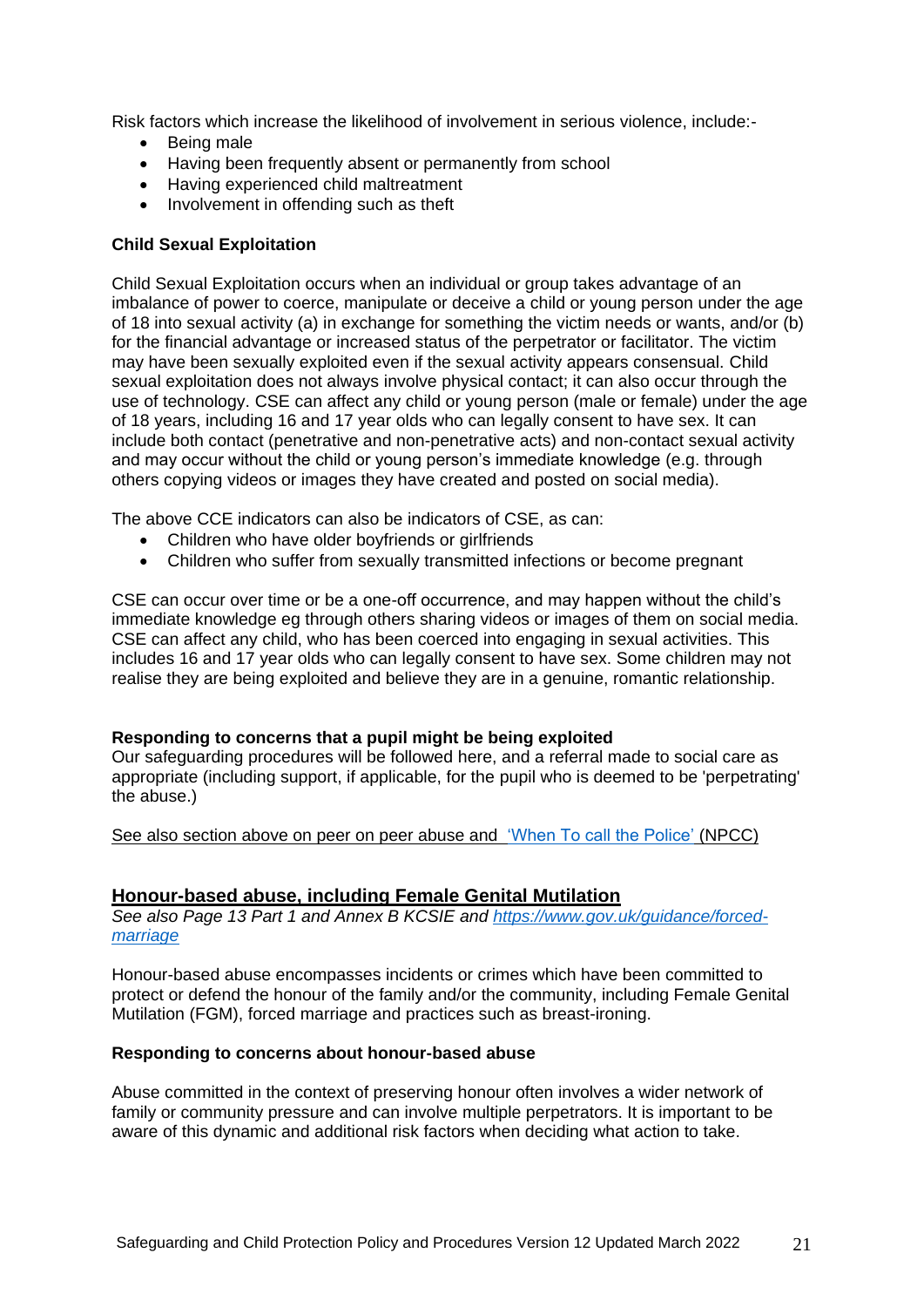Our safeguarding procedures will be followed here and staff should speak to a member of the safeguarding team immediately if they suspect a child or young person is at risk of honour-based abuse. Safeguarding teams will contact children's social care/ adults social care for anyone 18 or above and local protocols will be followed.

## **Female Genital Mutilation (FGM)**

*See Annex B pages 133-134 and [Multi-agency statutory guidance on FGM](https://www.gov.uk/government/publications/multi-agency-statutory-guidance-on-female-genital-mutilation) (July 2020)*

FGM is a procedure where the female genital organs are injured or changed and there is no medical reason for this. This practice is often referred to as 'cutting'.

It is frequently a very traumatic and violent act for the victim and can cause harm in many ways.

The practice can cause severe pain and there may be immediate and/or long-term health consequences, including mental health problems, difficulties in childbirth, causing danger to the child and mother; and/or death.

## Key points

- FGM is illegal in the UK. It is also illegal to take a British National or permanent resident abroad to undergo FGM or help someone who is trying to arrange to have FGM performed.
- FGM is an unacceptable practice for which there is no justification. It is child abuse and a form of violence against women and girls.
- FGM is prevalent in 30 countries. These are concentrated in countries around the Atlantic coast to the Horn of Africa, in areas of the Middle East, and in some countries in Asia.
- FGM is a deeply embedded social norm, practised by families for a variety of complex reasons. It is often thought to be essential for a girl to become a proper woman, and to be marriageable. This practice is not required by any religion.

## Risk Factors

The most significant factor to consider when deciding whether a girl or woman may be at risk of FGM is whether her family has a history of practising FGM.

In addition, it is important to consider whether FGM is known to be practised in her community or country of origin. It is important not to make assumptions that all girls from these communities are at risk.

A parent may request permission for their child to travel overseas for an extended period. This is sometimes requested leading into or out of a school holiday (often the summer break).

## **Responding to concerns about Female Genital Mutilation**

If a girl has disclosed to you that she has been subjected to FGM or you have visual evidence of this, you must report it to the police.

(Teachers are required to report known cases of FGM in girls under 18 to the police under the mandatory reporting duty October 2015)

If a direct disclosure has not been made and there is no visual evidence, but you have concerns that the pupil may have been subject to or at risk of FGM the school's normal safeguarding procedures will be followed here.

This includes reporting your concerns to a member of the safeguarding team and putting your concerns in writing.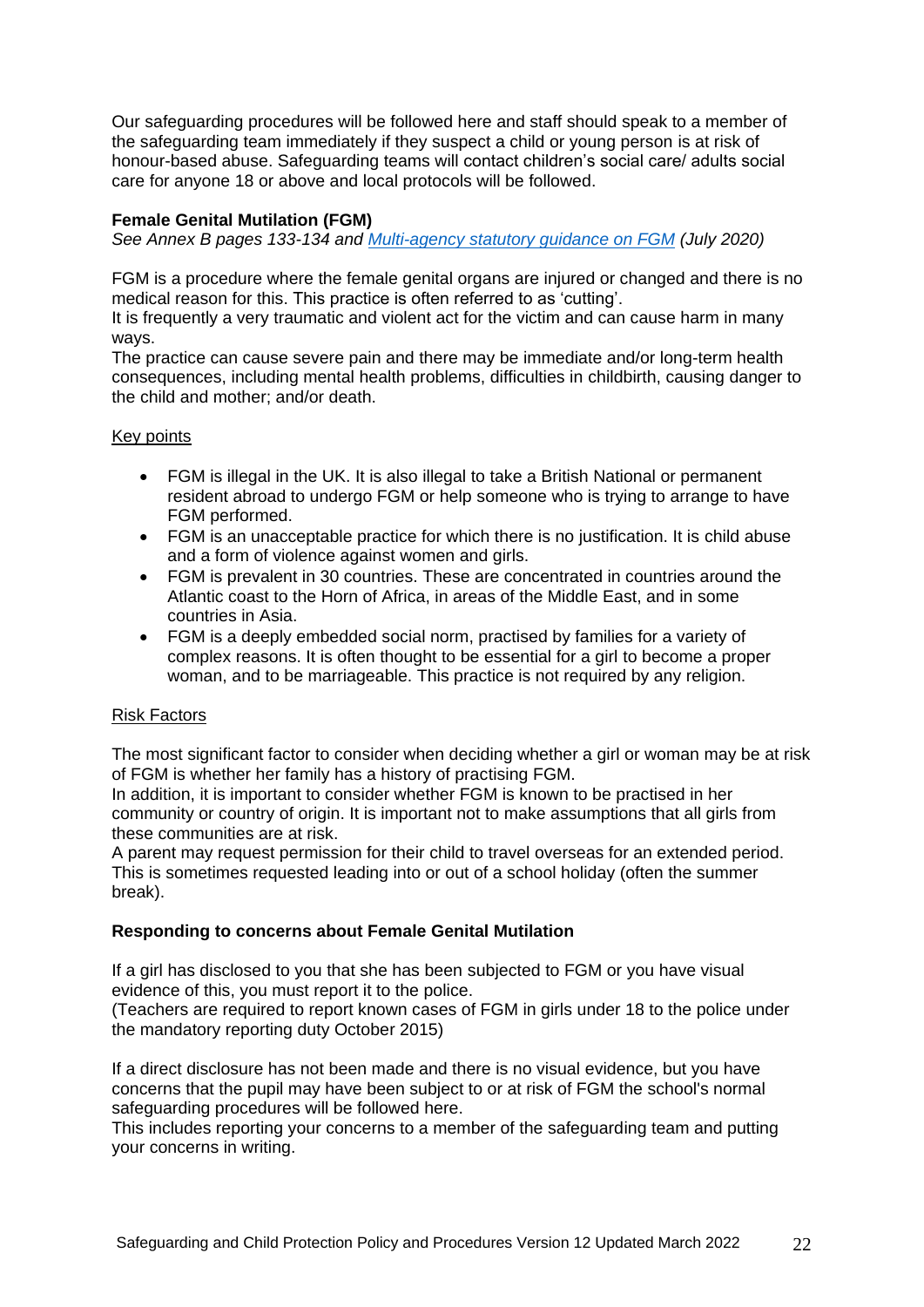The DSL will follow the steps below to respond appropriately to the concern and safeguard the pupil:-

Step 1

 Consider the information of concern. This may mean referring back to check whether there is any previous information of concern for the pupil.

Step<sub>2</sub>

Check whether there are any risk factors present for the pupil / family

Step 3

 Where it is deemed appropriate to do so, speak to the parent or carer about FGM. Be sensitive to language differences.

Step 4

 At this stage consideration should be given to make a referral to Children's Social Care. It is useful to have any safeguarding / child protection records to hand. Following a telephone referral, you will be required to submit a written referral within 24 hours.

See also:

FGM Helpline: 08000283550 Email: [fgmhelp@nspcc.org.uk](mailto:fgmhelp@nspcc.org.uk) Home Office Resource Pack - [http://www.gov.uk/government/publications/female-genital](http://www.gov.uk/government/publications/female-genital-mutilation-resource-pack)[mutilation-resource-pack](http://www.gov.uk/government/publications/female-genital-mutilation-resource-pack)

# **Preventing Radicalisation**

*See Annex B Pages 135-137 and [The Use of Social Media For Online Radicalisation \(DfE](https://www.gov.uk/government/publications/the-use-of-social-media-for-online-radicalisation)  [July 15\)](https://www.gov.uk/government/publications/the-use-of-social-media-for-online-radicalisation)*

Children are vulnerable to extremist ideology and radicalisation. Similar to protecting children from other forms of harms and abuse, protecting children from this risk is part of our safeguarding approach.

- **Extremism** is the vocal or active opposition to our fundamental values, including democracy, the rule of law, individual liberty and the mutual respect and tolerance of different faiths and beliefs. This also includes calling for the death of members of the armed forces.
- **Radicalisation** refers to the process by which a person comes to support terrorism and extremist ideologies associated with terrorist groups.
- **Terrorism** is an action that endangers or causes serious violence to a person/people; causes serious damage to property; or seriously interferes or disrupts an electronic system. The use or threat **must** be designed to influence the government or to intimidate the public and is made for the purpose of advancing a political, religious or ideological cause.

(Definitions from the Government's Counter Extremism Strategy)

The following can be indicators of risk:-

- showing sympathy for extremist causes
- alorifying violence, especially to other faiths or cultures
- making remarks or comments about being at extremist events or rallies outside school
- evidence of possessing illegal or extremist literature
- advocating messages similar to illegal organisations or other extremist groups
- out of character changes in dress, behaviour and peer relationships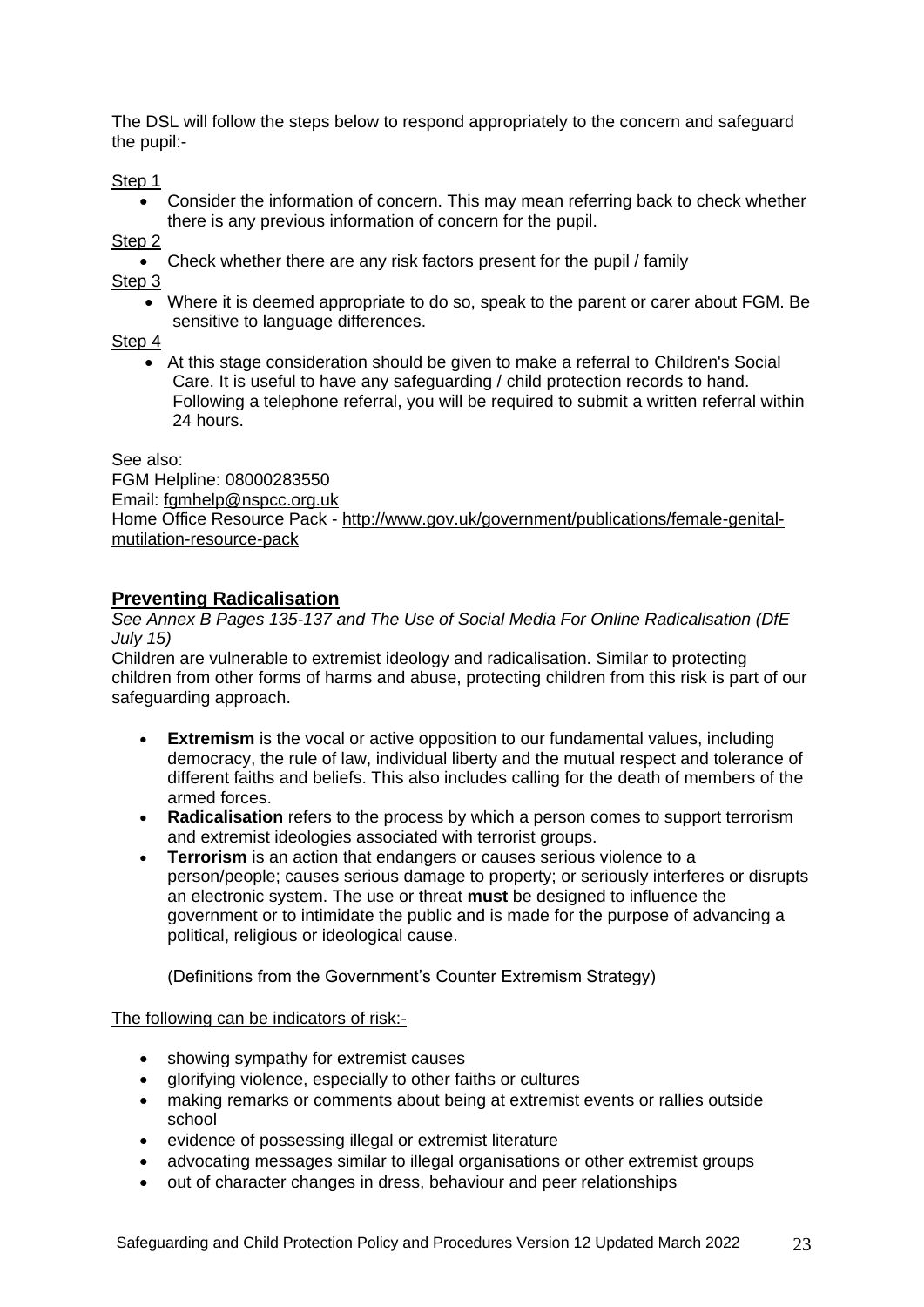- secretive behaviour
- online searches or sharing extremist messages or social profiles
- intolerance of difference, including faith, culture, gender, race or sexuality
- work or writing that displays extremist themes
- attempts to impose extremist views or practices on others
- advocating violence towards others

The internet provides children and young people with access to a wide-range of content, some of which is harmful. As a school we recognise that extremists use the internet, including social media, to share their messages.

## **Responding to concerns that a pupil might be at risk of radicalisation**

As a school we recognise that we have an important part to play in educating children about extremism and recognising when pupils start to become radicalised.

We ensure that through our school vision, values, rules, curriculum and teaching:-

- we promote tolerance and respect for all cultures, faiths and lifestyles.
- the governing body also ensures that this ethos is reflected and implemented effectively in school policy and practice.
- pupils who attend our school have the right to learn in safety. We do not tolerate bullying of any kind and will challenge derogatory language and behaviour towards others.
- visitors who are invited to speak to pupils will be informed about our ethos and safeguarding procedures and relevant vetting checks are undertaken. We undertake due diligence to ensure that visiting speakers are appropriate. Speakers will be supervised at all times and will not be allowed to speak to children without a member of staff being present.

Our safeguarding procedures will be followed here, and a referral made to social care as appropriate.

#### **The Prevent Duty**

As with other safeguarding risks, staff will be alert to changes in children's behaviour which could indicate that they may be in need of help or protection. Staff will use their judgement in identifying children who might be at risk of radicalisation and act proportionately which may include our DSL making a referral using the agreed local Prevent referral procedures.

All referrals will be made to [Preventreferrals@wiltshire.police.uk](mailto:Preventreferrals@wiltshire.police.uk) by our DSL where it will be reviewed, there may be a need for a multi-agency Channel panel where information from partners is reviewed and the referral considered, level of vulnerability agreed and consider what support may be needed. AMCPS's DSL will provide information and attend Channel Panels where they are requested to do so.

AMCPS's DSL will also consider whether it is appropriate to share information with any new education setting in advance of the child leaving our school. This is to ensure the new setting are able to continue supporting the child through the Channel programme.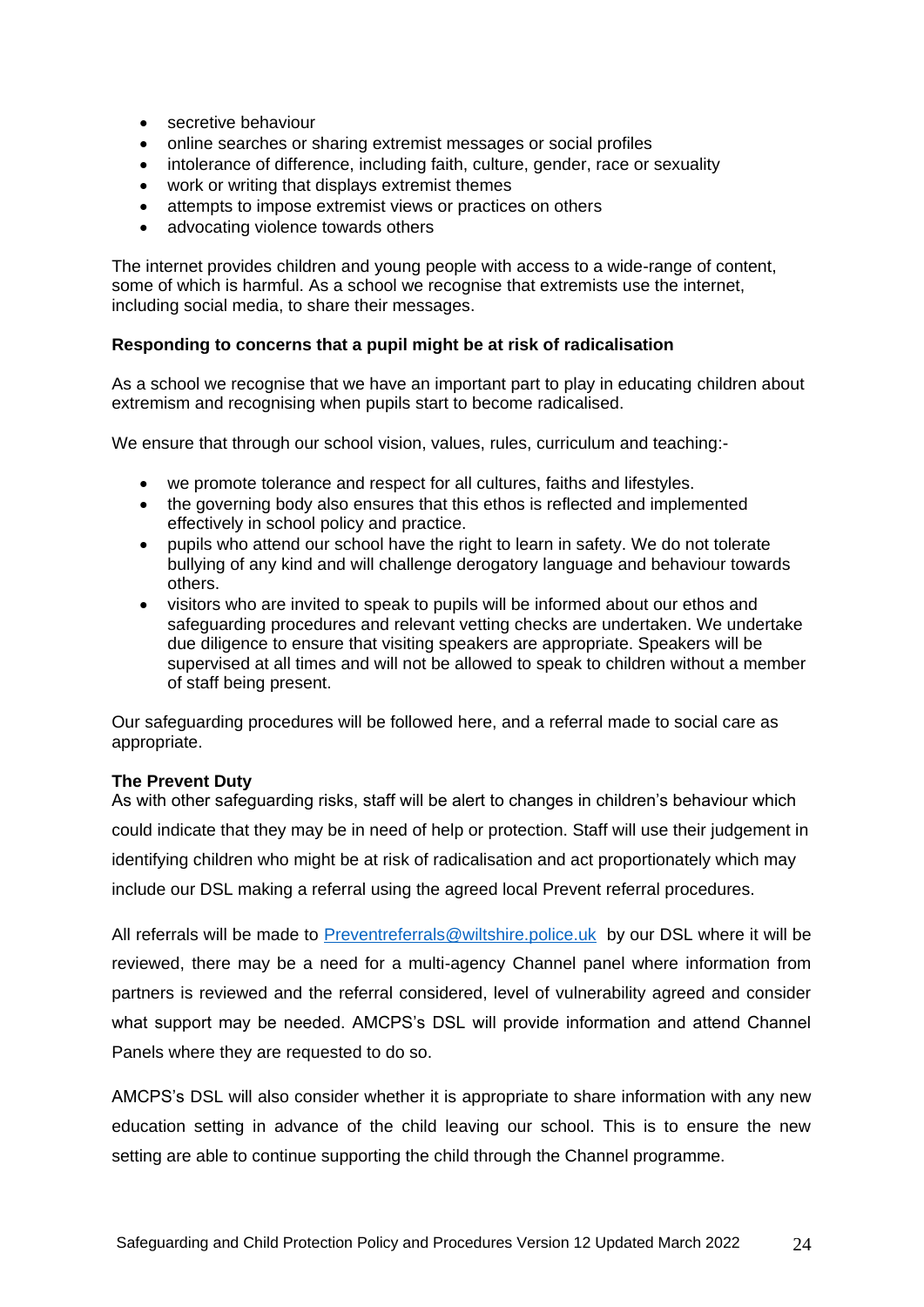# **PREVENT referral process**

Concern identified and discussed with safeguarding or Prevent lead

Concern referred to local Prevent team PreventReferrals@wiltshire.police.uk

Police gather information, assess risk and whether the individual is suitable for Channel. (if there are safeguarding concerns but no relevance to counter terroism they will be referred to MASH)

If Counter Terrorism Policing South West deem the individual suitable to receive Channel support they will refer to the local authority chaired Channel Panenl

Panel meets to assess risk and determine whether individual is adopted into Channel, if adopted, panel will seek consent to engage and develp a support programme based on their needs. Panel will meet on a monthly basis to progress and amend support as required

# **Swindon**

# **Domestic Abuse**

*See pages 130-131 Annex B KCSIE*

'Abusive behaviour' is defined in the Domestic Abuse Act (2021) as any of the following:

- physical or sexual abuse
- violent or threatening behaviour
- controlling or coercive behaviour
- economic abuse
- psychological, emotional or other abuse

For the definition to apply, both parties must be aged 16 or over and ['personally connected'.](https://www.lawsociety.org.uk/topics/family-and-children/domestic-abuse-act-2021#definition-of-abuse)

## **Responding to concerns that a pupil might be subject to or witnessing domestic abuse**

Our safeguarding procedures will be followed here, and a referral made to social care as appropriate.

Reports of domestic abuse (involving pupils/students who attend this school) received by the police are sent by the MASH team to school via the secure 'Egress' system- Operation Encompass. Records from Egress / MASH referrals are held in secure file by Headteacher / DSL

# **Neglect**

Working Together defines neglect as :-

'The persistent failure to meet a child's basic physical and/or psychological needs, likely to result in the serious impairment of the child's health or development. Neglect may occur during pregnancy as a result of maternal substance abuse. Once a child is born, neglect may involve a parent or carer failing to:

 provide adequate food, clothing and shelter (including exclusion from home or abandonment);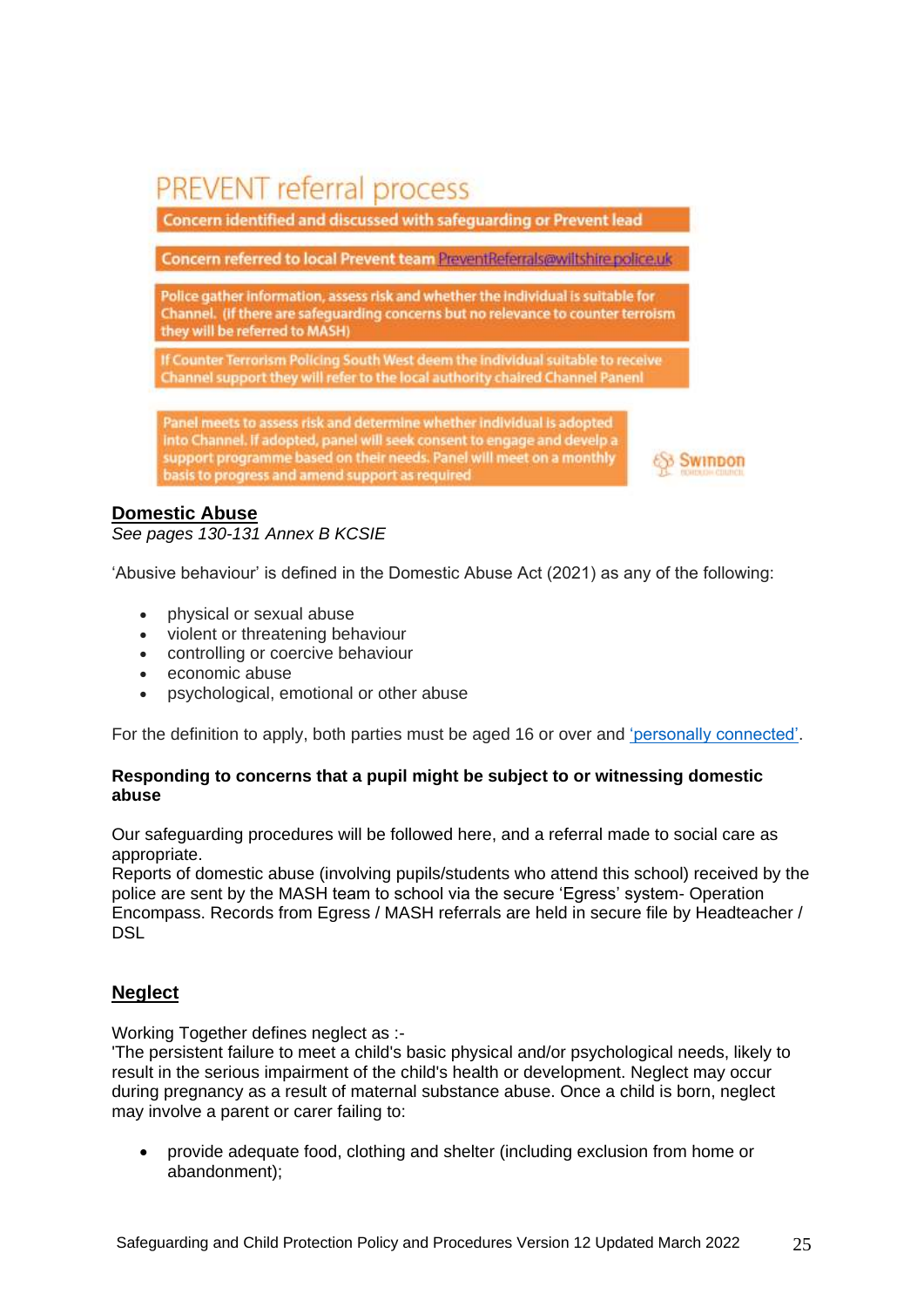- protect a child from physical and emotional harm or danger;
- ensure adequate supervision (including the use of inadequate care-givers); or
- ensure access to appropriate medical care or treatment.

It may also include neglect of, or unresponsiveness to, a child's basic emotional needs.' The following can be indicators of risk:-

The following is a summary of some of the indicators that may suggest a child is at risk of or being neglected:-

Physical indicators of neglect

- □ Constant hunger and stealing food
- □ Poor personal hygiene unkempt, dirty or smelly
- □ Underweight
- □ Dress unsuitable for weather
- □ Poor state of clothing
- $\Box$  Illness or injury untreated

## Behavioural indicators of neglect

- Constant tiredness
- □ Frequent absence from school or lateness
- □ Missing medical appointments
- $\Box$  Isolated among peers
- □ Frequently unsupervised
- $\Box$  Stealing or scavenging, especially food
- □ Destructive tendencies

## **See also Swindon's Neglect Framework**

**[https://safeguardingpartnership.swindon.gov.uk/info/3/workers\\_and\\_volunteers/10/w](https://safeguardingpartnership.swindon.gov.uk/info/3/workers_and_volunteers/10/workers_and_volunteers/12) [orkers\\_and\\_volunteers/12](https://safeguardingpartnership.swindon.gov.uk/info/3/workers_and_volunteers/10/workers_and_volunteers/12)**

# **Pupils at greater risk of harm**

#### Pupils with disabilities, special educational needs (SEN) or certain health conditions

As a school, we recognise that pupils who have disabilities, SEN or certain health conditions can face additional safeguarding and child protection challenges. These can include:-

- assumptions that indicators of possible abuse such as behaviour, mood and injury relate to the pupil's disability, SEN or health condition/s without further exploration
- pupils can be disproportionately impacted upon by things like bullying, without outwardly showing any signs
- communication barriers and difficulties in overcoming these barriers

## **Pupils who need a social worker (including Children In Need, Children on a Child Protection Plan and Children Looked After)**

Children may need a social worker due to safeguarding or welfare needs. They may need this help due to abuse, neglect and complex family circumstances. A child's experience of trauma and adversity can leave them vulnerable to further harm, as well as educationally disadvantaged, facing barriers to:-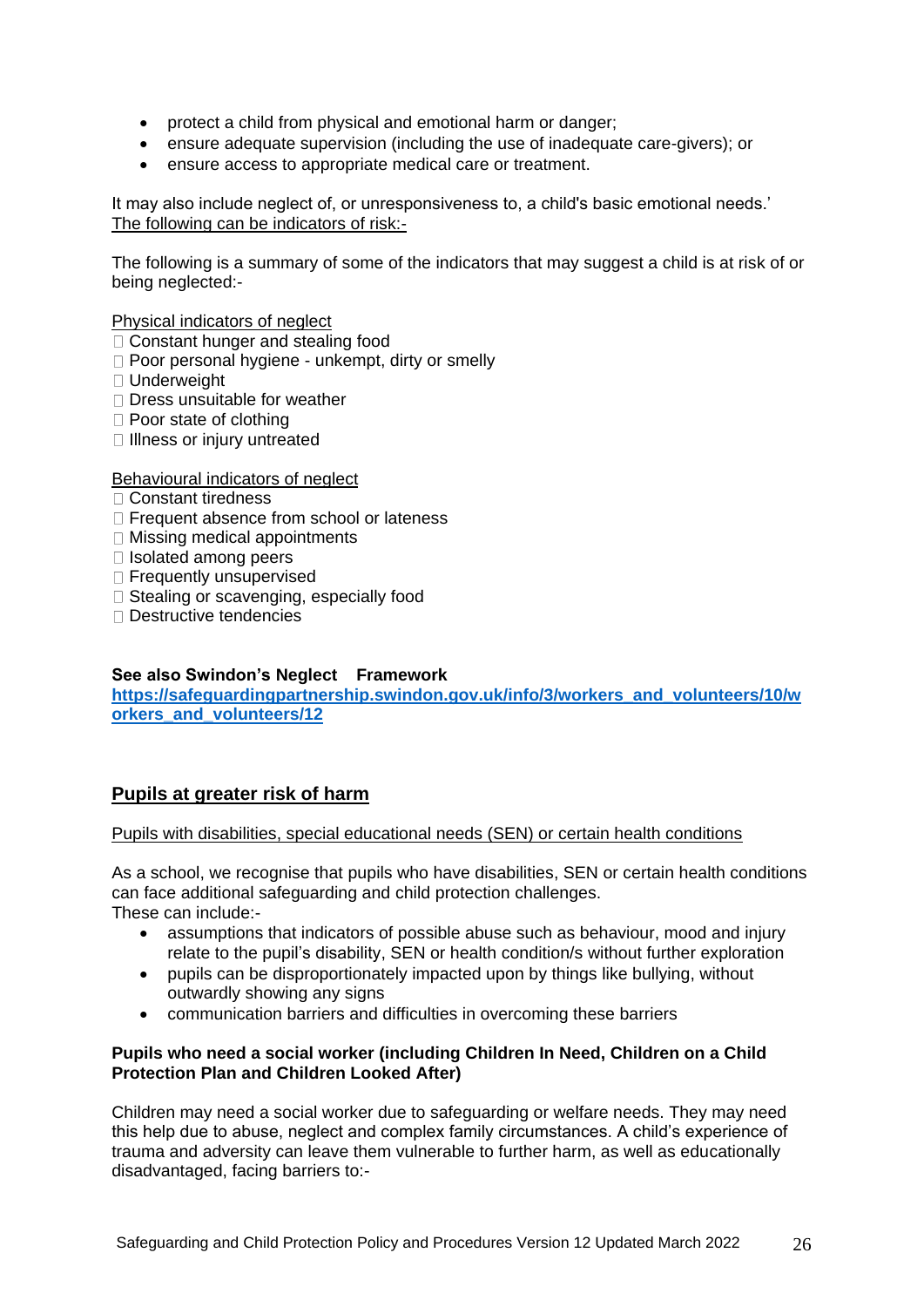- attendance
- learning
- behaviour
- mental health

As a school we ensure that all staff working directly with children/young people have a knowledge and understanding of the impact of adversity and trauma on children's mental and physical health, development and life chances. We understand that children can communicate an unmet need through their behaviour, whether this is challenging and disruptive or quiet and withdrawn. **Our school behaviour policy reflects this and includes the ways in which we respond in these situations.**

Teaching staff are supported by the members of the safeguarding team to maintain high aspirations for these children, identifying the challenges these children may face and making adjustments to teaching and learning to best support them.

The designated teacher for looked after children and previously looked after children is **Mici Cunningham***.* The school staff work with multi-agency professionals, including the Local Authority Virtual Schools Head, to ensure that prompt action is taken when necessary to safeguard these children. We recognise these children are a particularly vulnerable group.

Appropriate staff are provided with information in relation to their legal status and contact arrangements, as well as information about the child's care arrangements.

## **Pupils with mental health issues**

Where children have suffered abuse and neglect, or other potentially traumatic experiences this can have a lasting impact throughout childhood, into adolescence and into adulthood.

Regular safeguarding training ensures that staff are aware of how these children's experiences can impact on their mental health.

### The following can be indicators of risk:-

- self-harm
- noticeable weight loss or gain
- change in personality eg mood swings
- frequently missing lessons
- social isolation
- lethargy and disinterest
- tearfulness or appearing anxious
- lack of focus in class
- change in educational performance

Within AMCPS students with mental health issues may be supported by our Pastoral Support Team. We are part of the Trailblazer Project supported by Barnardos and have a Trainee Mental Health Practitioner working in school. For more complex difficulties we will refer to the Child and Adolescent Mental Health Services (CAMHS). As a school we promote good mental health through our PSHE programme and through our Metacognition lessons.

#### **Self harm**

If you have any concerns regarding to self harm- report directly to the DSL team so they can determine next actions. If you are subject to a disclosure about self-harm – follow normal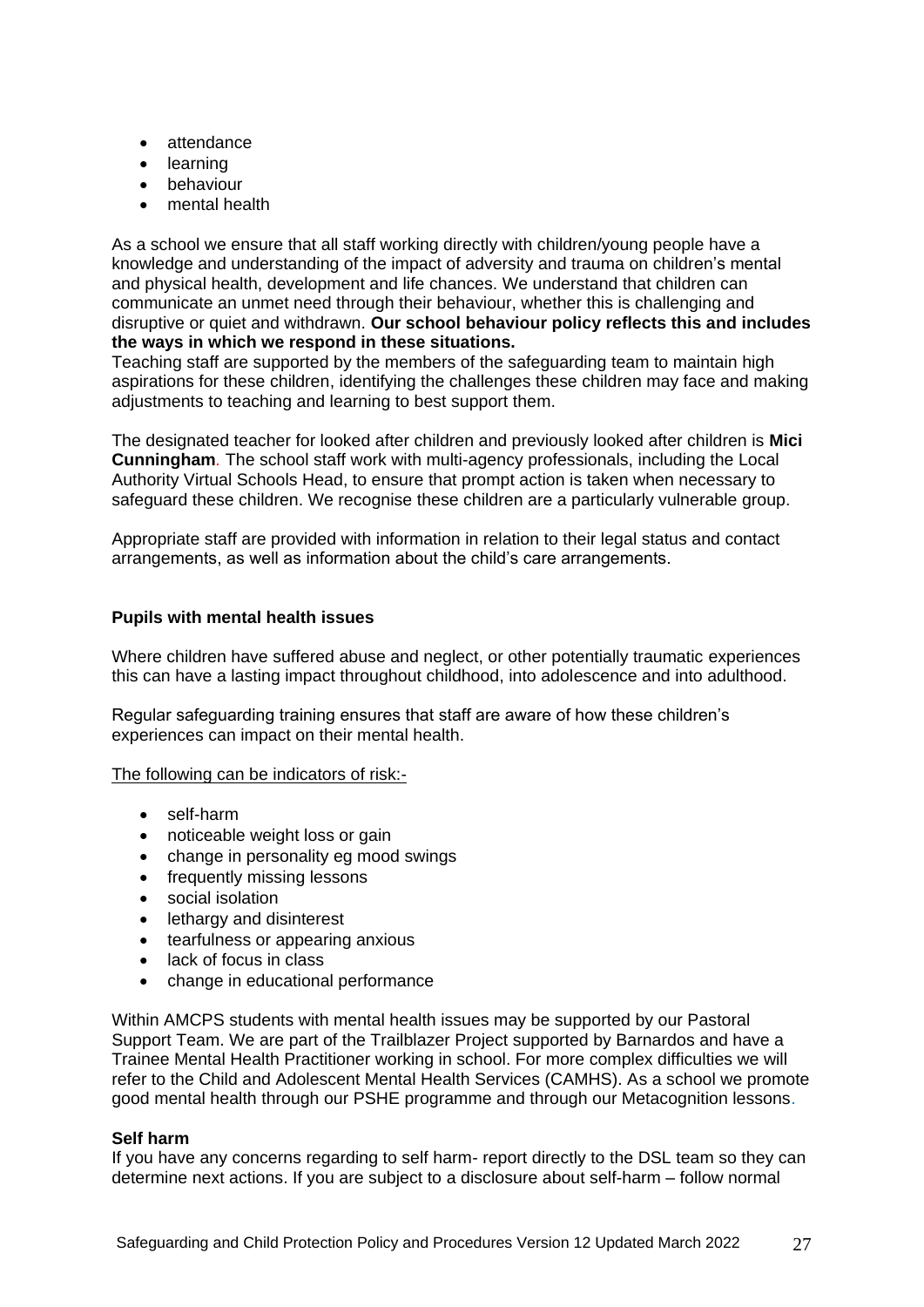procedures for listening, making no promises and explaining their health and safety will be placed as the main priority.

# **Behaviour And Attendance**

As a school we recognise that there can be links between safeguarding and child protection concerns and:-

- incidents of disruptive and challenging behaviour
- poor attendance

## **Behaviour**

We understand that children can communicate an unmet need through their behaviour, whether this is challenging and disruptive or quiet and withdrawn. **Our school behaviour policy reflects this and includes the ways in which we respond in these situations.**

See also the school's pupil behaviour policy.

## **Physical Intervention**

Where physical intervention is required to keep a pupil safe the school will respond in line with the [DfE guidance 'Use of reasonable force' July 2013.](https://www.gov.uk/government/publications/use-of-reasonable-force-in-schools)

As a school we may intervene to:-

- remove a disruptive pupil from the classroom where they have refused to follow an instruction to do so;
- prevent a pupil behaving in a way that disrupts a school event or a school trip or visit;
- prevent a pupil leaving the classroom where allowing the pupil to leave would risk their safety or lead to behaviour that disrupts the behaviour of others;
- prevent a pupil from attacking a member of staff or another pupil, or to stop a fight in the playground; and
- restrain a pupil at risk of harming themselves through physical outbursts.

All incidents of physical intervention are recorded in the school's bound book and reported to parents/carers. Where a pupil has safeguarding /child protection records in place, information about incidents of positive handling will be cross-referenced. The bound book can be found in the Head Teacher's Office.

Following all incidents where physical intervention is required we routinely check the wellbeing of the pupil after the incident. This includes asking if they have been hurt. If information suggests that a pupil has been hurt during an incident of physical intervention the Head teacher/Principal will be informed and contact will be made with the LADO/DOFA.

Where pupils require regular handling and intervention a positive handling plan will be put in place. The pupil, together with the parents/carers will be involved in this process.

Whole School TEAM TEACH training on Positive HANDLING WAS HELD IN May 2019.

## **Attendance**

*See also 'Early Help See also the local authority's guidance on 'Children Missing Education'*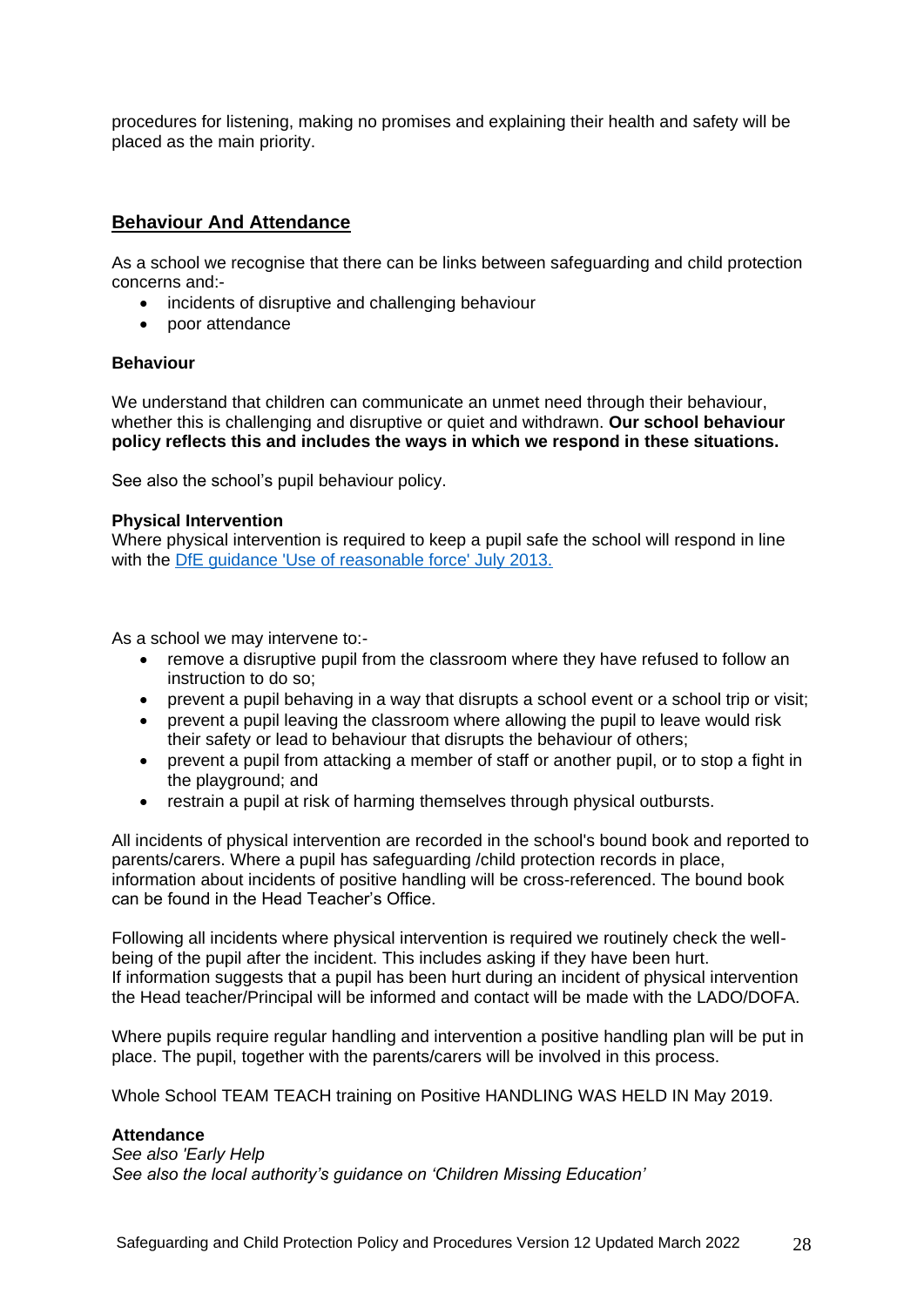As a school we recognise the importance of pupils attending school regularly. Any unexplained absence is followed up on the first day of absence by text and, if necessary, telephone call.

Where possible, we hold more than one emergency contact telephone number for each pupil/family.

Pupil attendance is monitored daily by the School Office and concerns are passed on to the Head and Deputy Head. Termly letters are sent to families with concerning attendance and attendance meetings held with those who need to improve. Where additional support and challenge is having insufficient effect, the Education Welfare Service is involved and prosecution considered. We recognise that children with poor attendance or missing from education may be more vulnerable and potentially are exposed to higher degrees of risk. Attendance information is therefore considered within the wider remit of safeguarding and child protection. Staff are aware that episodes of unexplained absence could indicate safeguarding concerns or the need for early help support.

#### **Attendance procedures during partial school closure/lockdowns**

During school closures/lockdowns class teachers monitor the engagement of their class with online learning and class assemblies. If they are concerned about lack of contact with a family, they pass that information over to the Head and Deputy who are based in school.

The Head and Deputy contact pupils considered vulnerable either because of their needs or those of their families on a weekly basis. If there is no response we would check in with other agencies who may be involved and, if necessary, carry out a door step visit. If the pupil was an open case, we would inform Social Services of the lack of contact,

## **Pupils who are educated off site**

Where pupils are attending off-site alternative or enhanced provision, it is our responsibility to ensure that they continue to be kept safe. Quality assurance of any provision used by our school is completed prior to the placement of a pupil. This includes:-

- review of the provision's safeguarding and child protection procedures
- a visit to the site
- a letter of assurance to confirm that all staff working at the alternative provision have had the appropriate recruitment checks
- information about issues which the pupil attending the site might be at risk of, to inform an effective risk assessment

For each day that the pupil attends the off-site provision contact is made by the School Office to ensure they have arrived safely. This process also applies where a pupil has been excluded from school, including fixed term exclusions. Contact will be made with a parent or carer to confirm their safety on each day of the exclusion.

#### **Elective Home Education**

Where a parent/carer has expressed an intention to remove their child from school with a view to educating at home, we will endeavour to co-ordinate a meeting with the parents (and professionals as appropriate, including an LA representative) to ensure parents/carers have considered what is in the pupil's best interests.

We have a statutory duty to inform the local authority when a pupil is removed from our roll.

#### **Intimate Care**

See also staff code of conduct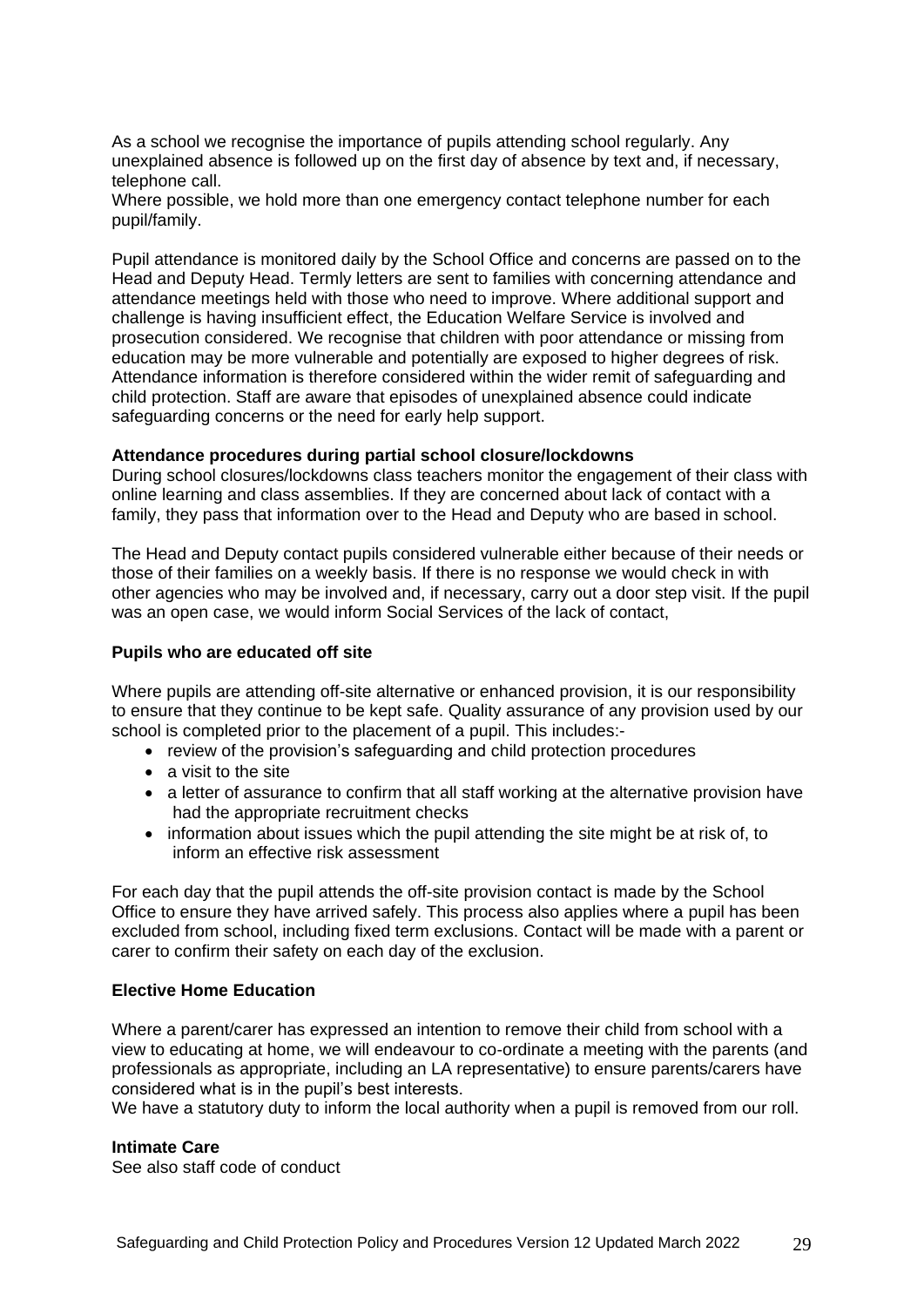Intimate care includes any tasks that involve the dressing and undressing, washing including intimate parts, helping someone use the toilet, changing nappies or carrying out a procedure that requires direct or indirect contact to an intimate personal area.

Intimate care follows guidelines in our intimate care policy for EYFS and care plans for others in the school.

# **Part 3 – Safeguarding Policy**

## **How is the information in this set of policy and procedures disseminated?**

We refer back to this document throughout the year, revisiting in Staff Meetings and holding regular updates.

- 1. Our staff induction programme includes a safeguarding section and new staff are asked to read the safeguarding policy and procedures.
- 2. Visitors, volunteers and external staff, including supply teachers, who visit our school are asked to read a visitors' code of conduct, which includes procedures for what to do if they have concerns about the safety of a pupil or concerns about the actions of an adult working/volunteering with children.
- 3. Our safeguarding policy and procedures are re-visited on an annual basis and time is set aside for staff to re-read the document. In order to check staff understanding of the content we engage in regular staff training and annual staff questionnaires. All staff acknowledge formally their reading and understanding of policy and procedures.

In addition to reading and understanding the school's safeguarding and child protection policy and procedures, all staff are required to read:-

- Part 1 of Keeping Children Safe In Education (Sept 21)
- Annex A of Keeping Children Safe In Education (Sept 21)
- the school's safeguarding and child protection policy and related policies
- the school's staff code of conduct
- the pupil/student behaviour policy
- the safeguarding response for children missing in education
- the role of the designated Safeguarding Lead and deputy/deputies

Staff are asked to sign to confirm their understanding and accept responsibility for following up any questions or queries they have arising from reading this document (with a member of our safeguarding team).

Regular volunteers are asked to read:-

- Part 1 of Keeping Children Safe In Education (Sept 21)
- The code of conduct for volunteers
- Information about what to do if worried about a pupil/student/adult working or volunteering with children- this may be a shortened version of your safeguarding policy
	- Keeping Children Safe In Education (Sept 21) *See appendix 6 for guidance about reading of KCSIE*
	- the school's staff code of conduct
	- the pupil behaviour policy
	- the safeguarding response for children missing in education (included within our attendance policy)
	- the school's online safety policy and acceptable use agreement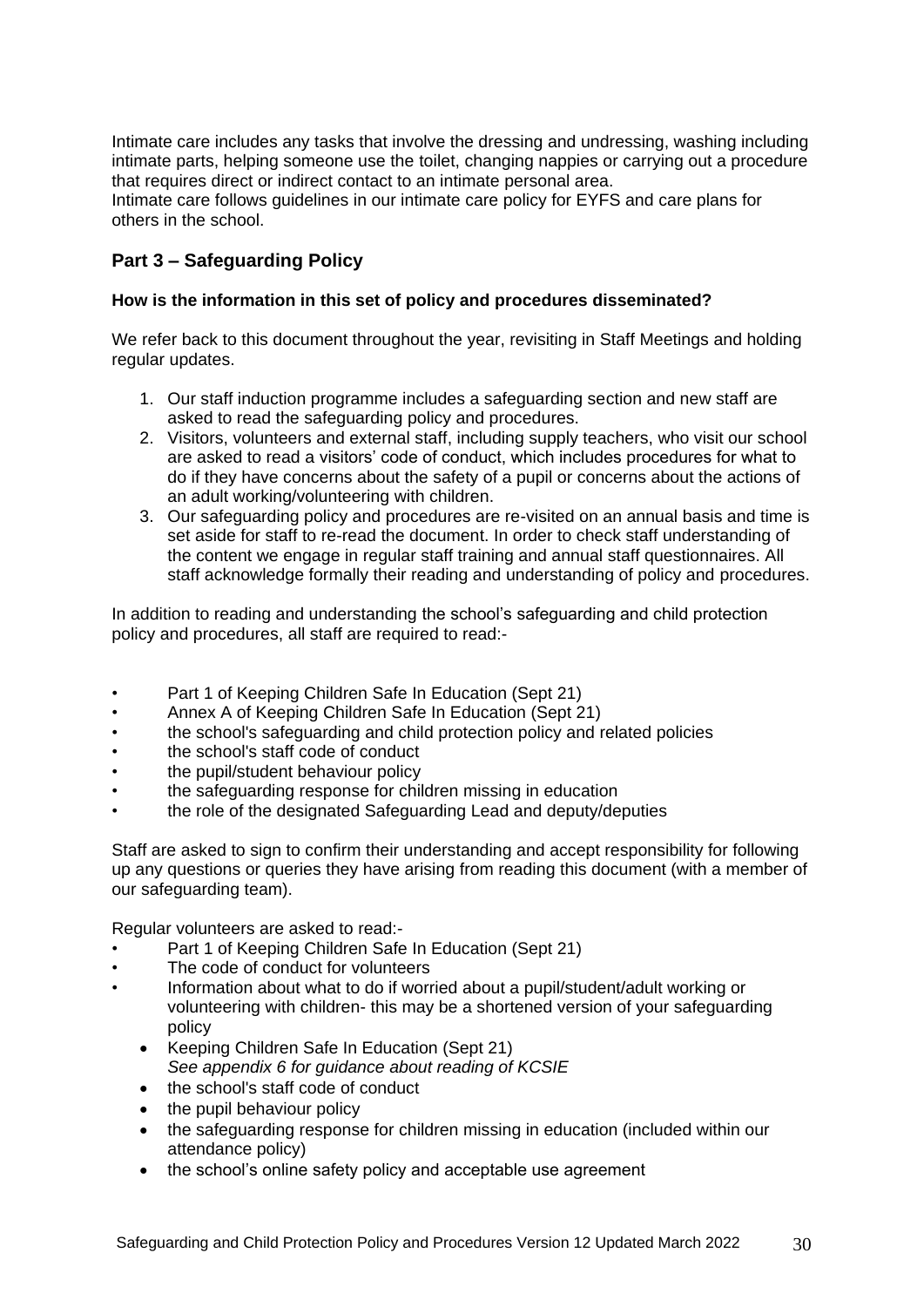Staff are asked to sign to confirm their understanding and accept responsibility for following up any questions or queries they have arising from reading this document (with a member of our safeguarding team).

## **How do we ensure parents and carers understand the school's role in safeguarding pupils?**

- 1. This school is committed to helping parents/carers understand its responsibility for the welfare of all pupils and our duty of care. The policy and procedures are available to parents and carers via the school website and a paper copy can be requested by contacting the school office.
- 2. The school website also provides access to a number of useful resources for parents and carers. These can be found in the 'Safeguarding' tab of the school's website.
- 3. During pupil induction meetings for parents and carers information will also be discussed about the school's safeguarding responsibilities.

## **Roles And Responsibilities**

The **Governing Bodies** have strategic leadership responsibility for safeguarding arrangements, ensuring that policies, procedures and training are effective and comply with the law (Part 2 KCSIE Sept 21).The Head teacher/Principal has a duty to ensure that the policies and procedures adopted by the governing body and proprietor are understood and followed by all staff.

Governing bodies and proprietors should ensure they facilitate a whole school approach to safeguarding. This means ensuring safeguarding and child protection are at the forefront and underpin all relevant aspects of process and policy development.

Where there is a safeguarding concern, governing bodies, proprietors and the leadership team should strive to ensure that the child's wishes and feelings are taken into account when determining what action to take and which services to provide.

Our safeguarding link governor at senior board level is **Lisa Hume.**

The school completes an annual audit of safeguarding for the local authority, in partnership with the link safeguarding governor. This self-evaluation is quality assured with a visit from an independent consultant. Where weaknesses or areas for development are identified, the Governing Body monitors the implementation and impact of identified actions to address these issues. The Head teacher provides a safeguarding report annually as part of the Headteacher's report to Governors.

## **Use of school premises**

Where external organisations use the school premises, both within the school day and outside of school hours, the Governing Body has a responsibility to:-

\* seek assurance that the body concerned has appropriate policies and procedures in place in regard to safeguarding pupils

\* ensure that the appropriate level of safer recruitment checks have been completed on staff working for the organisation

## **Safer Recruitment Procedures**

*See Part 3 Page 47-80 KCSIE*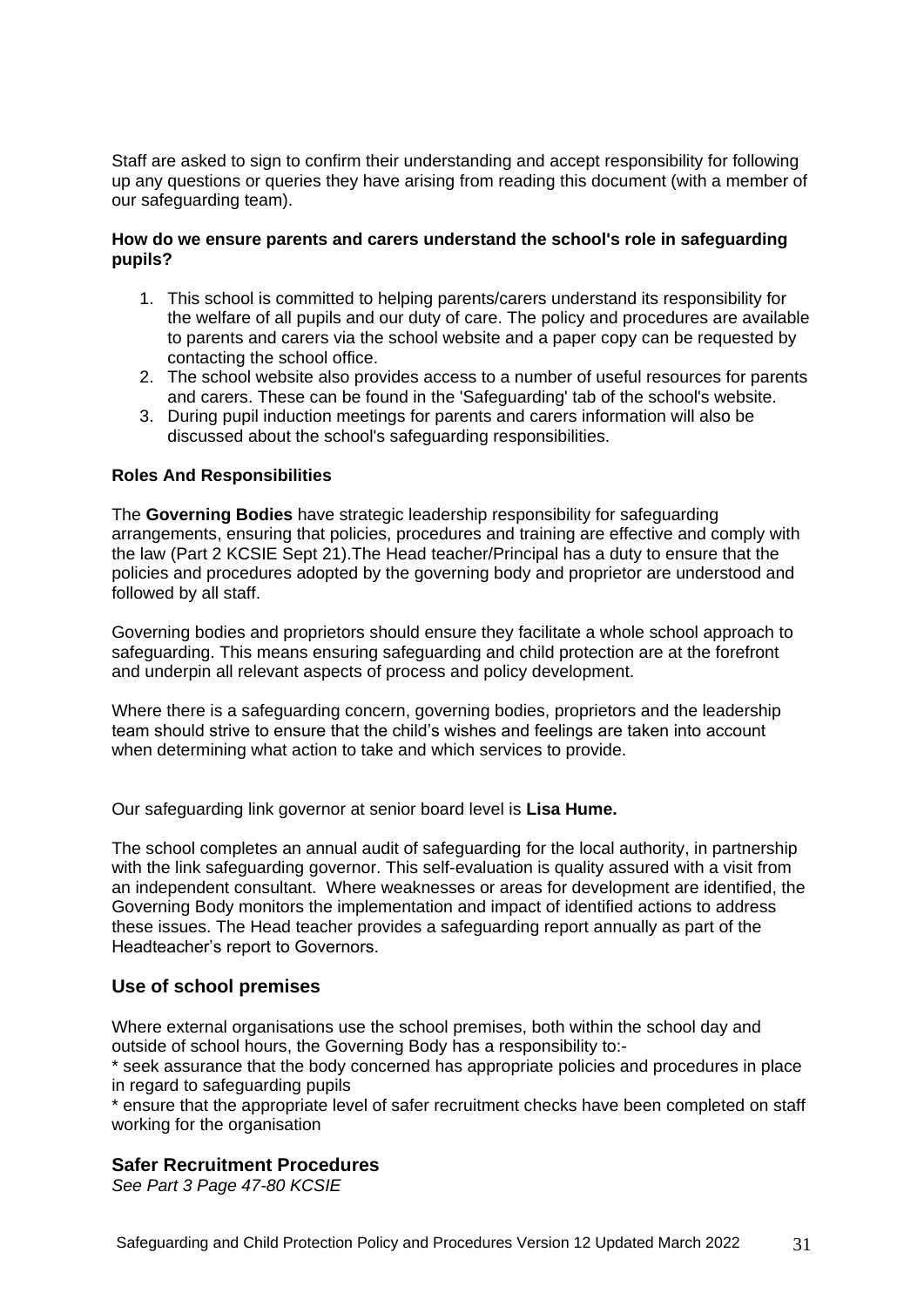This school works in line with Part 3 of Keeping Children Safe In Education (Sept 2021).

Checks completed on all staff and regular volunteers

- An enhanced DBS certificate, which includes barred list information, is required for any staff who will be engaging in regulated activity (working unsupervised with children). This is required for any staff employed since 2002. Prior to this staff were checked against List 99.
- Identity checks are completed, together with proof of right to work in the UK
- Qualifications are checked
- If an individual has lived or worked outside of the UK an overseas police check / certificate of good conduct may be required *(see page 68 KCSIE)*
- Right to work checks are completed on all staff.

In addition, staff who have a teaching role will be checked, via the DfE Secure Access Website, for

- qualified teacher status
- prohibition check
- section 128 check (for any individual who has a managerial role, including Heads of Department, Governors and Trustees in academies.
- completion of induction
- teacher not subject to a conditional offer/suspension

## **Visitors and externally employed staff**

Where staff from external organisations are working with our pupils, we ensure that the letter of assurance received confirms that the relevant checks are in place, including a barred list check if the individual is working in regulated activity. Visitors are asked to provide proof of identity and if required, DBS information.

## **Single Central Record**

The school maintains an up to date single central record of all safer recruitment checks. This is in line with the requirements as set out in Keeping Children Safe In Education (Sept 21).*See pages 65-66.*

The Head teacher monitors this record along with members of the Trust leadership and Local Governors on a termly basis and ensures it is in line with statutory requirements.

## **Induction of new staff**

Following appointment, the school offers new staff a programme of safeguarding and child protection induction. This includes:-

- Face to face session with the DSL
- Key documents to read
- Hayes Online training

Childcare Disqualification Checks [The 'Disqualification Under the Childcare](https://www.gov.uk/government/publications/disqualification-under-the-childcare-act-2006/disqualification-under-the-childcare-act-2006#staff-covered) Act 2006 states that :-

'Schools are responsible for ensuring that anyone who falls within the relevant categories of staff described in the staff [covered](https://www.gov.uk/government/publications/disqualification-under-the-childcare-act-2006/disqualification-under-the-childcare-act-2006#staff-covered) and staff who may be [covered](https://www.gov.uk/government/publications/disqualification-under-the-childcare-act-2006/disqualification-under-the-childcare-act-2006#staff-may-covered) sections is made aware of the legislation. Schools must make these staff aware of what information will be required of them and how it'll be used to make decisions about disqualification. Schools are free to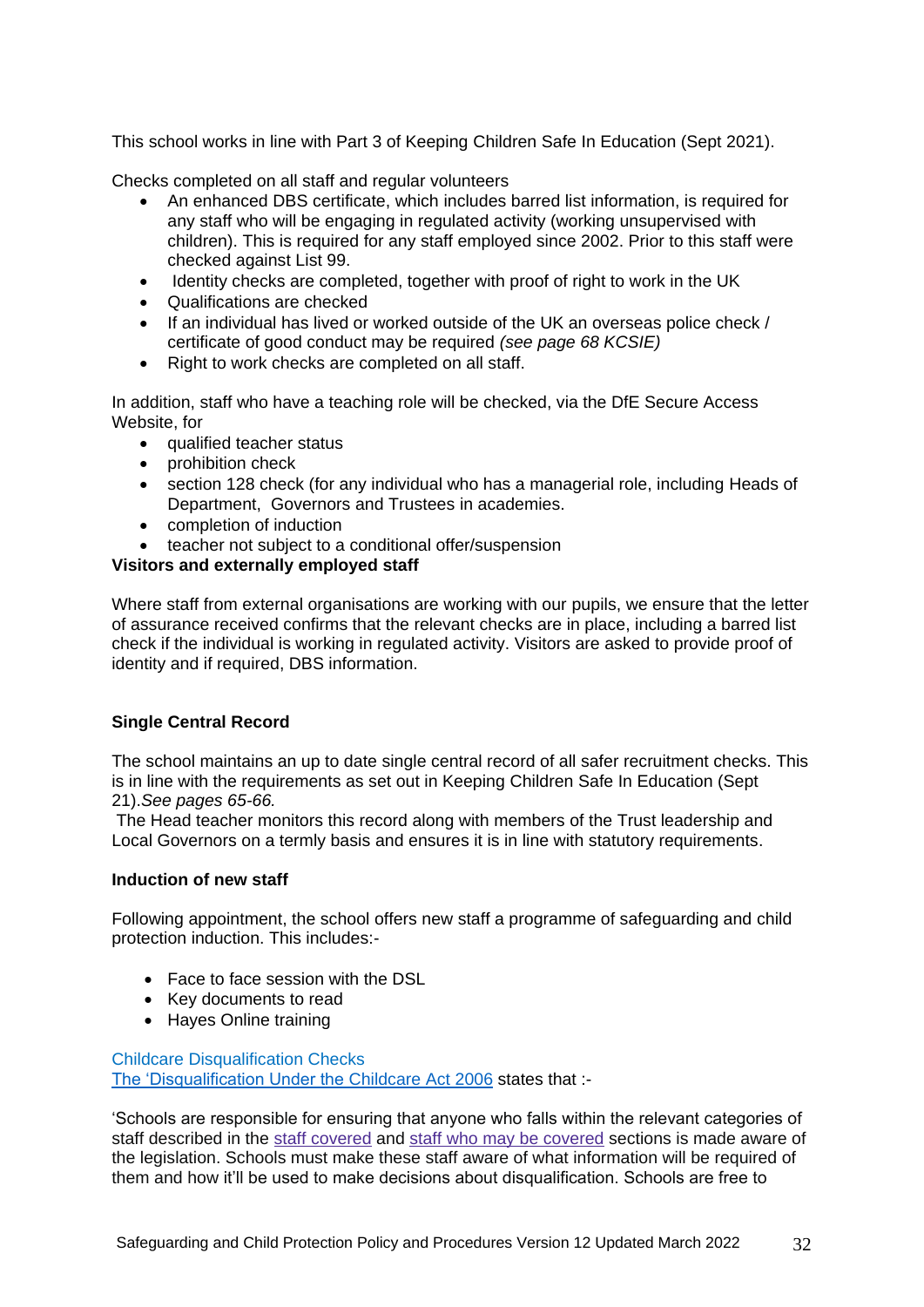decide how to bring these requirements to the attention of their staff. As a means of making staff aware of their duty to provide such information, they may, for example, choose to include a section in the school's safeguarding policy, or another policy document, or by means of an addition to new staff members' contracts of employment. Schools should draw this guidance to the attention of their staff and the information provided by Ofsted referenced in this guidance.'

**Staff are asked to sign to show that they are aware of and have read the guidance. This is recorded by email electronic signatures being saved by the HT as evidence from the staff member that they have read and understood the documentation.**

## **Online Safety**

*See our school's Online Safety Policy See also Pages 32-34 Part 2 and Annex D KCSIE See also ['Teaching Online Safety In Schools'](https://www.gov.uk/government/publications/teaching-online-safety-in-schools) (non-statutory guidance)*

Technology is a significant component in many safeguarding and well-being issues. Children are at risk of abuse online as well as face to face. In many cases abuse will take place concurrently via online channels and in daily life.

Children can abuse their peers online, this can take the form of abusive, harassing and misogynistic messages, the consensual and non-consensual sharing of indecent images and the sharing of abusive images and pornography, to those who do not want to receive such content.

## **Responding to online safety concerns**

Staff will follow our safeguarding procedures as outlined in Part 1 of this document. Staff should also be aware of the additional guidance in Part 2 under 'peer on Peer abuse, where additional guidance is provided, in relation to responding to concerns about the sharing of indecent images via mobile devices.

## **What are the school's responsibilities around online safety?**

This school recognises:-

- the increasing role technology has to play in education and children's daily lives
- the wide-range of content which is available to children via the internet
- that alongside the benefits of technology, there are also risks
- the importance of delivering a broad and relevant online safety curriculum which provides progression across year groups
- that delivery of this curriculum must be provided via regular lessons, which take place throughout each term
- the importance of keeping up to date with the tools, apps and devices children are using so that the curriculum which is offered is meaningful
- that online safety must be reflected in all relevant school policies

#### **What our online safety curriculum offers**

- Our online safety curriculum covers four aspects of risk content, contact, conduct and commerce *(see page 32 KCSIE for definitions)*
- Key online safety messages (such as Childnet's [SMART rules\)](https://www.childnet.com/resources/be-smart-online) which are reinforced at every opportunity across the curriculum, in assemblies, PSHE lessons
- Pupils are taught in all lessons to be critically aware of the materials and content they access on-line and understand that not everything they see online is true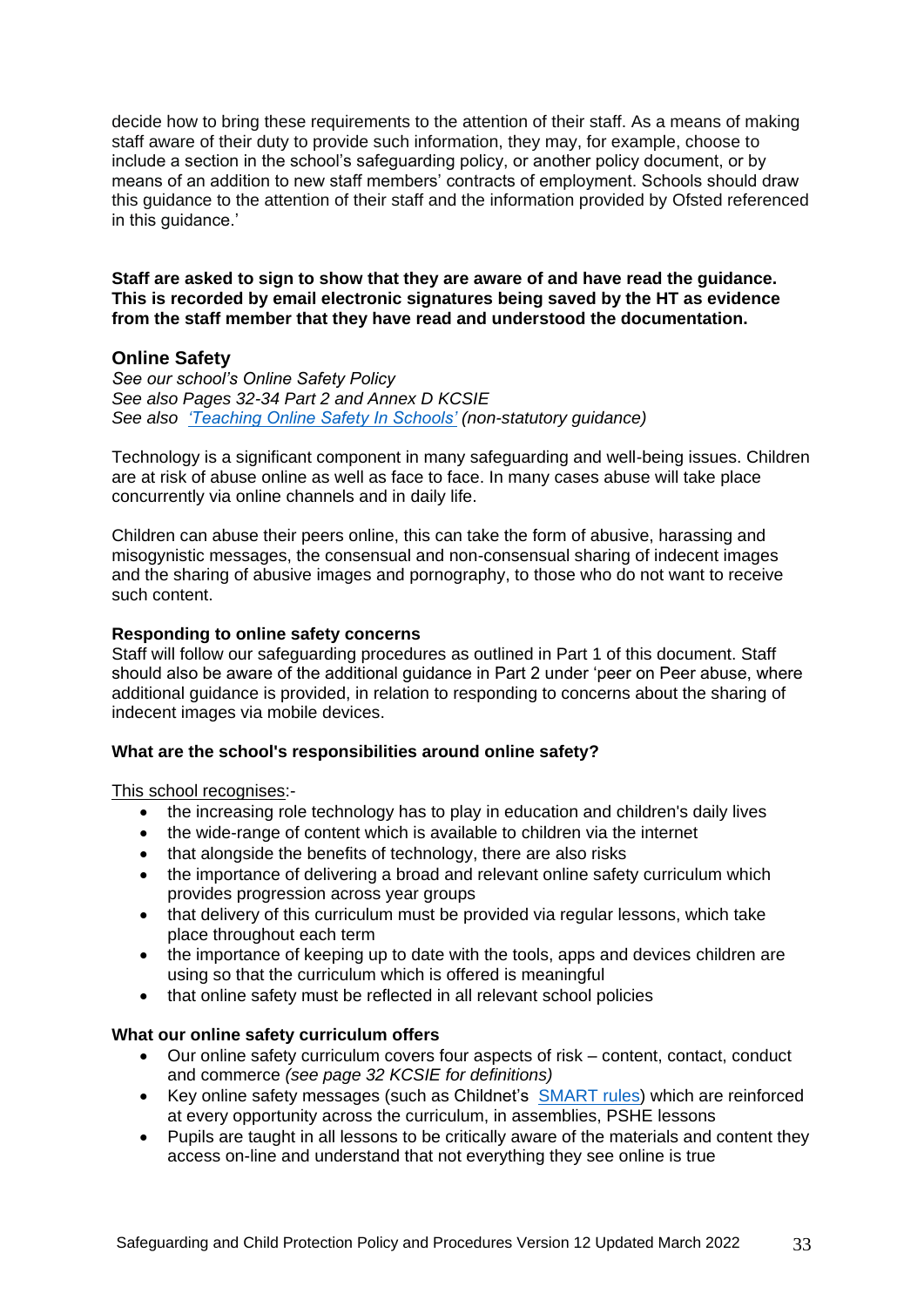Pupils are supported in building resilience to radicalisation. A safe environment is provided for debating controversial issues and helping them to understand how they can influence and participate in decision-making.

## **Filters and monitoring**

The school uses the SWGfL filters and the IT Technician controls filters as directed by staff whenever breaches occur.

#### **Use of mobile technology**

Mobiles are not allowed in school. Some children, usually in Year 6, do bring them as they come to school by themselves and require the phone as an element of safeguarding between home and school. All phones are handed in at the start of the school day and kept in the School Office**.**

## **Use of technology during partial school closure/lockdowns.**

This school recognises:-

- the increasing role technology has to play in education and children's daily lives, and the increased use during times of lockdown due to Covid
- the wide-range of content which is available to children via the internet
- that alongside the benefits of technology, there are also risks

For those who are not physically attending school during partial school closure, we recognise that these pupils will be spending increased time online, either participating in school work, taking part in live streaming of lessons and/or as part of extended 'free-time' due to lockdown procedures in place nationally.

We recognise that this will pose increased risk to children, including:-

- Grooming
- Exploitation, both criminal and sexual
- Radicalisation
- Peer on peer abuse, including cyber-bullying
- Sexual harassment

All staff who interact with pupils/students, including remote interactions, will continue to be vigilant and look out for signs that a child's safety and welfare might be at risk. Further guidance to keep pupils/students and staff safe when working remotely can be found in the [Safer Working Practice](https://www.saferrecruitmentconsortium.org/GSWP%20COVID%20addendum%20April%202020%20final-1.pdf) addendum (published in April 20).

In addition, pupils are sign-posted to age appropriate practical support should they have worries or concerns whilst online. Links to support are available via our school website and include:

[UK Safer Internet Centre Hotline](https://www.saferinternet.org.uk/hotline)

[Child Exploitation and Online Protection Centre](https://www.ceop.police.uk/safety-centre/)

**[Parentzone](https://parentzone.org.uk/home)** 

#### **Safeguarding Supervision**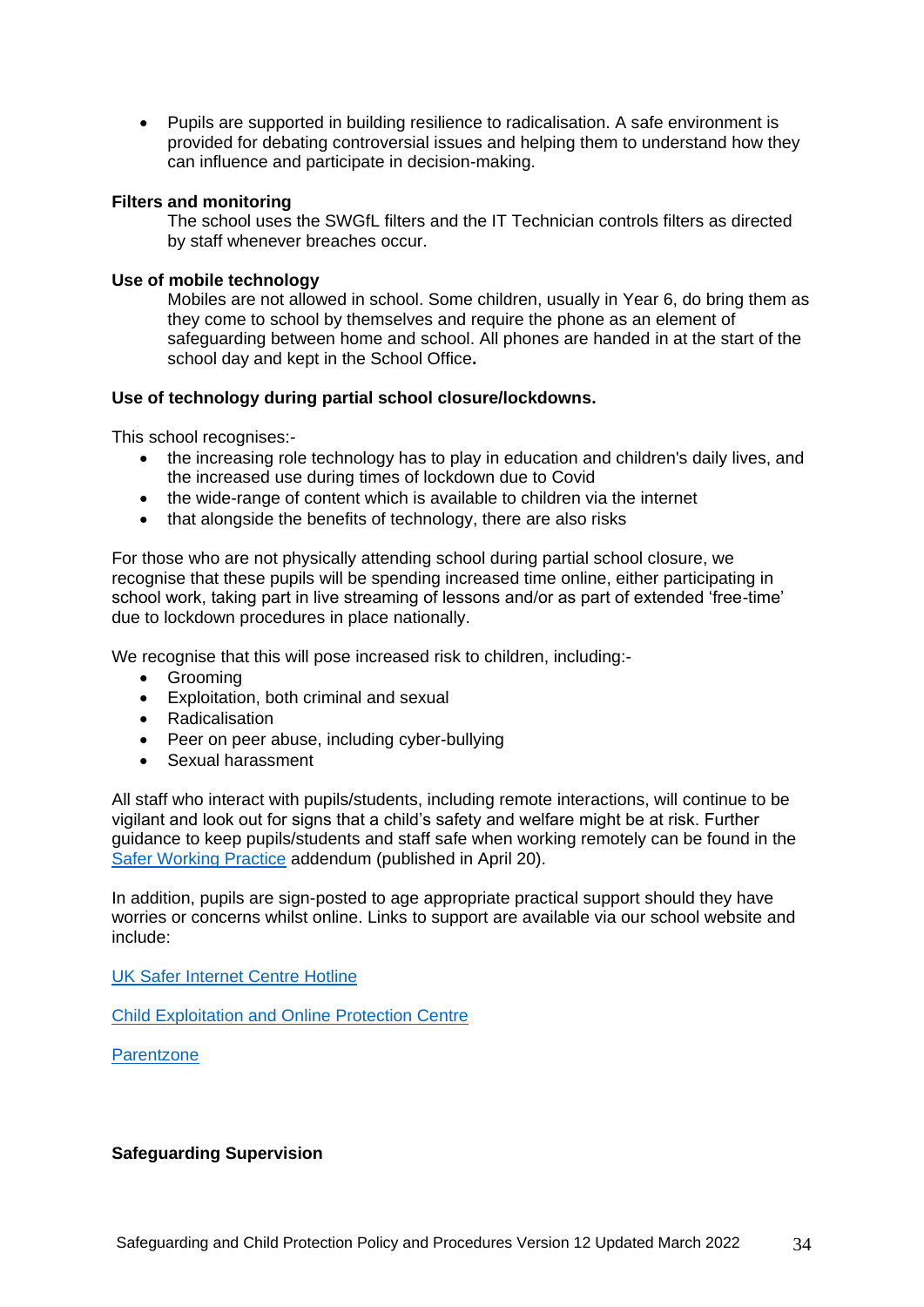All staff working in this school have a responsibility to safeguard the children in their care. Staff can only achieve this effectively if they:-

- are clear about what is expected of them
- have the skills, knowledge, behaviours, values and attitudes to carry out their role
- are fully supported in their role and managed effectively

Safeguarding supervision is available for any member of staff as required. Members of the safeguarding team receive planned safeguarding supervision at least termly.

## **Whistle-blowing**

This school expects the highest standards of conduct from all employees and governors and will treat seriously any concern raised about illegal or improper conduct. The law provides protection for employees who raise legitimate concerns about specified matters. These are called 'qualifying disclosures'. A qualifying disclosure is one made in the public interest by the employee who has a reasonable belief that:

- a criminal offence
- a miscarriage of justice
- an act creating risk to health and safety
- an act causing damage to the environment
- a breach of any legal obligation
- a concealment of any of the above

is being, has been, or is likely to be, committed. It is not necessary for the employee to have proof that such an act is being, has been, or is likely to be committed, a reasonable belief is sufficient. The employee has no responsibility for investigating the matter; it is the school's responsibility to ensure that an investigation takes place.

Staff and volunteers are encouraged to raise concerns about poor or unsafe practice and potential failings in the school's safeguarding regime via:-

- the staff handbook
- the staff code of conduct
- the visitor's/volunteer's code of conduct

In the first instance, unless the employee reasonably believes their Head teacher to be involved in the wrongdoing, any concerns should be raised with the employee's Head teacher. If he/she believes the Head teacher to be involved, then the employee should proceed straight to the Chair of Governors.

Where a member of staff feels unable to raise a concern with either

of the individuals identified above the NSPCC whistle-blowing [helpline is available to them.](https://www.nspcc.org.uk/what-you-can-do/report-abuse/dedicated-helplines/whistleblowing-advice-line/)

# **Training For Adults Working In Our School**

We are committed to ensuring staff and volunteers know and understand:-

- the signs and symptoms of abuse;
- how to identify pupils who may benefit from early help;
- their responsibility for referring concerns to the designated safeguarding lead / deputy;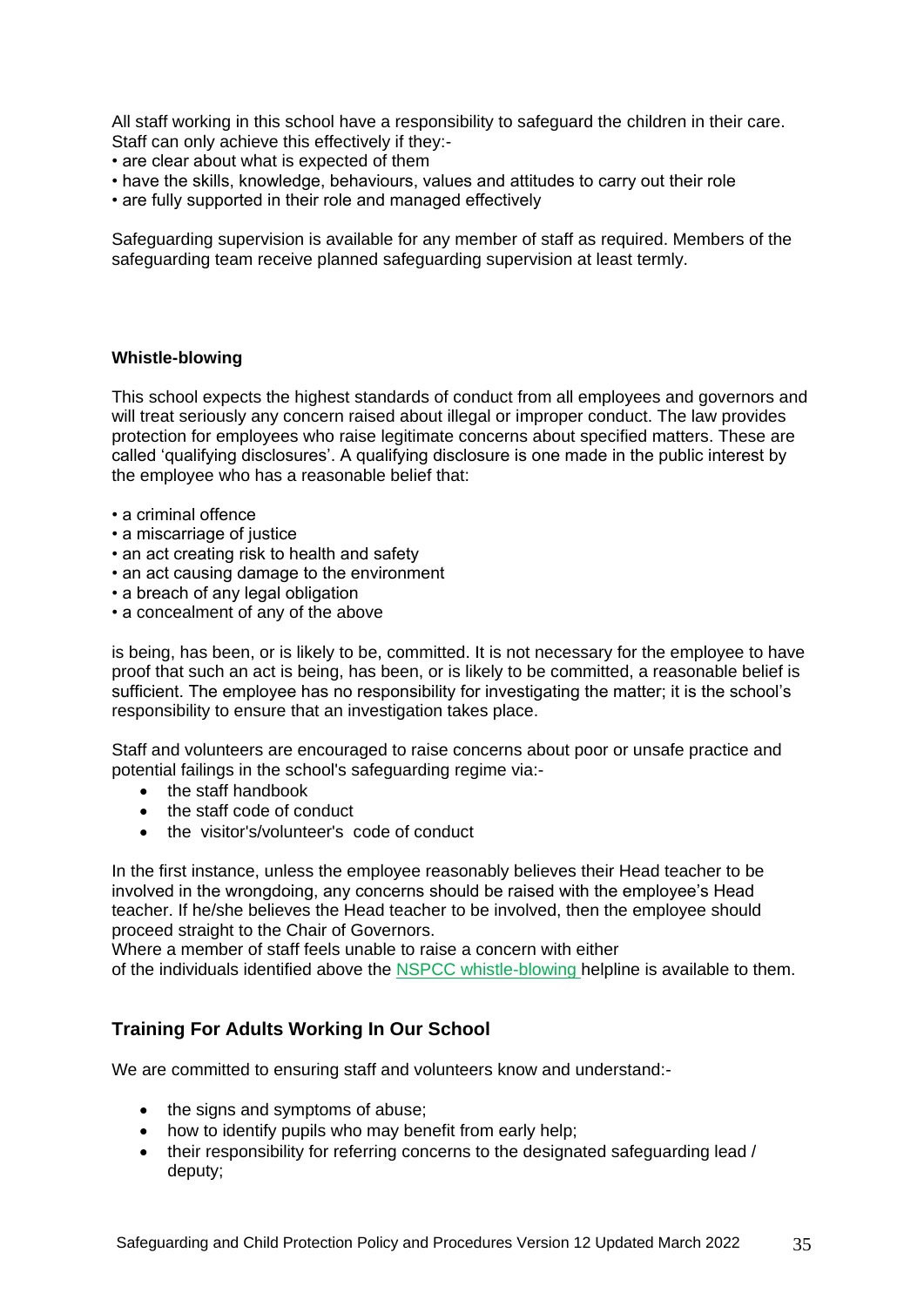• the procedures for reporting safeguarding /child protection concerns about adults working with children (allegations)

## **Formal training**

Safeguarding and child protection training and online safety training is provided on a regular basis to all staff at least every two years to enable them to carry out these requirements. Safeguarding and child protection training includes the possible signs and indicators of abuse and how to respond effectively.

Regular volunteers and Governors are asked to read:-

- Part 1 of Keeping Children Safe In Education (Sept 21)
- The code of conduct for volunteers
- Information about what to do if worried about a child / adult

## **Updates**

In addition to formal training, all staff receive regular opportunity to update their knowledge and understanding.

These updates include a focus on:-

- Peer on peer abuse, including sexual violence and harassment
- Early Help
- Trauma and adversity
- Radicalisation and the Prevent Duty
- Honour-based abuse, including Female Genital Mutilation
- Exploitation, including child criminal exploitation and child sexual exploitation
- Child mental health
- Parent mental health
- Domestic abuse
- Online safety
- Forced marriage and honour-based violence
- Child-trafficking

These are delivered in a variety of ways including Staff Meetings, CPD training for TAs, and safeguarding newsletters.

These happen at least annually.

#### **Additional training for Designated Safeguarding Leads and deputy DSLs**

The statutory requirement for DSLs and deputy DSLs is to renew training every 2 years. We work in line with this requirement.

Our deputy DSL has completed advanced training to the same level as the DSL, in line with the requirements of our Local Authority.

In addition, the members of our safeguarding team complete:-

- \* FGM training
- \* Prevent training in line with statutory requirements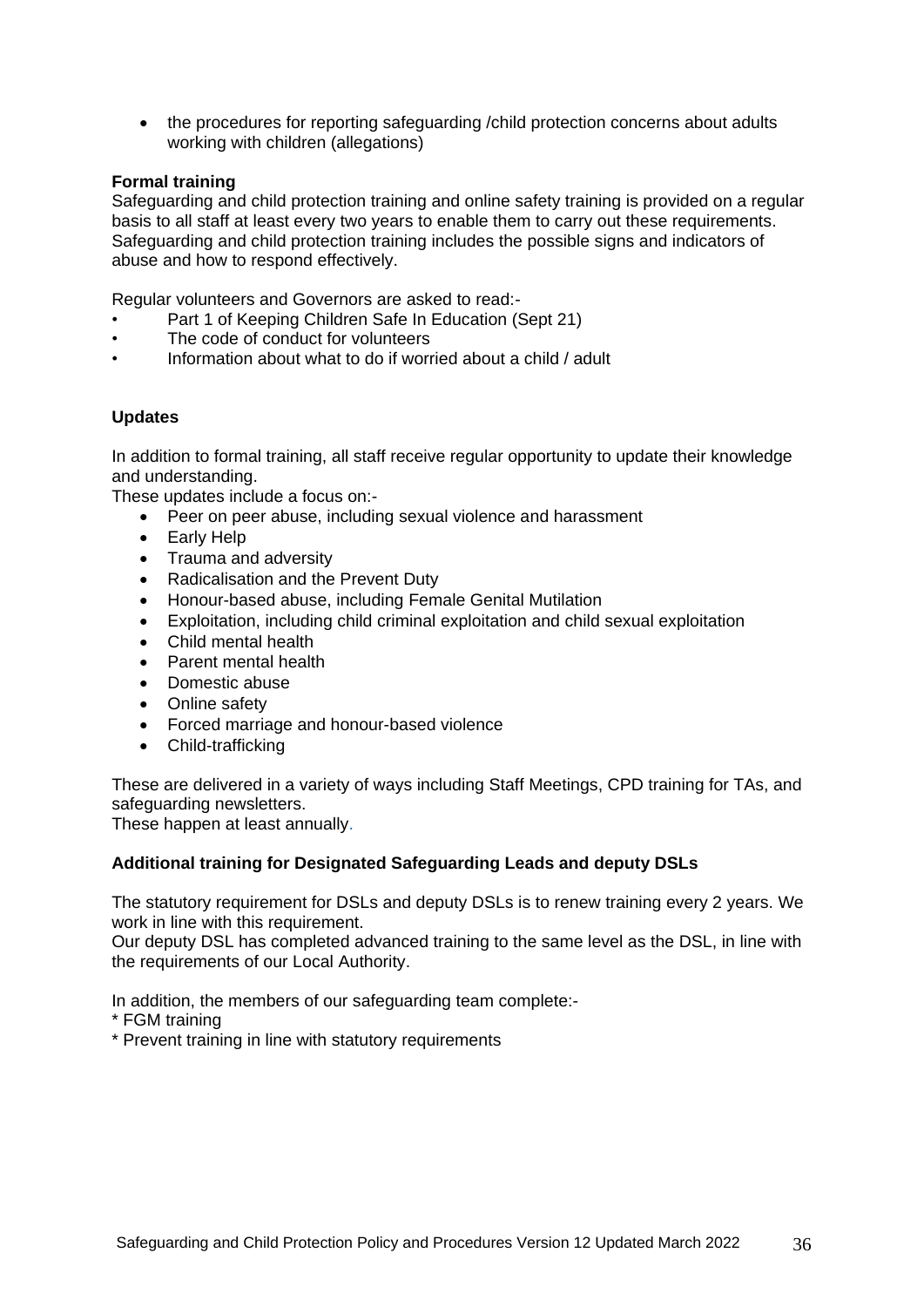## **Appendix 1**

This policy and set of procedures works in line with the following legislation, statutory guidance and non- statutory guidance:-

## Legislation

- Section 175 Education Act 2002 Maintained schools and FE colleges including sixth forms
- The Education Regulations (Independent School Standards) 2014 Independent schools including academies and free schools
- The non-maintained special schools Regulations 2015 (England)
- The Education and Training (welfare of Children) Act 2021

## **Statutory Guidance**

- Keeping Children [Safe In Education \(DfE Sept 2021\)](https://assets.publishing.service.gov.uk/government/uploads/system/uploads/attachment_data/file/999348/Keeping_children_safe_in_education_2021.pdf)
- [Working Together To Safeguard Children](https://assets.publishing.service.gov.uk/government/uploads/system/uploads/attachment_data/file/722305/Working_Together_to_Safeguard_Children_-_Guide.pdf) (DfE July 2018)
- [Multi-agency statutory guidance on Female Genital Mutilation \(July 2020\)](https://assets.publishing.service.gov.uk/government/uploads/system/uploads/attachment_data/file/800306/6-1914-HO-Multi_Agency_Statutory_Guidance.pdf)
- [The Early Years' Framework \(September 2021\)](https://assets.publishing.service.gov.uk/government/uploads/system/uploads/attachment_data/file/974907/EYFS_framework_-_March_2021.pdf) delete if not applicable
- [Sexual violence and sexual harassment between children](https://assets.publishing.service.gov.uk/government/uploads/system/uploads/attachment_data/file/999239/SVSH_2021.pdf) in schools and colleges [\(September 2021\)](https://assets.publishing.service.gov.uk/government/uploads/system/uploads/attachment_data/file/999239/SVSH_2021.pdf)
- [Relationships Education, Relationships and Sex Education and Health Education](https://www.gov.uk/government/publications/relationships-education-relationships-and-sex-education-rse-and-health-education)

## **Non-statutory Guidance**

 [What to do if you are worried a child](https://www.gov.uk/government/publications/what-to-do-if-youre-worried-a-child-is-being-abused--2) is being abused (DfE March 2015) - (non[statutory guidance\)](https://www.gov.uk/government/publications/what-to-do-if-youre-worried-a-child-is-being-abused--2)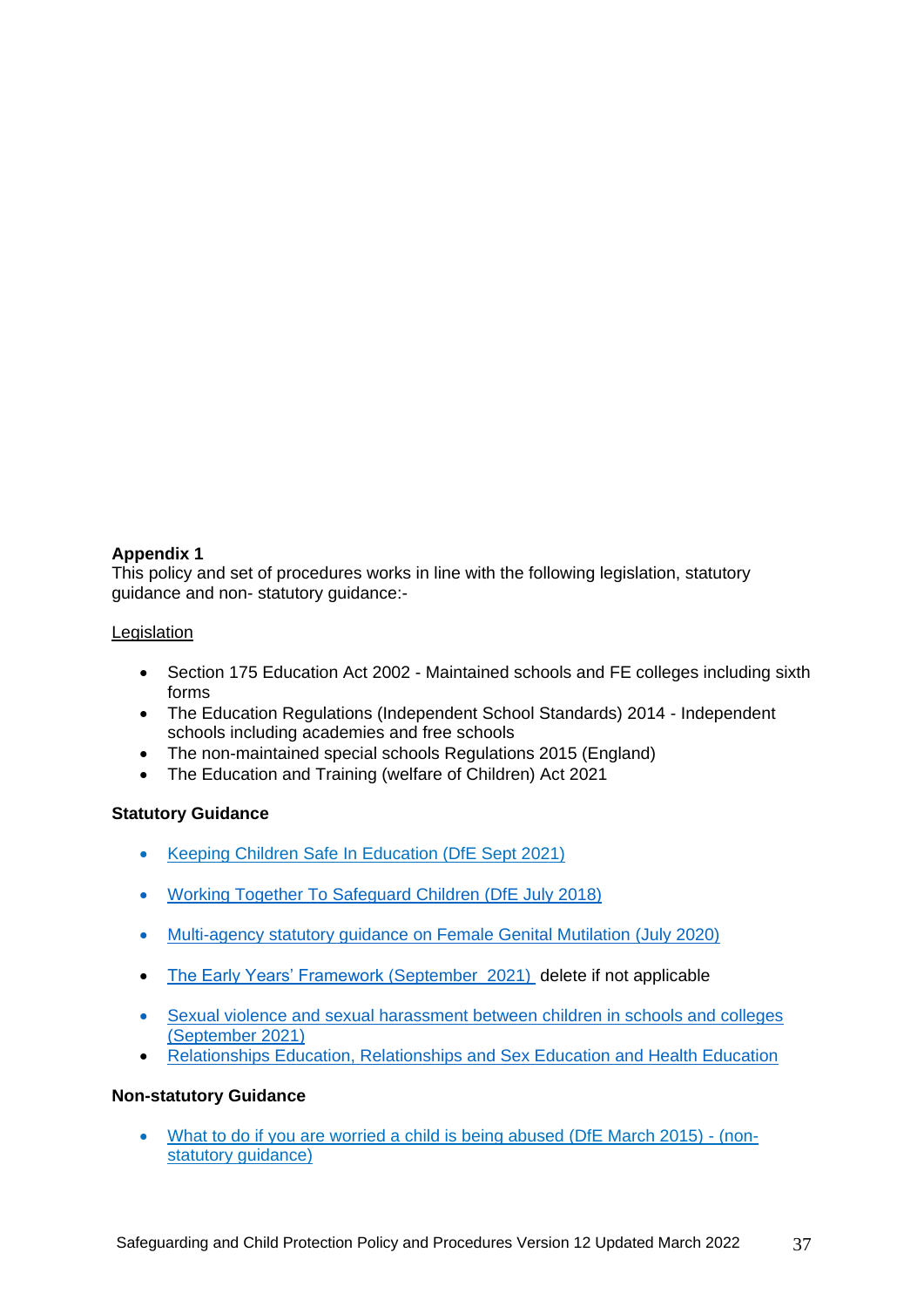- The Prevent Duty [Departmental advice for schools and](https://www.gov.uk/government/uploads/system/uploads/attachment_data/file/439598/prevent-duty-departmental-advice-v6.pdf) childcare providers (DfE [June 15\)](https://www.gov.uk/government/uploads/system/uploads/attachment_data/file/439598/prevent-duty-departmental-advice-v6.pdf)
- Information-sharing: advice for practitioners providing safeguarding services (DfE) [July 218\)](https://www.gov.uk/government/publications/safeguarding-practitioners-information-sharing-advice)
- Children Missing Education (Sept 16)
- [Teaching Online Safety In School \(June 2019\)](https://www.gov.uk/government/publications/teaching-online-safety-in-schools)
- [Safer Working Practice Guidance For Adults Working With Children](https://www.saferrecruitmentconsortium.org/GSWP%20May%202019%20final.pdf) and Young [People](https://www.saferrecruitmentconsortium.org/GSWP%20May%202019%20final.pdf) (May 2019)
- [Behaviour and Discipline in Schools](https://assets.publishing.service.gov.uk/government/uploads/system/uploads/attachment_data/file/488034/Behaviour_and_Discipline_in_Schools_-_A_guide_for_headteachers_and_School_Staff.pdf) (Sept 2020)
- [Mental health and Behaviour](https://assets.publishing.service.gov.uk/government/uploads/system/uploads/attachment_data/file/755135/Mental_health_and_behaviour_in_schools__.pdf) In Schools (Nov 2018)
- [Searching, screening and confiscation \(Jan 2018\)](https://assets.publishing.service.gov.uk/government/uploads/system/uploads/attachment_data/file/674416/Searching_screening_and_confiscation.pdf)

## **In addition, the school takes into account:-**

- Regional guidance
- the procedures and practice of the local authority

## **Appendix 2 – Definitions of Abuse (taken from Keeping Children Safe In Education 2021))**

## **Physical Abuse**

A form of abuse which may involve hitting, shaking, throwing, poisoning, burning or scalding, drowning, suffocating or otherwise causing physical harm to a child. Physical harm may also be caused when a parent or carer fabricates the symptoms of, or deliberately induces, illness in a child.

## **Neglect**

The persistent failure to meet a child's basic physical and/or psychological needs, likely to result in the serious impairment of the child's health or development. Neglect may occur during pregnancy as a result of maternal substance abuse.

Once a child is born, neglect may involve a parent or carer failing to:

- provide adequate food, clothing and shelter (including exclusion from home or abandonment);
- protect a child from physical and emotional harm or danger;
- ensure adequate supervision (including the use of inadequate care-givers); or
- ensure access to appropriate medical care or treatment.

It may also include neglect of, or unresponsiveness to, a child's basic emotional needs.

## **Emotional Abuse**

The persistent emotional maltreatment of a child such as to cause severe and persistent adverse effects on the child's emotional development. It may involve conveying to a child that they are worthless or unloved, inadequate, or valued only insofar as they meet the needs of another person. It may include not giving the child opportunities to express their views, deliberately silencing them or 'making fun' of what they say or how they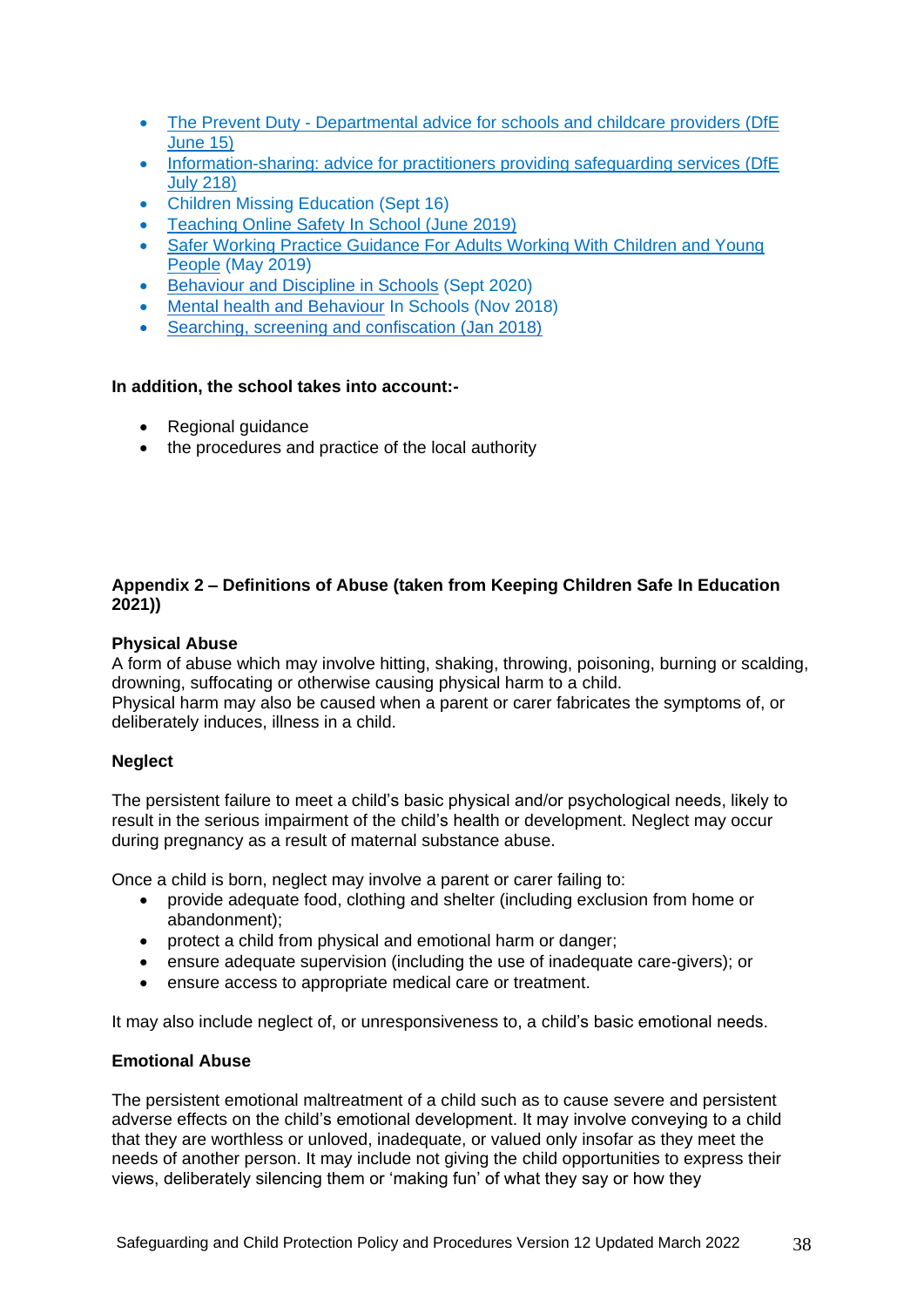communicate. It may feature age or developmentally inappropriate expectations being imposed on children. These may include interactions that are beyond a child's developmental capability, as well as overprotection and limitation of exploration and learning, or preventing the child participating in normal social interaction. It may involve seeing or hearing the ill-treatment of another. It may involve serious bullying (including cyber bullying), causing children frequently to feel frightened or in danger, or the exploitation or corruption of children. Some level of emotional abuse is involved in all types of maltreatment of a child, though it may occur alone."

## **Sexual Abuse**

Involves forcing or enticing a child or young person to take part in sexual activities, not necessarily involving violence, whether or not the child is aware of what is happening. The activities may involve physical contact, including assault by penetration (for example, rape or oral sex) or non-penetrative acts such as masturbation, kissing, rubbing and touching outside of clothing. They may also include non-contact activities, such as involving children in looking at, or in the production of, sexual images, watching sexual activities, encouraging children to behave in sexually inappropriate ways, or grooming a child in preparation for abuse (including via the internet). Sexual abuse is not solely perpetrated by adult males. Women can also commit acts of sexual abuse, as can other children.

## **Appendix 3 Safeguarding and Child Protection Concern / Incident Form CONFIDENTIAL**

| Date:                                             | Name and role of<br>person completing<br>form    |  |
|---------------------------------------------------|--------------------------------------------------|--|
| Time:                                             | Date and time read by<br><b>DSL / Deputy DSL</b> |  |
| Name of pupil:                                    | DOB:                                             |  |
| <b>Location (if</b><br>applicable)                |                                                  |  |
| What have I seen/heard/noticed which concerns me? |                                                  |  |
| What am I worried about?                          |                                                  |  |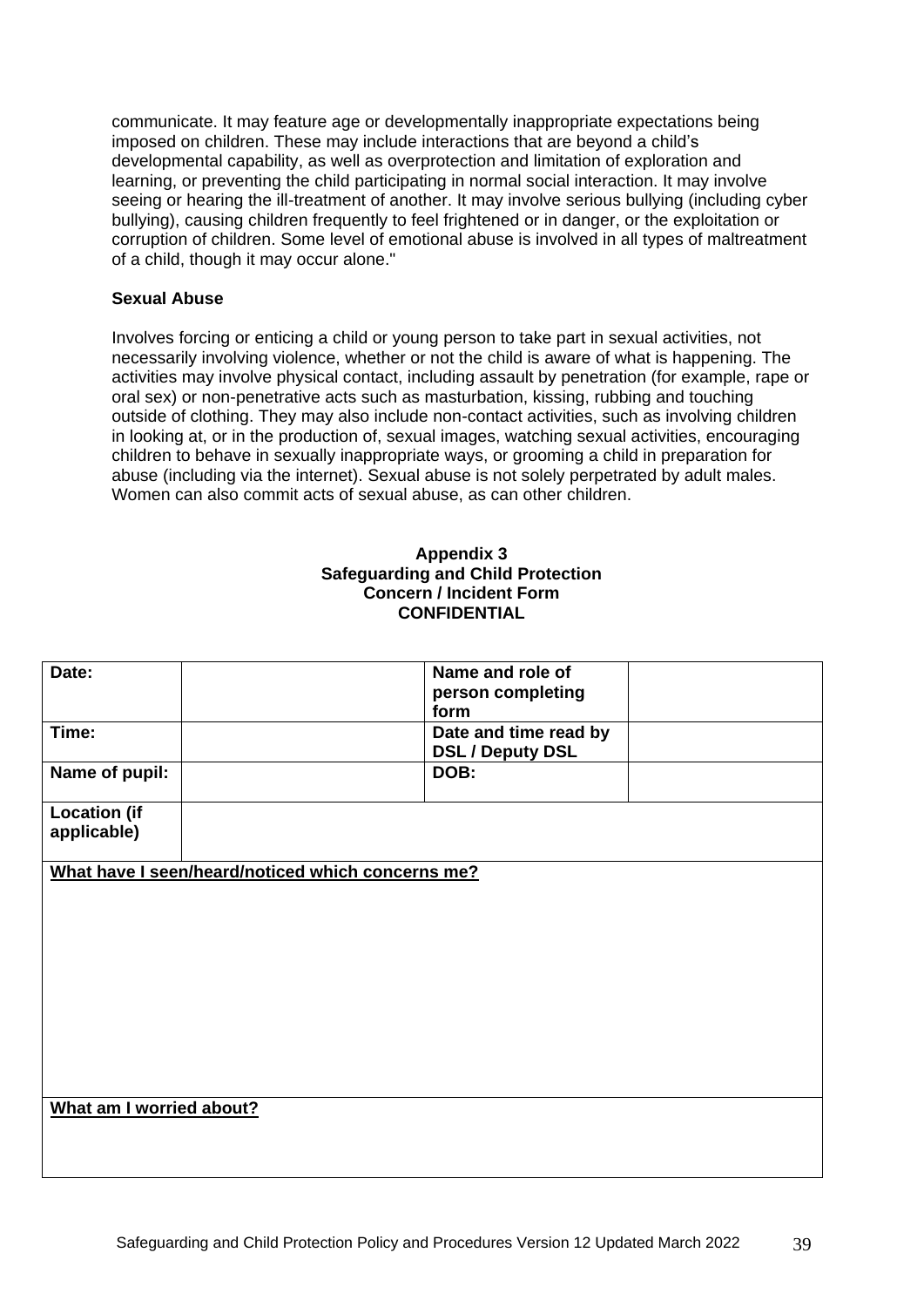|  |  |  | Is this concern linked to any previous concerns I have reported? |  |
|--|--|--|------------------------------------------------------------------|--|
|  |  |  |                                                                  |  |
|  |  |  |                                                                  |  |

**Action I have taken**

**To be completed by a member of the safeguarding team**

*Include reference here to other members of the safeguarding team you may have discussed the case with* 

**Discussion of next steps agreed with:-**

**Record of discussion with another professional, external to the school (giving full name/ role and agency)**

**Detail of decision / action agreed by DSL or deputy:**

**Has the local authority threshold guidance been referred to at this point? Yes / No**

**Has the person who reported the initial concern been provided with feedback? Yes / No**

**Reason(s) for this decision or action by DSL or deputy:** *Does the pupil need to be monitored? Yes/No If yes, when will the case be reviewed?*

*Is Early Help support appropriate? Yes / No Reason for decision*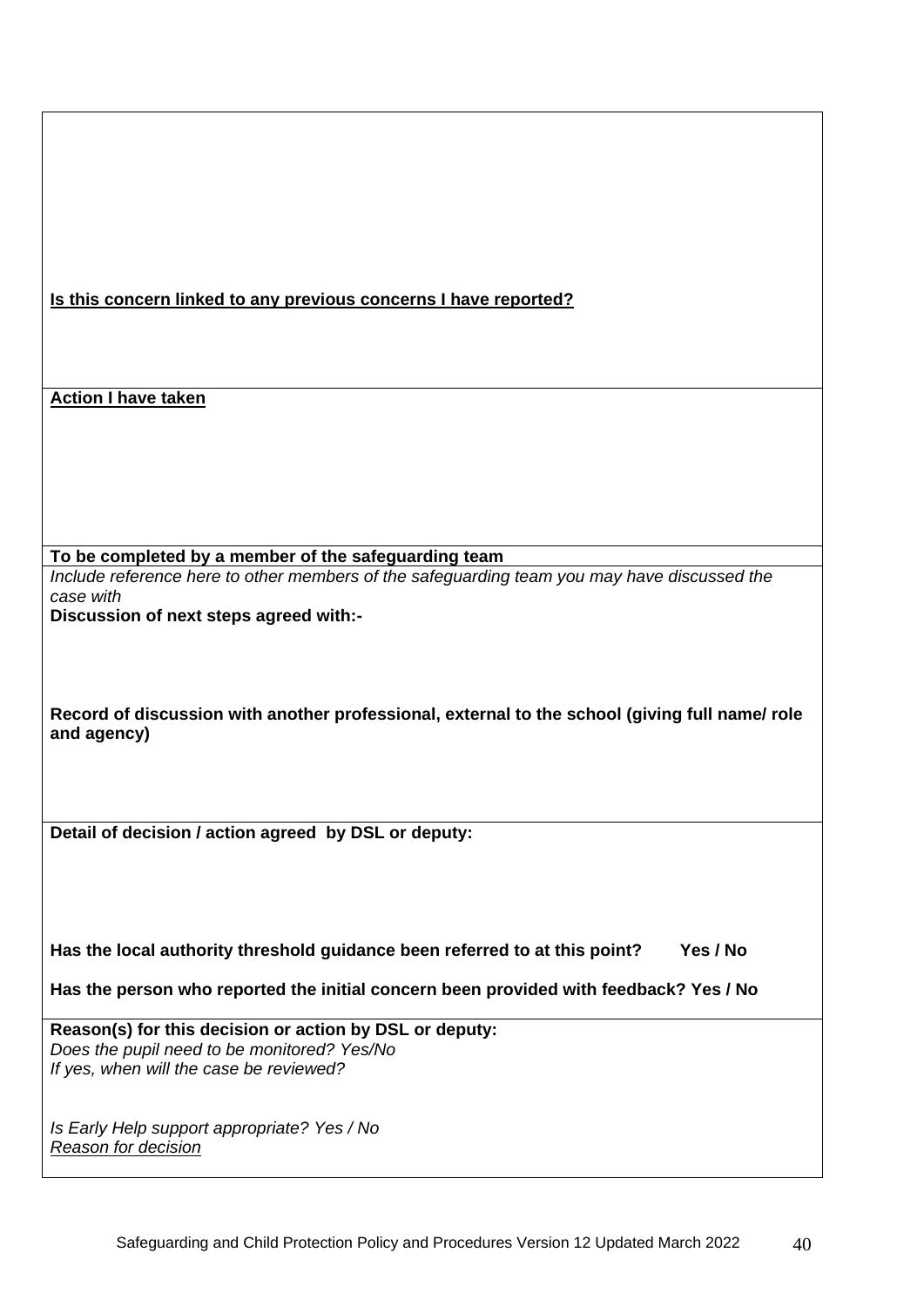*Is a referral to children's social care required? Yes/No Does the school have evidence that the threshold for significant harm has been met? (child protection) Yes/No Reason for decision*

| Tick to confirm added to pupil's chronology |  |
|---------------------------------------------|--|
| and copy placed on file                     |  |

#### **Appendix 4 Prompt sheet**

#### **Safeguarding and Child Protection Prompt sheet**

This form is intended to be used, alongside the concern/incident form, to support staff with the recording of safeguarding and child protection concerns/incidents.

#### Have you remembered to include:-

1. **what is it that you have seen/heard/noticed which concerns you?** Remember if you have noticed a mark on the pupil, it is really important to complete an attached body map, giving an indication of the shape, size and location of the mark.

Has the child communicated that something is wrong? Verbally? Change in behaviour?

- 2. **clear and factual information about what you have seen/heard/noticed?** If you have included your opinion in your report, have you made it clear that this is your opinion?
- **3. full names of those involved and where possible, reference to staff roles?**
- 4. **why what you have seen/heard/noticed concerns you?** What are worried will happen if this concern/incident is not responded to?
- **5. any actions you have already taken?**
- **6. whether you have spoken to parents/carers about the concern/incident?** Remember, you may need to seek advice from a member of the safeguarding team if you are unsure about whether speaking to the parent may increase the risk to the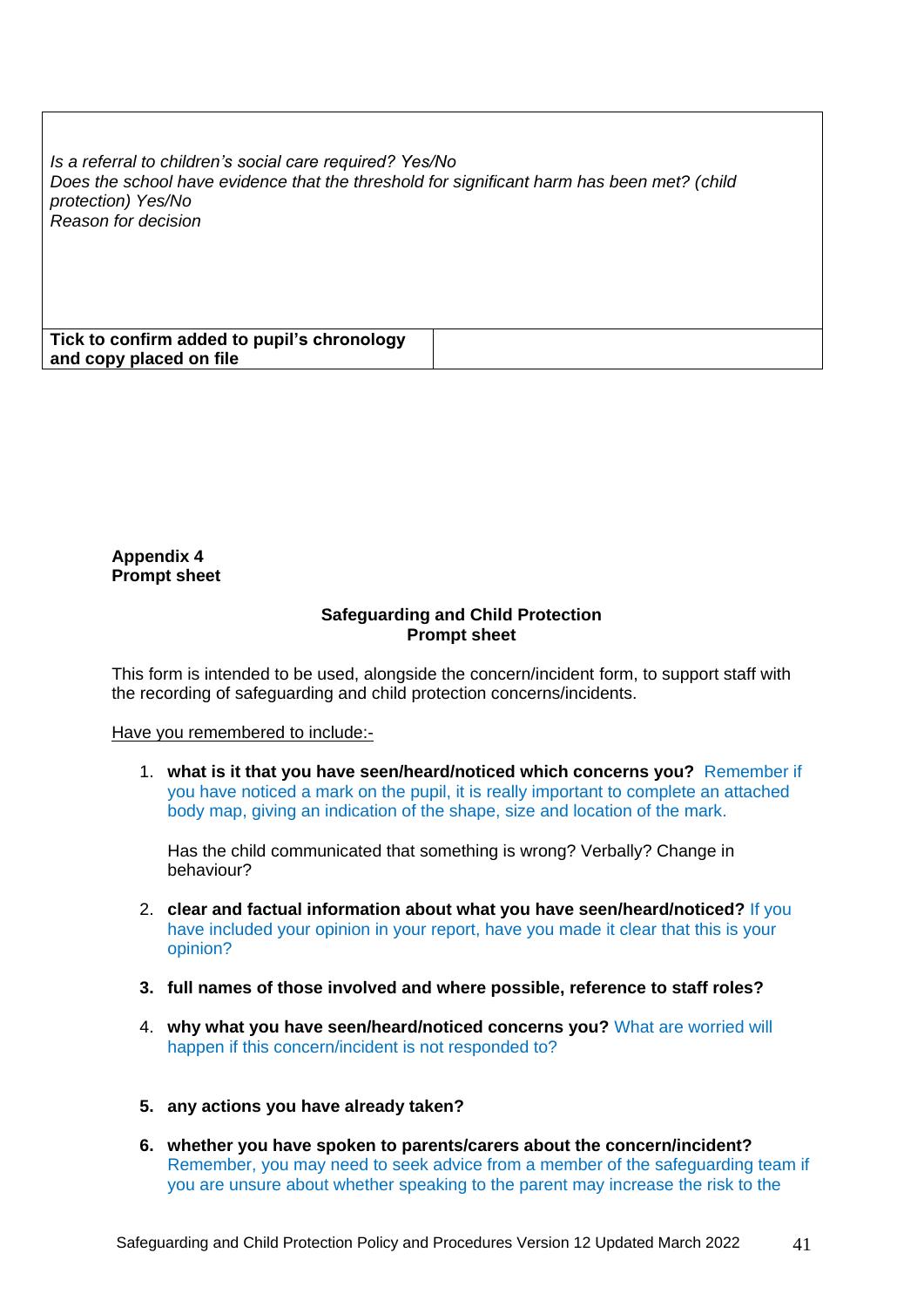pupil. If the parent is the alleged perpetrator you must always seek advice from the safeguarding team before speaking to the parent/carer.

## **Appendix 5 - Low Level Concerns / Allegations Record Adult working or volunteering with children/young people CONFIDENTIAL**

| Name of adult at centre            | Role        |
|------------------------------------|-------------|
| of concern/allegation              |             |
| Name of person                     | <b>Role</b> |
| completing form                    |             |
| Date of                            | <b>Date</b> |
| concern/allegation                 | record      |
|                                    | made        |
| Name of child /children            |             |
| involved if applicable:            |             |
| Has concern/allegation             |             |
| arisen during the adult's          |             |
| time on school site or             |             |
| outside of school?                 |             |
| Details of the concern/ allegation |             |
|                                    |             |
|                                    |             |
|                                    |             |
|                                    |             |
|                                    |             |
|                                    |             |
|                                    |             |
|                                    |             |
|                                    |             |
|                                    |             |
|                                    |             |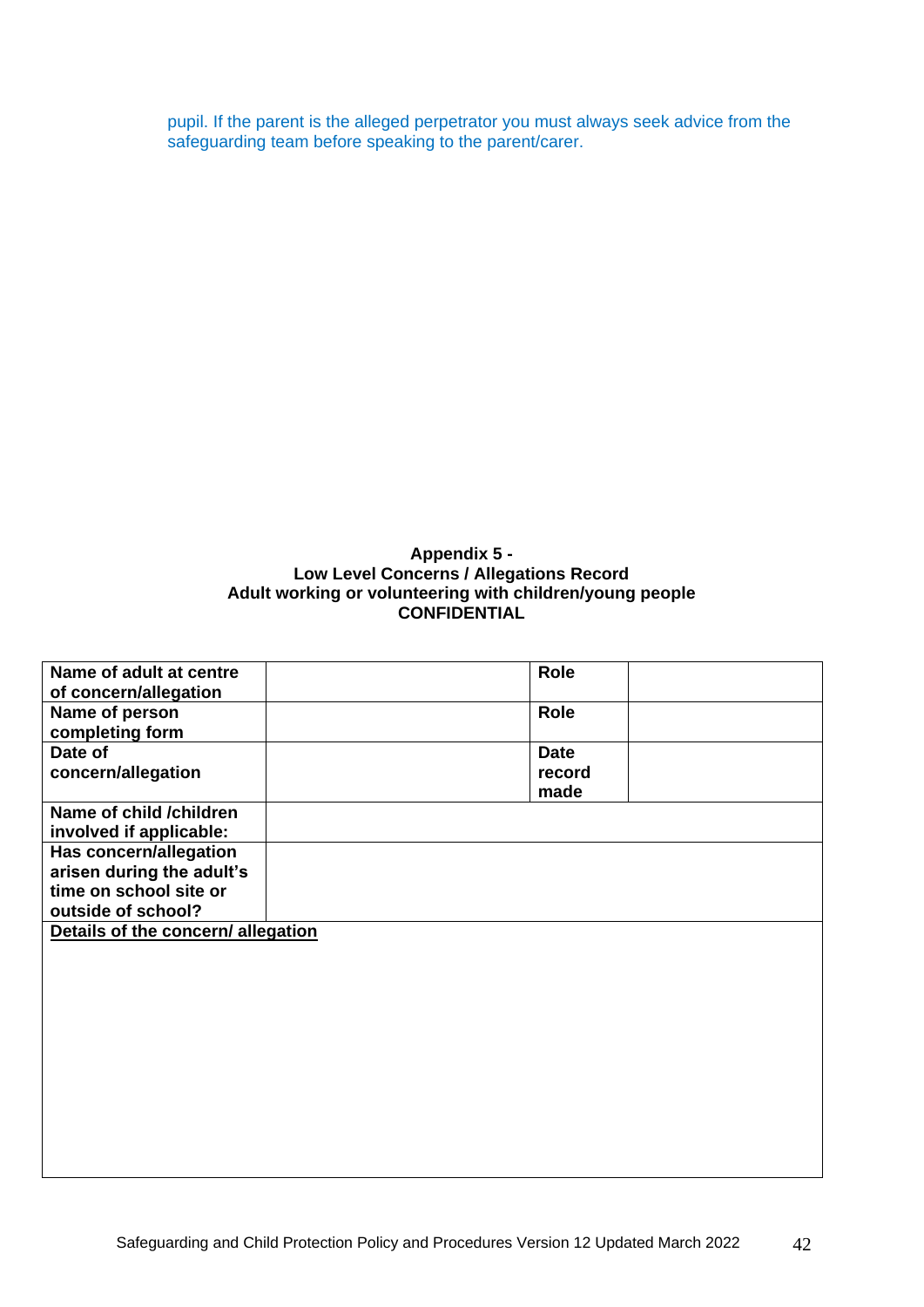| Is the adult aware of the concern/allegation?                                              |
|--------------------------------------------------------------------------------------------|
|                                                                                            |
|                                                                                            |
|                                                                                            |
| Action taken by person(s) completing the form:                                             |
|                                                                                            |
|                                                                                            |
|                                                                                            |
|                                                                                            |
|                                                                                            |
| Who has the concern/allegation been shared with? DSL / Head teacher/Chair of Governors     |
|                                                                                            |
|                                                                                            |
| To be completed by the Head teacher/ Chair of Governors / CEO                              |
|                                                                                            |
| Does the information provided suggest that the adult has:-                                 |
| behaved in a way that has harmed a child, or may have harmed a child;<br>$\bullet$         |
| possibly committed a criminal offence against or relating to a child;                      |
| behaved towards a child or children in a way that indicates that he/she may pose a risk of |
| harm to children                                                                           |
| behaved or may have behaved in a way that indicates they may not be suitable to work with  |
| children.                                                                                  |
| has the LADO/DOFA been contacted? Yes/No                                                   |
| If yes has a local authority referral form been completed and submitted?                   |
|                                                                                            |
| has advice been taken from any other professionals? Yes / No                               |
| Include details of professionals spoken to                                                 |
|                                                                                            |
|                                                                                            |
| Details of decisions and actions taken                                                     |
| Include here details of                                                                    |
| strategy discussion                                                                        |
| allegations management meeting                                                             |
| no involvement by LADO/DOFA - low level concern to be dealt with internally                |
| disciplinary procedures                                                                    |
| no further action                                                                          |
| as applicable                                                                              |
|                                                                                            |
| Include here any safeguards which have been put in place in response to the report         |
| Include here details of                                                                    |
| additional adult supervision implemented                                                   |
| risk assessment required                                                                   |
| additional staff training required                                                         |

*additional staff training required*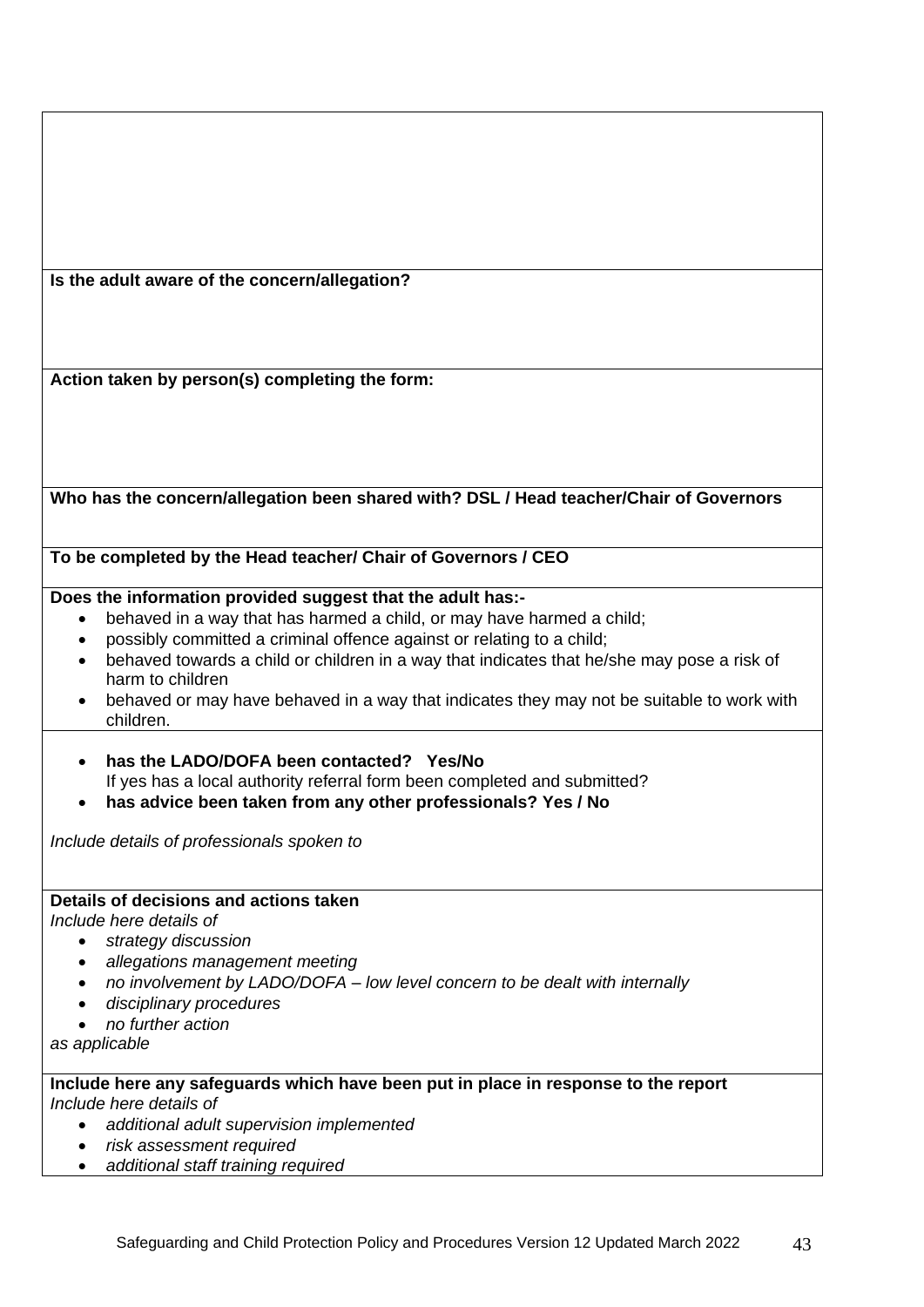- *duties away from children*
- *suspension during investigation*

**If a child or children has been involved, have parents/carers been informed? Yes / No**

**If Yes, what action would they like to see?**

#### **Outcome**

If it is agreed that the LADO/DOFA needs to conduct an investigation, has the school been informed of the final outcome at the end of the process?

**Substantiated/ Malicious/ False/ Unsubstantiated/ Unfounded**

#### **Appendix 6 Keeping Children Safe In Education September 2021 Reading Requirements**

| Staff who do not come into direct contact<br>with children | Annex A - KCSIE                                                                                                                                                                                                    |
|------------------------------------------------------------|--------------------------------------------------------------------------------------------------------------------------------------------------------------------------------------------------------------------|
| Staff who have direct contact with children                | Part 1 KCSIE<br>$\bullet$<br>Sexual Violence and sexual<br>harassment between children in<br>schools and colleges (Sept 21)<br>Annex B, C and D                                                                    |
| Head teachers, Principals and DSLs                         | <b>Working Together To Safeguard</b><br>$\bullet$<br>Children (July 2018)<br>KCSIE - whole document<br>$\bullet$<br>Sexual Violence and sexual<br>harassment between children in<br>schools and colleges (Sept 21) |
| Staff with a lead for behaviour                            | Part 1 and Part 5 of KCSIE as well<br>$\bullet$<br>as Annex B, C and D                                                                                                                                             |
| Staff involved in recruitment                              | Part 1<br>$\bullet$<br>Part 3 KCSIE<br>Annex B and F                                                                                                                                                               |
| HR staff                                                   | Part 1<br>$\bullet$<br>Part 3<br>Part 4 KCSIE<br>Annex B and F                                                                                                                                                     |
| Staff who have responsibility for IT and<br>online safety  | Part 1<br>Part 2 KCSIE<br>Annex A and C                                                                                                                                                                            |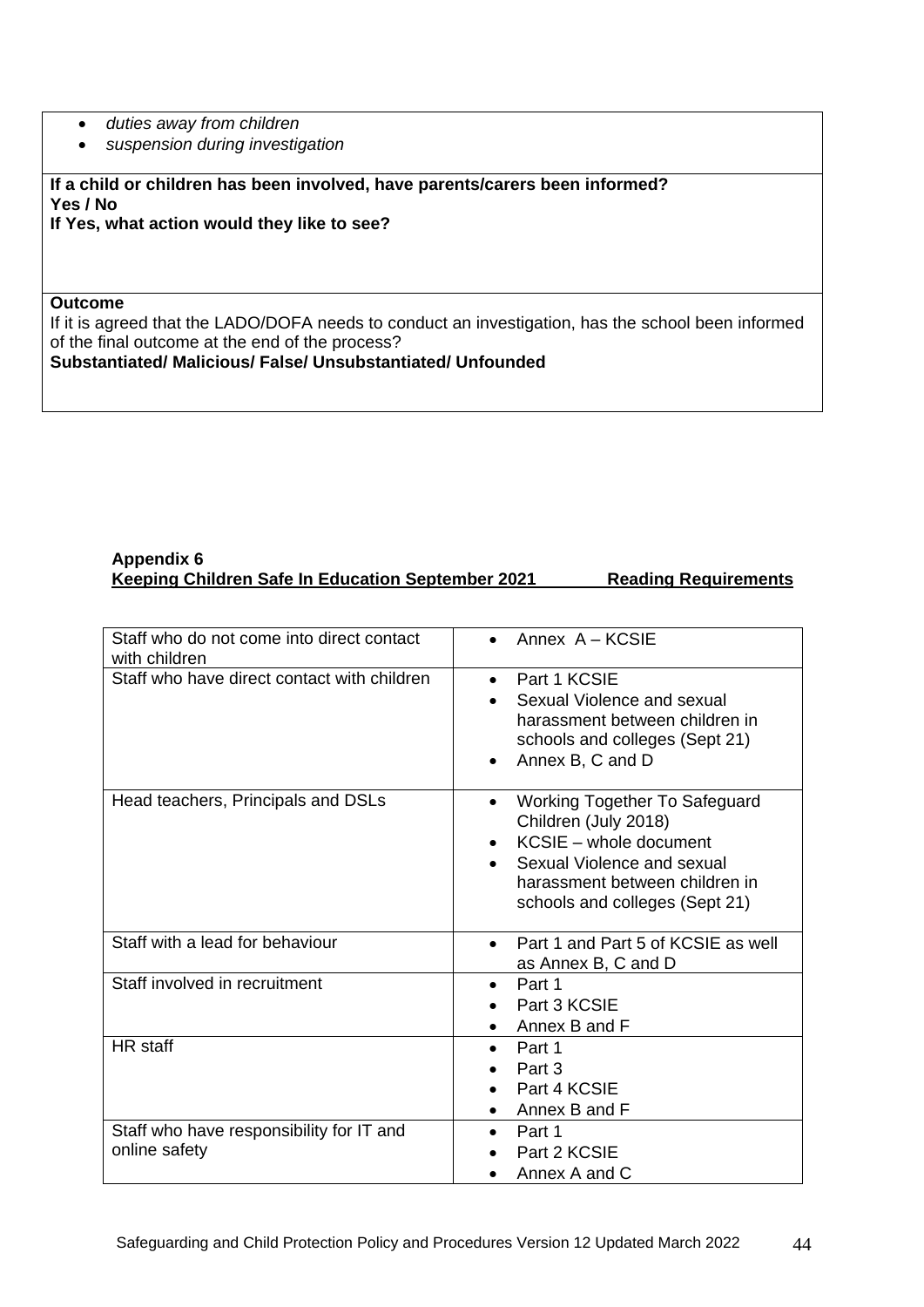| Governors and proprietors | $\bullet$ KCSIE – whole document |
|---------------------------|----------------------------------|

## **Appendix 7 Identifying support for pupils during partial school closure/lockdowns**

The school's safeguarding team and senior leaders review all pupils on the school's safeguarding and child protection overview.

A risk assessment is completed to identify a graduated offer of support for these pupils and any additional pupils whose welfare and safety may be at risk as a result of the partial closure of school, but who may previously not have been on the school's safeguarding overview.

## **Arrangements to support vulnerable pupils**

Vulnerable children include children who are supported by social care, those with safeguarding and welfare needs, including child in need plans, on child protection plans, 'looked after' children, young carers, disabled children and those with [education,](https://www.gov.uk/children-with-special-educational-needs/extra-SEN-help) health and care [\(EHC\)](https://www.gov.uk/children-with-special-educational-needs/extra-SEN-help) plans, although many pupils/students on EHCPs can remain safely at home.

Arrangements will be made for these pupils to continue attending school. **We also have the flexibility to offer a place in school for any pupil who we believe to be on the edge of receiving children's social care support.**

Support for these pupils includes:-

- Regular communication with and agreed support from lead professional/social worker/Virtual Headteacher
- Continued involvement with Children's Services and other external professionals as part of review cycle eg Child protection conference involvement and core group reviews. These will take place in line with local safeguarding partners' advice.
- Sign-posting respite available for families with children who have special educational needs and disabilities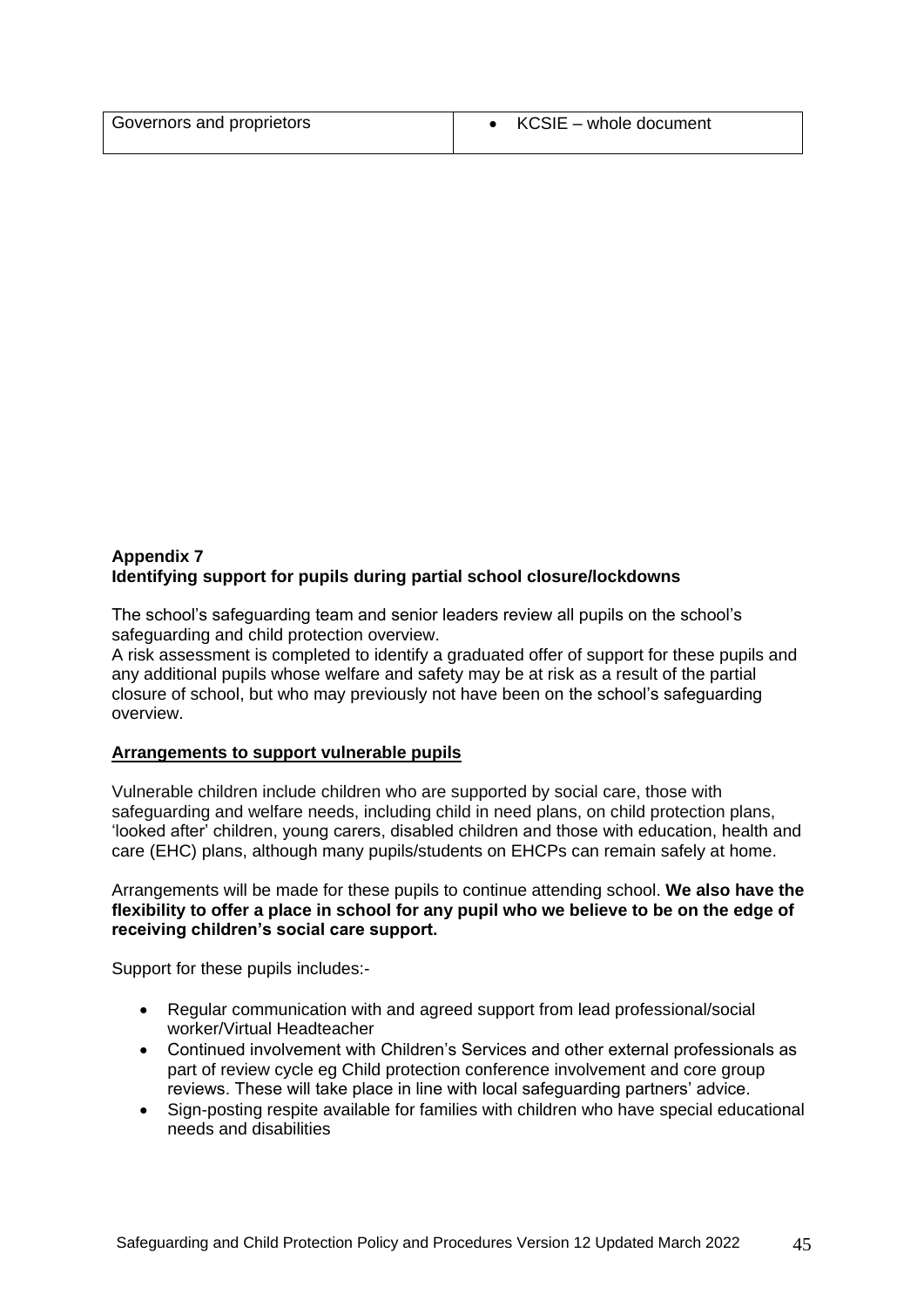Where pupils who are deemed vulnerable are not attending school, the following safeguards have been put in place to support, in addition to the points above:-

- Doorstep safe and well checks fortnightly
- Lead professional/social worker/Virtual Headteacher made aware of non-attendance at school and additional support from these professionals agreed
- Telephone contact weekly.
- System in place for pupils to alert safeguarding team if at risk
- Links to support available made available on school website
- Safety plan written with parents/carers to support pupils during time at home

## **Arrangements to support pupils we are concerned about but who do not meet the 'vulnerable' definition**

In addition to those pupils identified as vulnerable, we are aware of the following groups who may be at increased risk during this time.

## Pupils who are living in households where there is domestic abuse Support includes:-

- Telephone contact weekly
- Links to support available on school website, including contact numbers for National [Domestic Abuse Helpline](https://www.nationaldahelpline.org.uk/)
- Ensuring victims are aware of the Government advice that they are able to leave their house to seek refuge if their safety is at risk
- Regular review to monitor whether risk is increasing by pupil remaining at home and provision of school place if required

Pupils who have mental health issues, including anxiety and depression Support includes:-

- Teacher/tutor contact with pupils to check on well-being via school email systems or virtual learning environments. Staff aware of safeguarding procedures to follow if they have concerns about a pupil welfare
- Support from the school's pastoral team
- Links to support available on school website, including [Young Minds](https://youngminds.org.uk/) and [Childline](https://www.childline.org.uk/)
- Regular review to monitor whether risk is increasing by pupil remaining at home and provision of school place if required

## Pupils who are at risk of peer on peer abuse, including cyber-bullying Support includes:-

- Teacher/tutor contact with pupils to check on well-being via school email systems or virtual learning environments. Staff aware of safeguarding procedures to follow if they have concerns about a pupil welfare
- System in place for pupils to alert safeguarding team if at risk
- Safety plan written with parents/carers to support pupils during time at home
- Links to support available on school website, including resources for parents to access to keep their children safe online eg [Kidscape](https://www.kidscape.org.uk/advice/advice-for-parents-and-carers/cyberbullying-and-digital-safety/reporting-cyberbullying/)
- Regular review to monitor whether risk is increasing by pupil remaining at home and provision of school place if required